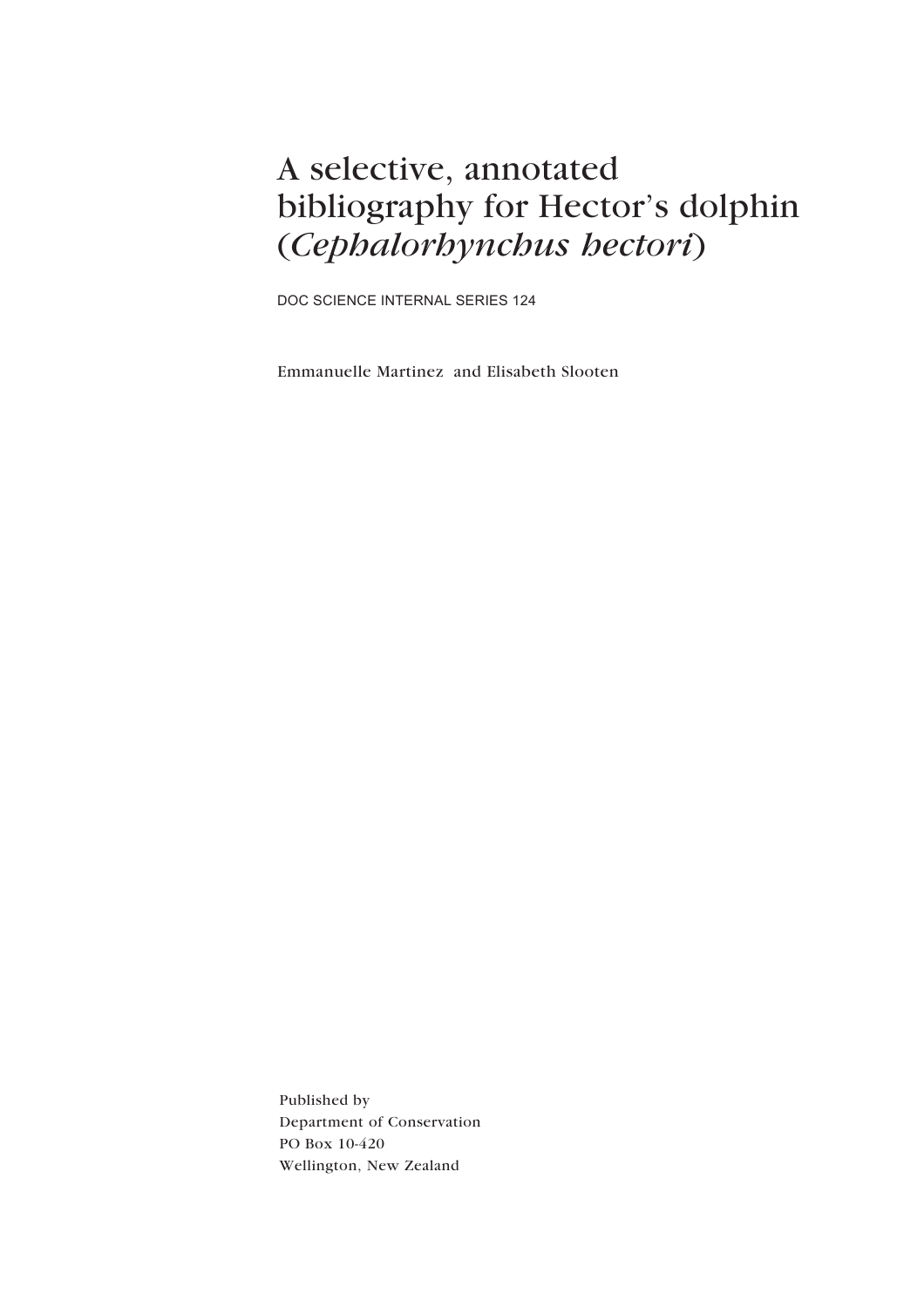*DOC Science Internal Series* is a published record of scientific research carried out, or advice given, by Department of Conservation staff, or external contractors funded by DOC. It comprises progress reports and short communications that are generally peer-reviewed within DOC, but not always externally refereed. Fully refereed contract reports funded from the Conservation Services Levy (CSL) are also included.

Individual contributions to the series are first released on the departmental intranet in pdf form. Hardcopy is printed, bound, and distributed at regular intervals. Titles are listed in the DOC Science Publishing catalogue on the departmental website http://www.doc.govt.nz and electronic copies of CSL papers can be downloaded from http://www.csl.org.nz

© Copyright July 2003, New Zealand Department of Conservation

ISSN 1175-6519

ISBN 0-478-22445-1

In the interest of forest conservation, DOC Science Publishing supports paperless electronic publishing. When printing, recycled paper is used wherever possible.

This report was prepared for publication by DOC Science Publishing, Science & Research Unit; editing and layout by Helen OíLeary. Publication was approved by the Manager, Science & Research Unit, Science Technology and Information Services, Department of Conservation, Wellington.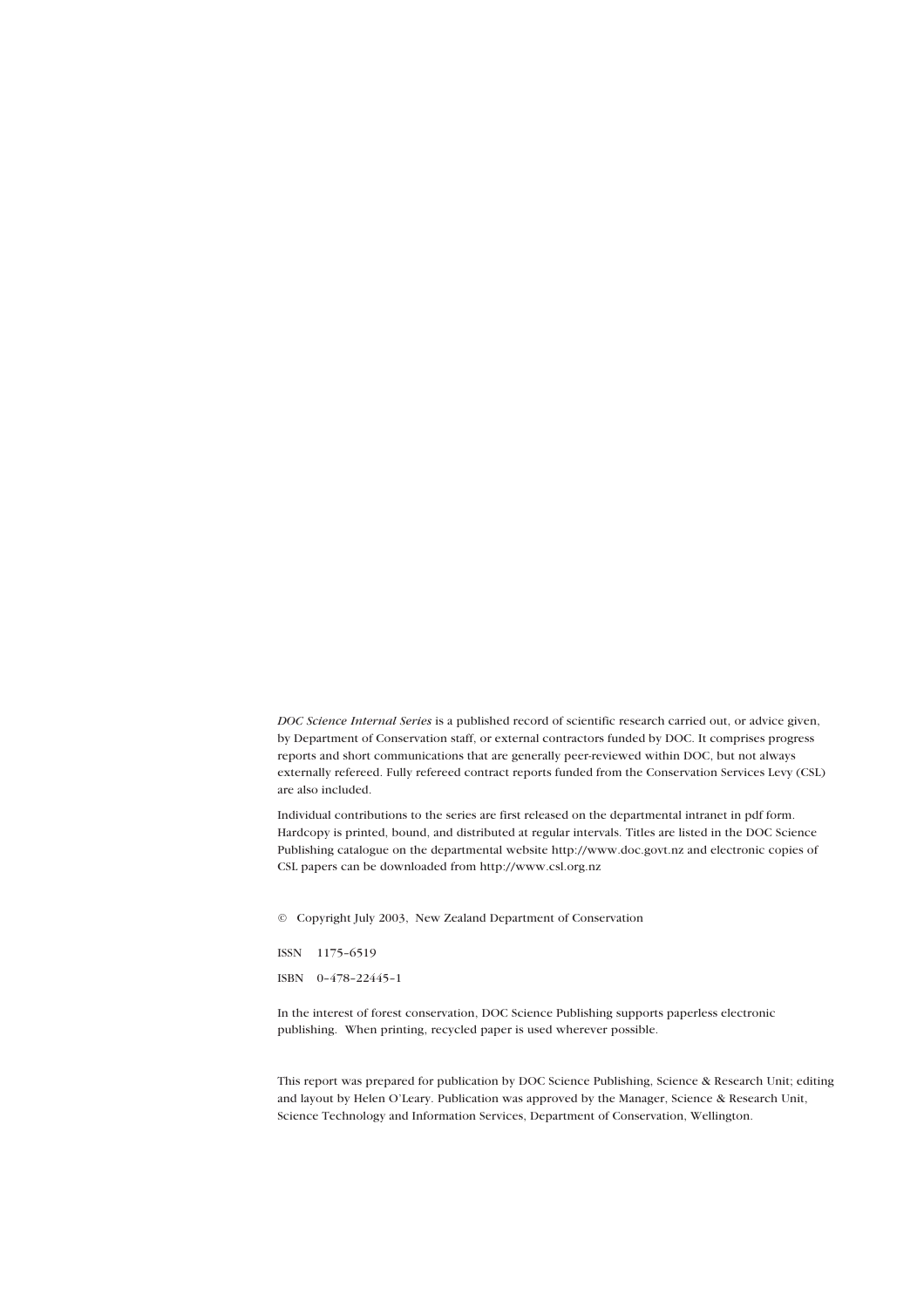### **CONTENTS**

| Abstract |                  |    |
|----------|------------------|----|
| 1.       | Introduction     | 6  |
| 2.       | Bibliography     | 6  |
| 3.       | Acknowledgements | 40 |
|          |                  |    |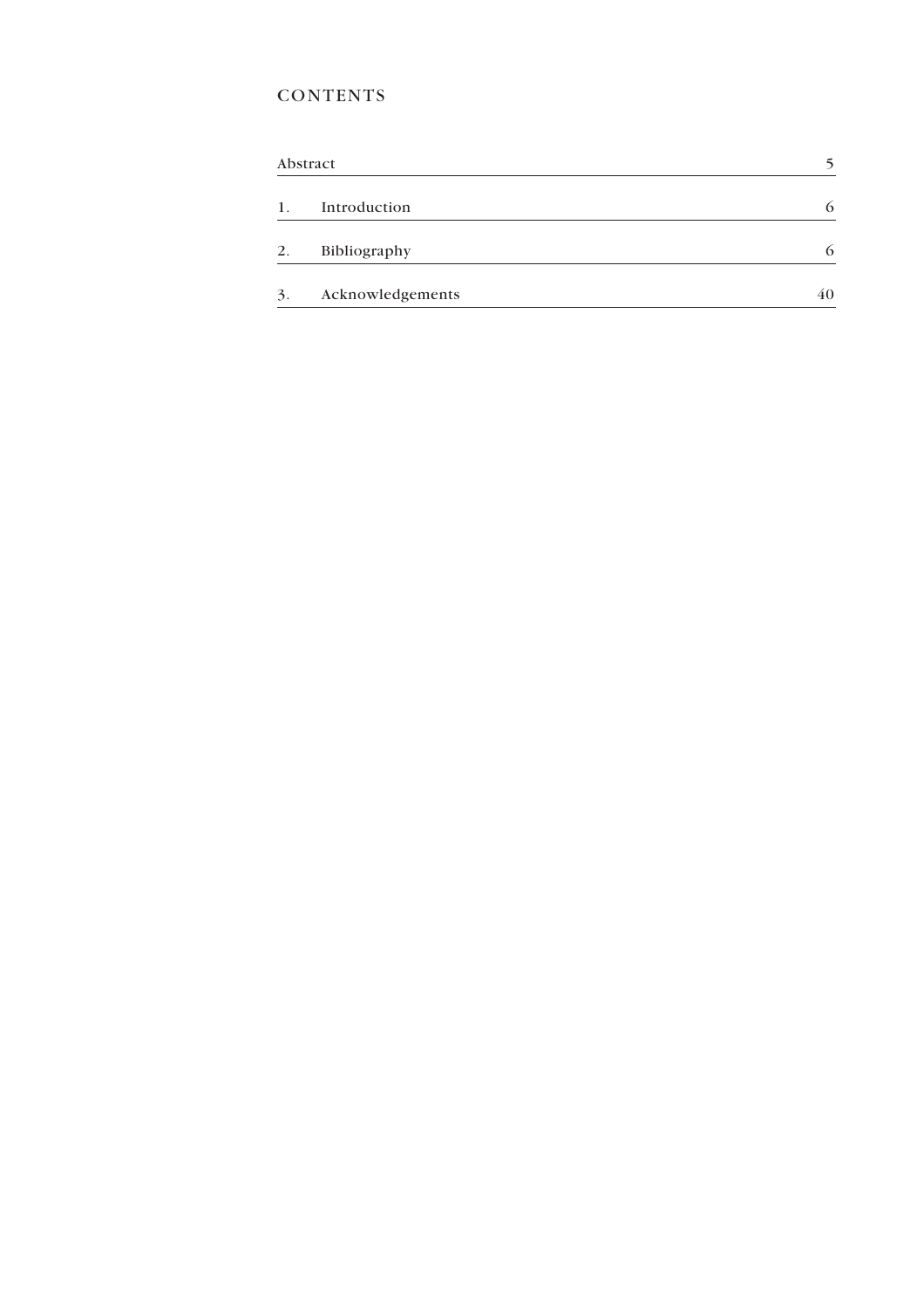## <span id="page-3-0"></span>A selective, annotated bibliography for Hector's dolphin (*Cephalorhynchus hectori*)

Emmanuelle Martinez and Elisabeth Slooten

Department of Zoology, University of Otago, PO Box 56, Dunedin, New Zealand

### ABSTRACT

This selective, annotated bibliography lists scientific publications relating to the biology, behaviour, conservation and management of Hector's dolphin (*Cephalorhynchus hectori*) from 1872 onwards. It also includes articles not solely on this species, if they contain important findings relevant to the research and management of *C. hectori*. Unpublished articles or popular books and articles are generally excluded, unless these contain important scientific information not available elsewhere. The bibliography is an on-going project and its authors would welcome updates, corrections or details of relevant articles that should be added.

Keywords: bibliography, *Cephalorhynchus hectori*, Hector's dolphin.

© July 2003, New Zealand Department of Conservation. This paper may be cited as:

Martinez, E.; Slooten, E. 2003: A selective, annotated bibliography for Hector's dolphin (*Cephalorhynchus hectori*) . *DOC Science Internal Series 124*. Department of Conservation, Wellington*.* 40 p.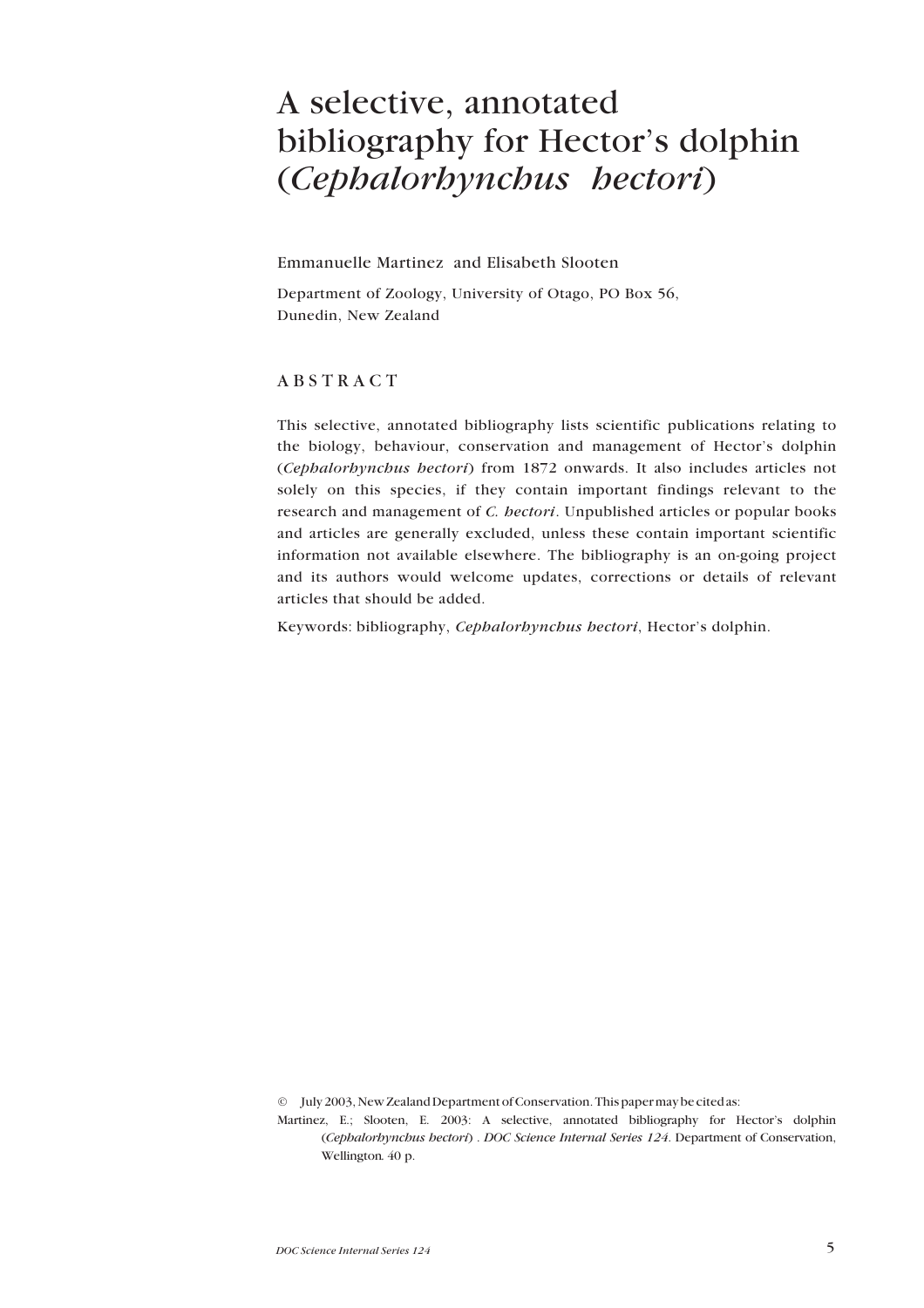# <span id="page-4-0"></span>1. Introduction

In this selective, annotated bibliography, we have included scientific publications on Hectorís dolphin (*Cephalorhynchus hectori*) and articles that are not solely on this species if they include important findings relevant to *C. hectori* research and management. We have generally not included unpublished articles or popular books and articles, unless these provided important scientific information not available elsewhere. We would like to continue working on this bibliography, expanding it and keeping it up to date. We would like to hear from anyone who has information on articles that they feel should be included in this bibliography, and encourage them to send us a copy of any such articles. Similarly, we would be happy to hear from anyone with updates or corrections to the information presented.

Within the bibliography, entries are listed alphabetically by author. Each author's publications are listed chronologically within the following groups. Works by a single author are listed before those written in collaboration with others. The joint works are listed as follows: author with one co-author, in alphabetical order of second author; author with two co-authors in alphabetical order of second (and if necessary, third) author; and so on. Entries by the same author(s) in the same year are ordered alphabetically by title and distinguished by roman letters in alphabetical sequence after the date (a, b, c etc.).

## 2. Bibliography

### **Abel, R. S.; Dobbins, A. G.; Brown, T. 1971.** *Cephalorhynchus hectori* **subsp.** *bicolor* sightings, capture, captivity. *Investigations on Cetacea* 3:171–179.

Information on the little 'Pied Dolphin' found around the New Zealand coasts. It includes early sightings of the species and their distribution around New Zealand. It also gives notes on their behaviour, in particular around boats, including fishing boats. Although the authors acknowledge that capture of a dolphin might be a little difficult, the article gives the account of the capture of four specimens for Napier Marineland. Observations on the captivity and general health of those dolphins are also provided as well as measurements from a fully grown male specimen in good condition. The subspecific status *bicolor* has since been dropped (see van Bree 1972).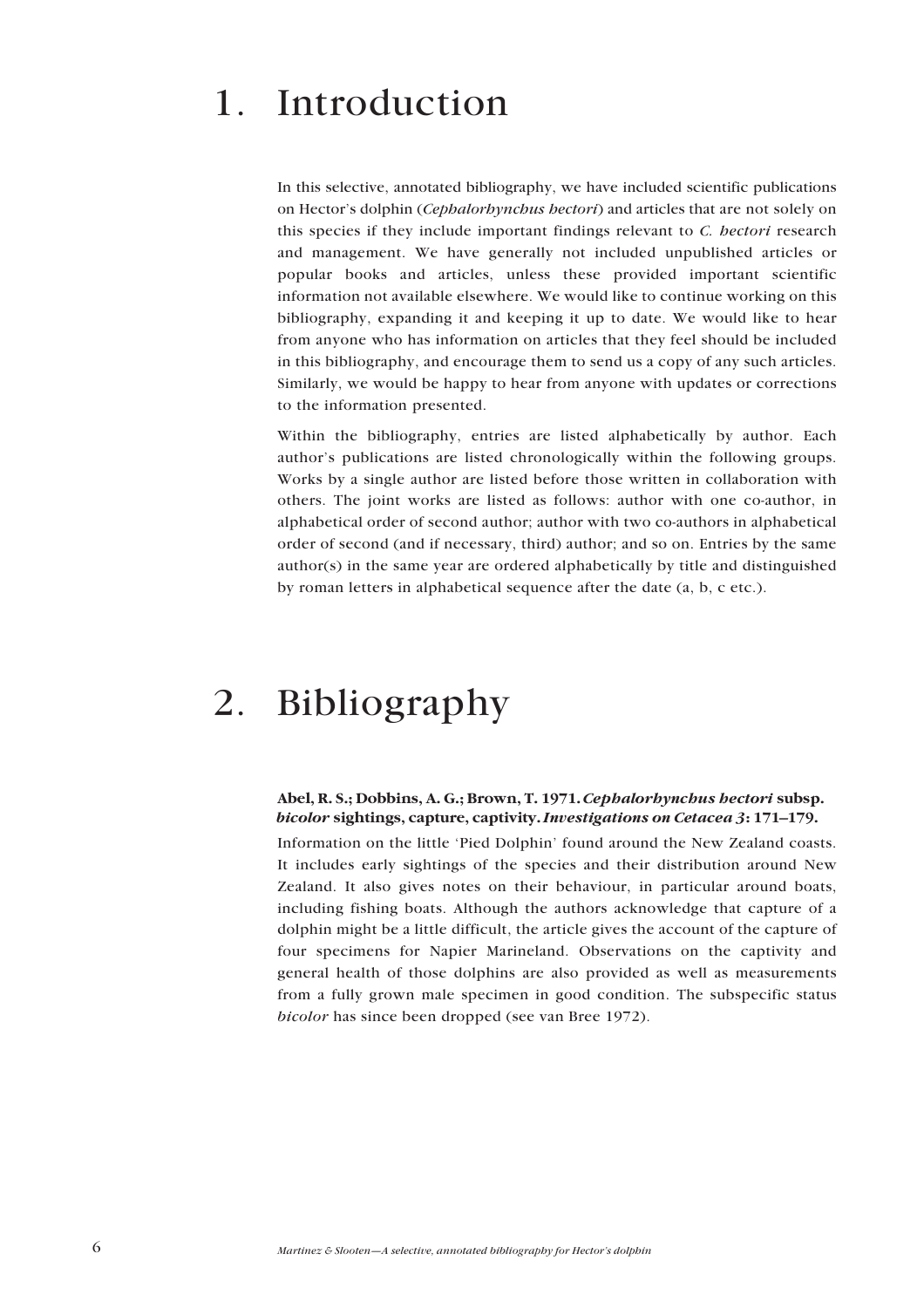### **Baird, S. J.; Bradford, E. 2000.** *Estimation of Hectorís Dolphins Bycatch from Inshore Fisheries, 1997/98 Fishing Year***. Published client report on contract 3024, funded by Conservation Services Levy. Department of Conservation, Wellington. 28 p. http://www.csl.org.nz**

Results of an observer programme carried out in 1997–1998 with the objective of estimating the rate of entanglement of Hector's dolphins in set net fisheries in Pegasus Bay and Canterbury Bight. Analysis of the different statistical areas did not always give precise estimates of the total number of dolphins caught. The total estimated number caught was 18. Statistical analysis of the by-catch from observed trawls was not possible. Starr (2000) reanalysed these data. When stratified by area and season, he calculated that observed gillnet catches extrapolate to an estimated total catch of 17 (ignoring set net effort for spiny dogfish; Starr 2000).

### **Baker, A. N. 1978. The status of Hectorís Dolphin,** *Cephalorhynchus hectori* **(van Beneden), in New Zealand waters.** *Reports of the International Whaling Commission 28*: 331-334.

A summary of knowledge on Hector's dolphins, as at 1978, based on published material and new data at that time. Included are: characteristics, internal anatomy, distribution, habitat, population dynamics, reproduction, food habits, parasites, predators, behaviour and further remarks. The paper gives an estimate of total abundance (3000-4000 individuals) which is based on extrapolation from a small part of the species' distribution.

### **Baker, A.N.; Smith, A. N. H.; Pichler, F. B. 2002. Geographical variation in** Hector's dolphin: recognition of new subspecies of *Cephalorhynchus hectori***.** *Journal of the Royal Society of New Zealand 32 (4)***:** 713–727.

A morphological study of skull and mandible features to examine variation between the west coast of the North Island population (the most genetically distinct population) and the populations of the South Island. Current genetic and morphological evidence indicate that the North Island population is in the process of speciation, however full specific status has not yet been reached. The authors therefore described the North Island population as a new subspecies *Cephalorhynchus hectori maui*, and the nominate South Island populations as *C. hectori hectori*.

### **Bejder, L. 1997.** *Behaviour, Ecology and Impact of Tourism on Hectorís Dolphins* **(Cephalorhynchus hectori)** *in Porpoise Bay, New Zealand***. MSc thesis, University of Otago, Dunedin. 101 p.**

Thesis on the ecology and population biology of Hector's dolphins at Porpoise Bay, and the potential impacts of tourism. Most data in this thesis are published in Bejder et al. (1999) and Bejder & Dawson (2001).

### **Bejder, L.; Dawson, S. M. 2001. Abundance, residency and habitat utilisation of Hectorís dolphins in Porpoise Bay, New Zealand.** *New Zealand Journal of Marine and Freshwater Research 35*: 277–287.

A theodolite-tracking and photo-identification study showing a small resident population that is visited occasionally by members of neighbouring populations. Mark-recapture analysis of photographically identified individuals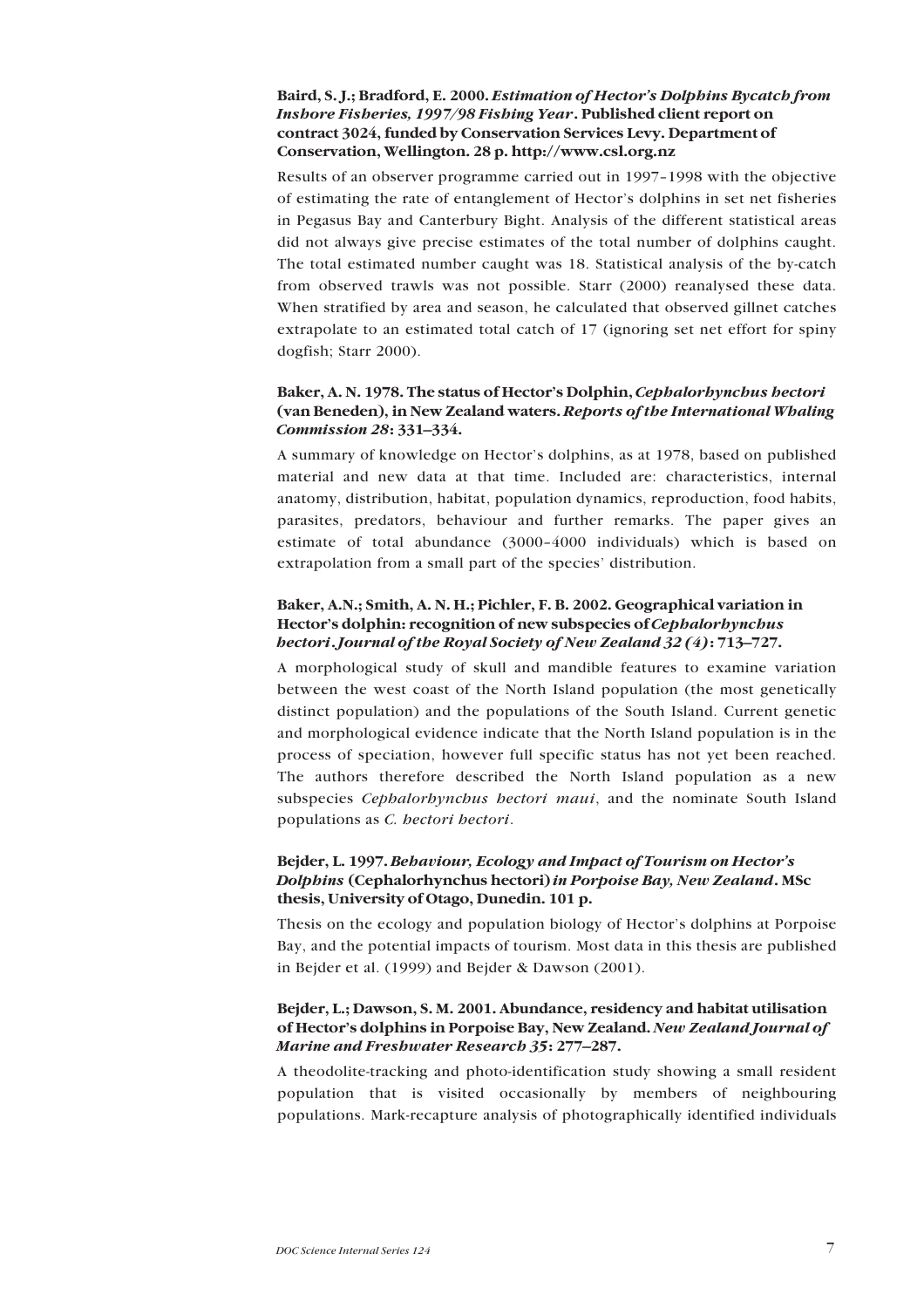indicated a local population of 48 dolphins  $(95\% \text{ CI} = 44-55)$  in 1996/97. Dolphins spent a large proportion of their time in a small area inside the bay. Dolphin sightings were more congregated in successive time periods from early morning to late afternoon. No pattern of diurnal movement into and out of the bay was observed.

### Bejder, L.; Dawson, S. M.; Harraway, J. A. 1999. Responses by Hector's **dolphins to boats and swimmers in Porpoise Bay, New Zealand.** *Marine Mammal Science 15(3)***:** 738-750.

A theodolite-tracking study carried out in the summers of 1995/96 and 1996/97. Dolphins were accompanied by swimmers (within 200 m) for 11.2% of the total observation time, and by boats for an additional 12.4%. Dolphins were not displaced by either of these activities. Analyses of relative orientation indicate that dolphins tended to approach the dolphin-watching vessel in the initial stages of an encounter, but became less interested as the encounter progressed. By 70 min into an encounter dolphins were either actively avoiding the boat or equivocal towards it, approaching significantly less often than would be expected by chance. Analyses of group dispersion indicate that dolphins were significantly more tightly bunched when a boat was in the bay.

### Bejder, L.; Fletcher, D.; Bräger, S. 1998. A method for testing association **patterns of social animals. Animal Behaviour 56(3): 719–725.**

Description of new method that allows testing of the extent to which observed association index values differ from those of a randomly associating population. This method was applied to four data sets of associations from two populations of Hector's dolphins using half-weight index as a measure of association. The results highlight the benefits of using the new testing method in order to validate the analysis of association indices.

### **Beneden, P. J. van. 1873. Un nouveau dauphin de la Nouvelle-ZÈlande.** *Bulletin de l'Académie Royale de Belgique, Serie. 3, 1(6)***:** 1–11.

Description of a complete skeleton of a specimen caught in New Zealand waters and classified as *Electra hectori*.

### **Beneden, P. J. van. 1881. Notice sur un nouveau dauphin de la Nouvelle-**Zélande. Bulletin de l'Académie Royale de Belgique 1:877-888.

Description of Hectorís dolphin specimen, then named *Electra hectori*.

### **Bowman, T. E. 1971.** *Cirolana narica* **n.sp., a New Zealand isopod (Crustacea) found in the nasal tract of the dolphin** *Cephalorhynchus hectori. Beaufortia 252(19)***:** 107-111.

Description of a new cirolanid isopod, *Cirolana narica*, from the vestibular diverticulum of the blowhole complex of the dolphin, *Cephalorhynchus hectori*. The isopod was believed to be a scavenger that entered the blowhole post mortem.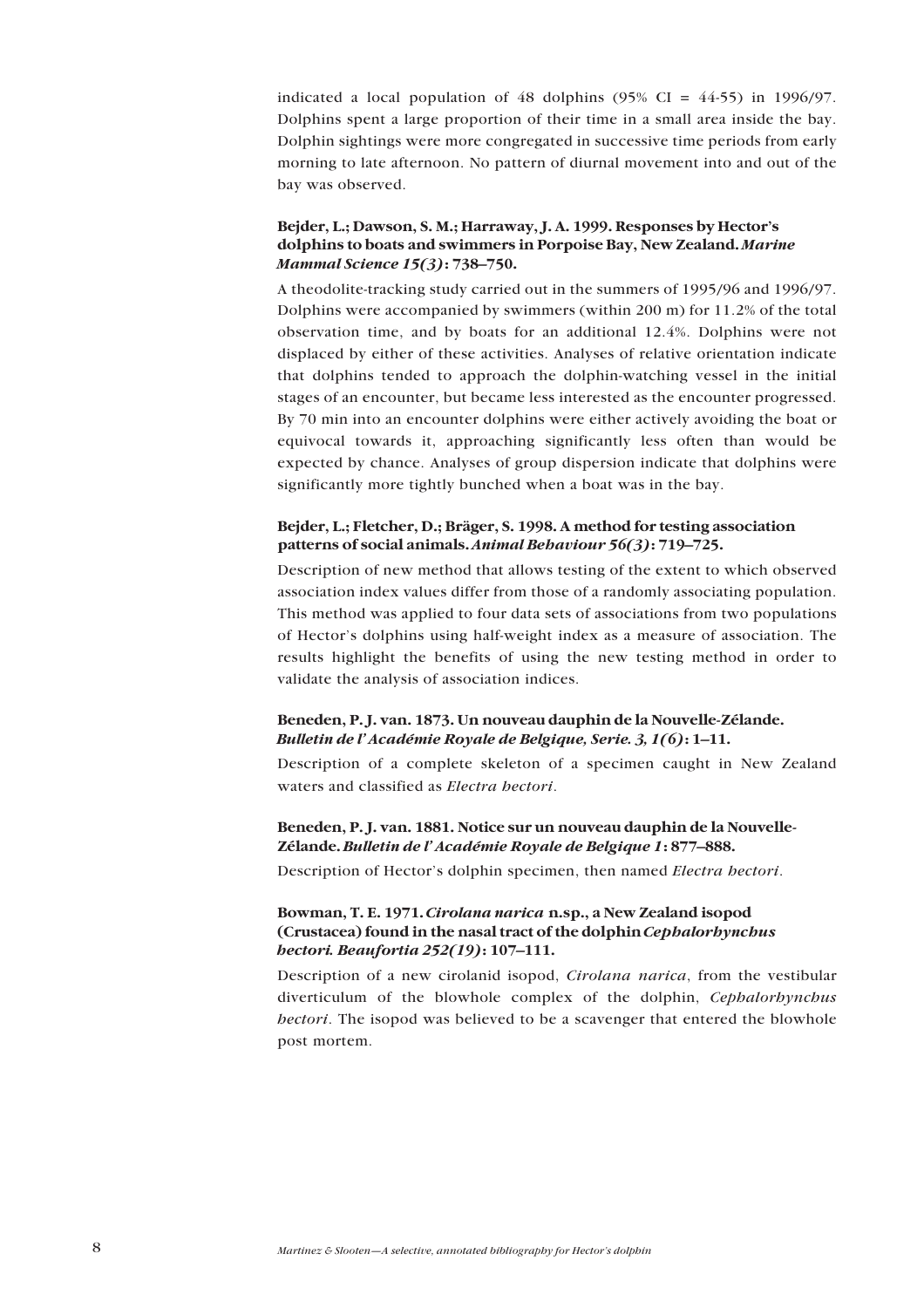### **Bräger, S. 1998.** *Behavioural Ecology and Population Structure of Hector's Dolphin (***Cephalorhynchus hectori). PhD thesis, University of Otago, Dunedin. 168 p.**

Thesis on the behavioural ecology and population biology of Hector's dolphins in seven study areas along the east and west coasts of the South Island. In spring and early summer, Hector's dolphins exploited a short-term food source preying on small migrating fish close to the surface. They were found closer to shore in summer than winter, and individuals showed high site-fidelity. Hector's dolphins have a fission-fusion society with little stability in group structure. Stereo-photogrammetry and underwater-video systems showed that the majority of dolphins bow-riding were immature or subadults. Mean calving interval was estimated to be 2.2 years.

### Bräger, S. 1999a. Association patterns in three populations of Hector's dolphin, *Cephalorhynchus hectori***.** *Canadian Journal of Zoology 77***: 13–18.**

Description of the association patterns in three populations of Hector's dolphins around the South Island using half-weight index. Overall association patterns from the populations off Kaikoura and Moeraki did not differ significantly from chance; whereas those in Jackson Bay were significantly different. These dolphins appear to have a typical fission-fusion society, with weak associations among individuals.

### Bräger, S. 1999b. Feeding associations between white-fronted terns and **Hector's dolphins in New Zealand.** *Condor 100(3)***<b>:** 560–562.

Investigation of the relationship between white-fronted terns (*Sterna striata*) and Hector's dolphins feeding in the near-shore environment during spring and early summer. Terns were more often associated with significantly larger dolphin groups and under calmer sea conditions. Water clarity, however, appeared to have little influence in the association of birds with a group of foraging dolphins. The occurrence of feeding associations appeared to be restricted by the occurrence of small, inshore fish species. The associations are likely to constitute facultative commensalism by the birds and may be particularly advantageous during breeding when energetic demands are high.

### Bräger, S.; Chong, A. K. 1999. An application of close-range photogrammetry **in dolphin studies.** *Photogrammetric Record 16(93)***<b>: 503-517.**

Description of a stereophotogrammetric technique developed to measure body length accurately at sea without having to capture the individual. Constant calibration with the use of a control frame allowed accurate body length measurements of dolphins to be made using this low cost system, with a measurement error of 4% to 6% of actual length. These measurements are very useful for demographic analyses of dolphin populations.

### Bräger, S.: Schneider, K. 1998. Near-shore distribution and abundance of **dolphins along the west coast of the South Island, New Zealand.** *New Zealand Journal of Marine and Freshwater Research 32***:** 105–112.

Description of the near-shore distribution and abundance of dolphins off the west coast of the South Island (Westport, Greymouth, Jackson Bay and Fiordland). Five delphinid species were recorded: Hector's dolphins, bottlenose dolphins, dusky dolphins, common dolphins and killer whales.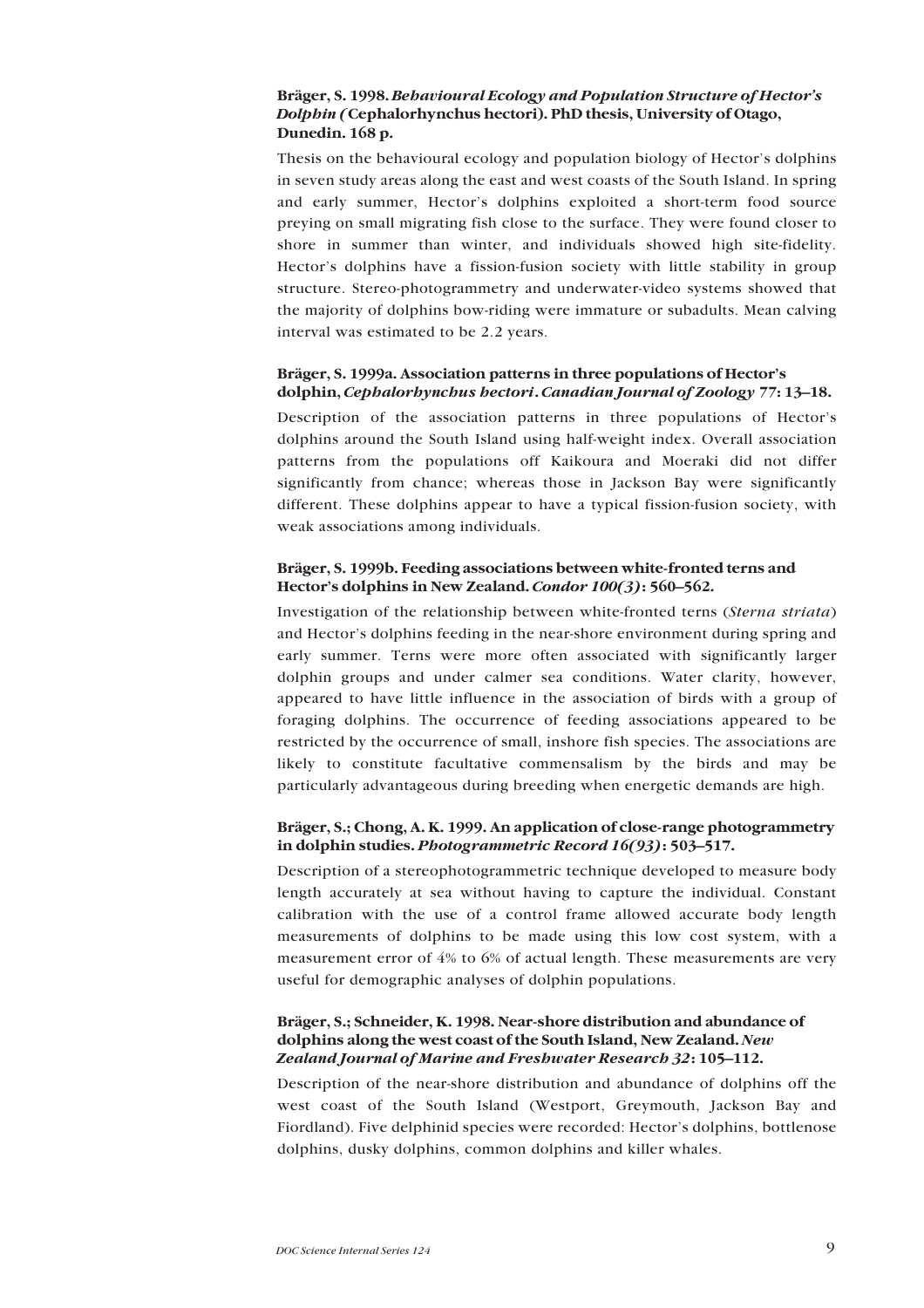### **Br‰ger, S.; Harraway, J. A.; Manly, B. F. J. (in press). Habitat selection in a coastal dolphin species (***Cephalorhynchus hectori***).** *Marine Biology***:**

Quantification of the habitat used by Hector's dolphins. The preference of these dolphins for warm and turbid waters was tested using eight models. Abiotic factors (water depth, water clarity, sea surface temperature) and the study area explained dolphin presence to a significant degree. Habitat selection by dolphins differed between study area, particularly between east and west coasts, as well as in summer (December to February) and in winter (June to August). Dolphin abundance appeared to change seasonally in some study areas, possibly due to the more offshore distribution of their prey in the winter. In summer (the main reproductive season) dolphins tended to occupy shallow and turbid waters, whereas in winter this habitat was less used

### Bräger, S.; Chong, A.; Dawson, S. M.; Slooten, E.; Würsig, B. 1999. A combined **stereo-photogrammetry and underwater-video system to study group** composition of dolphins. *Helgoland Marine Research* 53: 122-128.

The authors developed a system combining stereo-photography and underwatervideo to record dolphin group composition. The system consists of two downward-looking cameras and a video camera in an underwater housing mounted on a small boat. Bow-riding Hector's dolphins were photographed and videotaped at close range in coastal waters around the South Island. Measurements of the distance between the blowhole and the anterior margin of the dorsal fin were calibrated by including a frame with reference points in each set of photographs. Growth functions were derived from measurements of 53 dead Hector's dolphins to provide the necessary reference data.

### Bräger, S.; Dawson, S. M.; Slooten, E.; Smith, S.; Stone, G. S.; Yoshinaga, A. **2002. Site fidelity and along-shore range in Hectorís dolphin, an endangered marine dolphin from New Zealand.** *Biological Conservation 108***: 281–287.**

Analysis of movements of photographically identified Hector's dolphins from Banks Peninsula. The furthest two sightings of the same individual were 106 km apart. All other individuals ranged over less than 60 km (mean  $\pm$  SE = 31.0  $\pm$ 2.43 km) of coastline. Gender did not significantly influence alongshore range  $(\text{female} = 30.4 \pm 3.21 \text{ km}, n = 18; \text{ males} = 27.4 \pm 5.68 \text{ km}, n = 5)$ . Site-fidelity was high. On average, individuals were seen in Akaroa Harbour in about twothirds of the years they were known to be alive. This strong site-fidelity and small range of movements is very probably the mechanism by which genetic differences between populations have arisen (see Pichler et al. 1998; 2001). These data suggest that impacts will have a localised effect. Localised mortality, such as by-catch in fisheries, could profoundly impact a local dolphin population while having little if any impact on those 100 km away. This also means that there is limited potential for individuals removed from a population to be replaced by individuals from nearby populations. For these reasons, it is important that impacts on Hector's dolphins are managed on an appropriate scale. For example, protected areas should normally extend for at least 30 km alongshore beyond the range of the local dolphin population.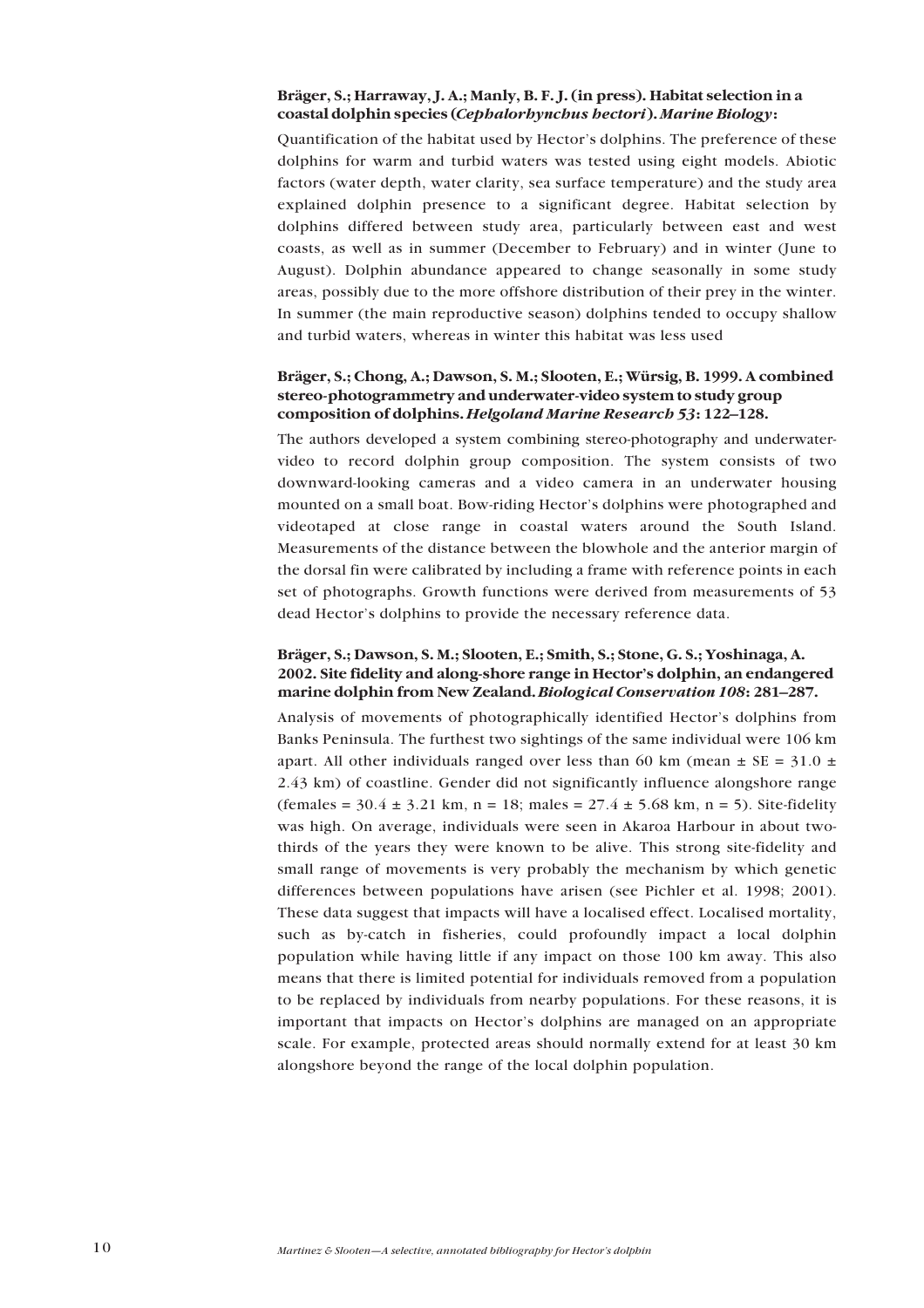### **Bree, P. J. H. van. 1972. On the validity of the subspecies** *Cephalorhynus hectori bicolor* (Oliver, 1946). *Investigations on Cetacea 4***:** 182–186.

Discussion on the validity of the subspecies *bicolor*. Van Bree argued that the creation of a new subspecies of Hector's dolphins by Oliver in 1946 was invalid. There was no sub-specific difference between *bicolor* and the nominate form and patterns and colour in *Cephalorhynchus hectori* might vary considerably. Gaskin (1968) also described Oliver's records as an 'unusual variety of *Cephalorhynchus hectori*í. Dimensions of the skulls of the species were also provided.

### **Brown, J.; Young, J.; Rutledge, M. 1992. Aerial monitoring of Banks** Peninsula Marine Mammal Sanctuary. C1-C11 in: Banks Peninsula Marine *Mammal Sanctuary Report, 1992. Canterbury Conservancy Technical Report Series 4***. Department of Conservation, Christchurch.**

Report on the aerial monitoring of the Banks Peninsula Marine Mammal Sanctuary, which was initiated by DOC to determine the trend in Hector's dolphin population numbers. The results are discussed as well as possible modifications to the survey procedure.

### **Buckland, S. J.; Hannah, D. J.; Taucher, J. A.; Slooten, E.; Dawson, S. M. 1990. Polychlorinated dibenzo-***p***-dioxins and dibenzofurans in New Zealandís Hector's dolphin.** *Chemosphere 20***:** 1035-1042.

Levels of polychlorinated dibenzo-*p*-dioxins (PCDDs) and polychlorinated dibenzofurans (PCDFs) were estimated from Hector's dolphin blubber samples. These are fat-soluble, anthropogenic pollutants with a range of toxic effects on mammals. This analysis provided information on the levels of these contaminants in New Zealandís most endangered marine mammal. It also provided data on pollutant levels in New Zealand's coastal waters and the extent of the distribution of PCDDs and PCDFs throughout the global environment. The dolphin samples were found to contain unexpected levels of PCDDs and PCDFs. These pollutants are mainly derived from agricultural and industrial chemicals, car emissions, high temperature combustion processes and chlorine bleaching. One would, therefore, expect relatively low levels in a sparsely populated area like New Zealand. The relative levels in males and females suggests that females pass on these pollutants to their offspring through lactation, as is known to occur for other fat-soluble toxins.

### **Burkhart, S. 1998.** *Population Viability Analysis (PVA) of Hectorís Dolphin* **(Cephalorhynchus hectori). MSc thesis, University of Otago, Dunedin. 182 p.**

This thesis contains a more detaled description of the work in Burkart & Slooten (in press). See Burkhart & Slooten (in press) for a summary of the results.

### **Burkhart, S. M.; Slooten, E. (in press). Population viability analysis for Hectorís dolphin (***Cephalorhynchus hectori***): a stochastic population model for local populations.** *New Zealand Journal of Marine and Freshwater Research 37***:**

Paper on the use of population viability analysis (PVA) to assess the survival prospects of Hector's dolphins over a range of maximum population growth rates, entanglement rates and fishing effort levels in a stochastically varying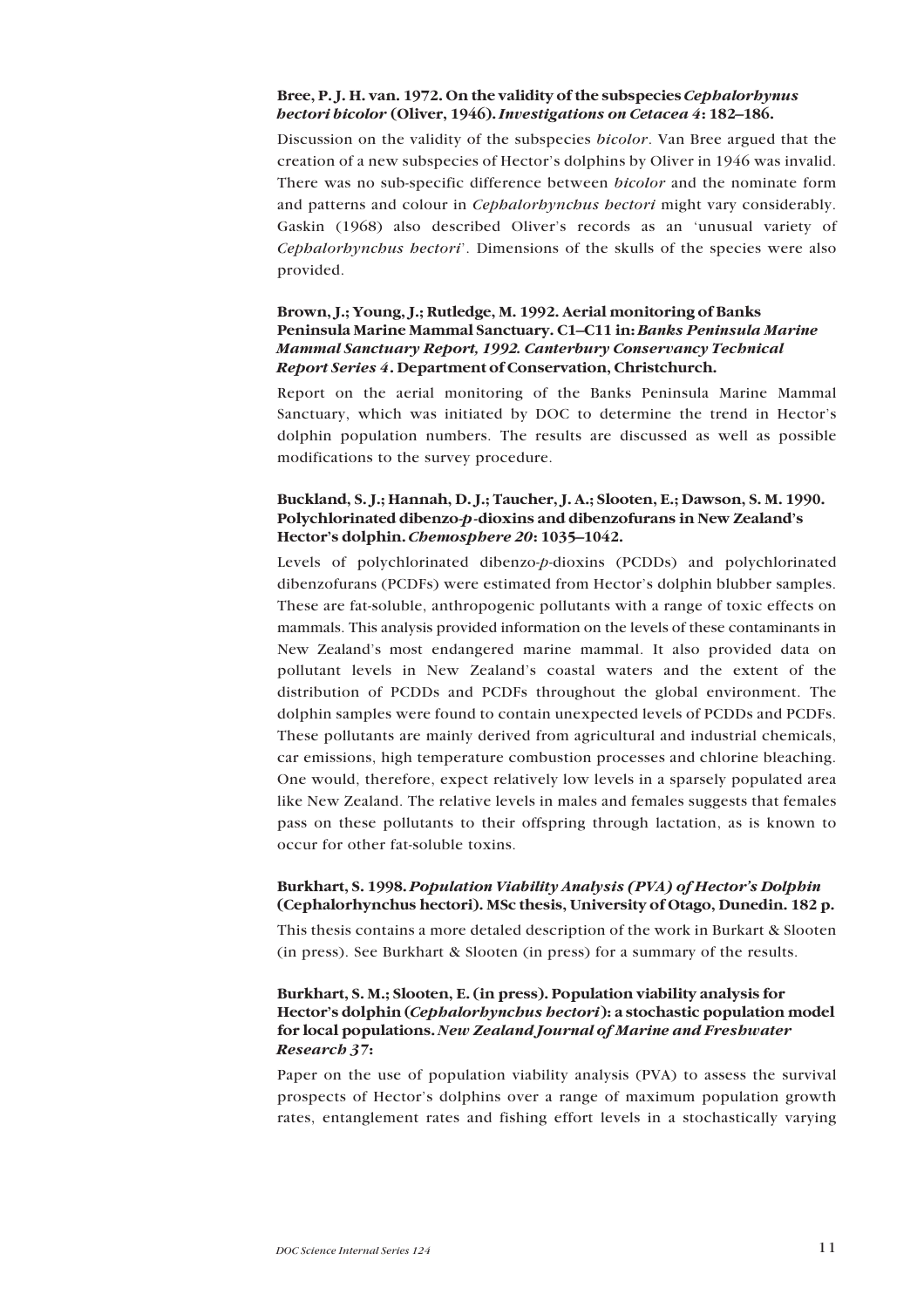environment. Hector's dolphins were modelled as 16 discrete, closed populations corresponding to the 16 fisheries management areas. Increases to either the entanglement rate or fishing effort significantly increased the risk of population decline. Ten of the 16 populations were likely to decline under current fishing levels, five were indefinite, and only one was likely to increase (population partly protected by a marine mammal sanctuary created in 1998). The authors recommend urgent conservation measures to protect the highly threatened North Island populations.

### **Cameron, C. 1994.** *Modelling Survival of Hectorís Dolphins around Banks Peninsula, New Zealand***. MSc thesis, University of Otago, Dunedin. 120 p.**

This thesis contains a more detailed description of the work in Cameron et al. (1999). See below for a summary of the results.

### **Cameron, C.; Baker, R.; Fletcher, D.; Slooten, E.; Dawson, S. M. 1999. Modelling survival of Hectorís dolphins around Banks Peninsula, New Zealand.** *Journal of Agricultural, Biological and Environmental Statistics 4*(2)**:** 126–135.

This describes a mark-recapture analysis of photographic-identification data, in order to estimate survival rates for Hector's dolphins at Banks Peninsula and to ascertain the effectiveness of the Banks Peninsula Marine Mammal Sanctuary. The sanctuary has had no detectable effect on Hector's dolphin survival. A population viability analysis indicated that the survival rate was not high enough for the Banks Peninsula Hector's population to grow, and recover from past losses through gillnet entanglement. Recent work on the offshore distribution of Hector's dolphins at Banks Peninsula in summer and winter helps to explain why survival rates are still so low. This (as yet unpublished) study shows that a substantial proportion of the population is found outside the sanctuary in summer and especially in winter.

### Cawthorn, M. W. 1988. Recent observations of Hector's dolphin, *Cephalorhynchus hectori***, in New Zealand.** *Reports of the International Whaling Commission (Special Issue) 9*: 303-314.

Report on observations of Hector's dolphins, including life history parameters, sightings, behaviour, distribution, seasonality, predation, strandings, incidental catches and population numbers. The paper contains an estimate of total abundance (5000-6000 individuals) based on anecdotal reports from fishers and other boat crew. This estimate was not based on survey data, and should not be interpreted as quantitative.

### **Chavez-Demoulin, V. 1999. Bayesian inference for small-sample capturerecapture data.** *Biometrics* **55(3): 727–731.**

Data from Hector's dolphins at Banks Peninsula were used to develop a new method of survival rate analysis. The author describes analysis methods involving multiple capture-recapture sampling and Bayesian inference. They propose a practical method of deriving a posterior distribution for survival rate based on Laplace methods. The Bayesian credibility interval for survival rate of Banks Peninsula dolphins  $(0.82-0.89)$  was very similar to conventional estimates of the confidence interval, using a profile likelihood  $(0.83-0.90)$  or percentile bootstrap method  $(0.84-0.88)$ .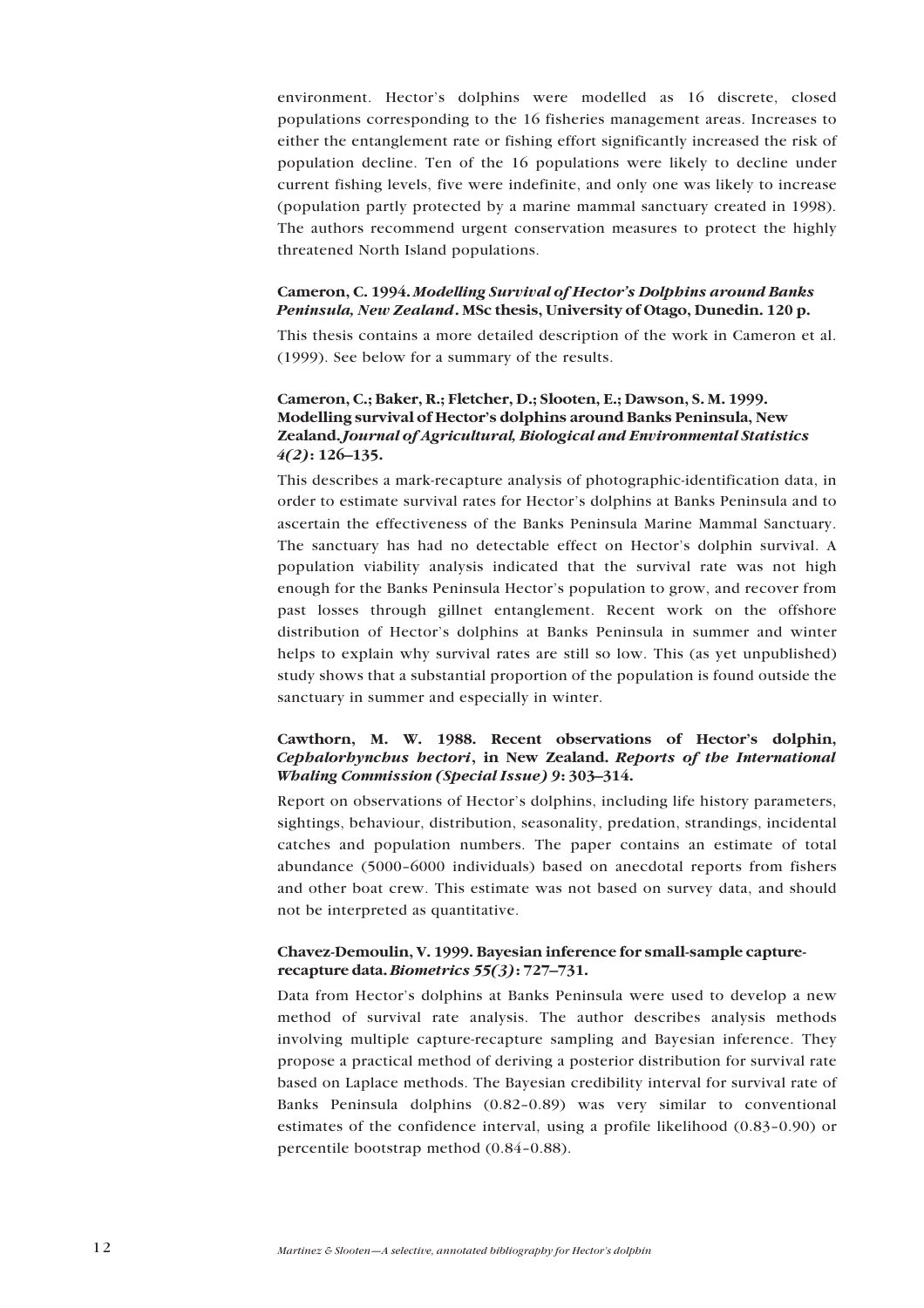### **Clement, D.; DuFresne, S.; Slooten, E. 2001.** *Potential Effects of a Proposed Mussel Farm on the Whales and Dolphins of the North Otago Coastline***. Unpublished report for Sanford South Island Ltd, Bluff. 25 p.**

This report summarises data on whales and dolphins off the North Otago coastline, including Hector's, dusky, bottlenose and common dolphins, humpback and southern right whales. It outlines the potential effects of placing a mussel farm in the North Otago area, including habitat competition and fragmentation, organic sediment build-up, shell drop, organic enrichment, oxygen depletion of the sediment, effects on water quality, noise from support vessels, potential boat strikes of marine mammals, construction noise, loss of lines, buoys and plastics, dolphin and whale entanglement in farm structures and changes to food availability for whales and dolphins. The potential impact on local whale and dolphin populations is evaluated, in the light of other (cumulative) human impacts. Hectorís dolphin abundance in the area is relatively low. However, there are concerns for the slowly recovering humpback and right whale populations. The main concern for these species is that, due to their low population size and vulnerability to entanglement, even just one incidental mortality could have a significant impact. An adult Bryde's whale was entangled in New Zealand waters in mussel farming gear. This whale was of a similar size to humpbacks and right whales.

### **Clement, D.; Jones, G.; Slooten, E. 1999.** *Report on the Potential Effects of Mussel Farming in Clifford Bay on the Hectorís Dolphin Population in the Area***. Unpublished report for Clifford Bay Marine Farms Ltd, Marlborough. 11 p.**

This report summarises data on the distribution and abundance of Hector's dolphins in Cloudy Bay and Clifford Bay, comparing dolphin densities there with data from other parts of the Marlborough region. The report outlines the potential impacts of mussel farming on Hector's dolphins, through direct and indirect effects. Direct effects include habitat competition, organic sediment build-up and entanglements. Potential indirect effects include habitat fragmentation and ecosystem changes, in particular changes in the distribution and abundance of Hector's dolphin prey. These potential impacts are discussed in the light of the endangered status of Hector's dolphin populations, and the existing threats to the Clifford Bay population (from gillnet entanglement in particular). A precautionary approach is recommended, including further research on the distribution, behaviour and diet of Hector's dolphins in the area, and the effects of mussel farming on fish communities and benthic ecology, before any approval is granted for the construction of a mussel farm in this area.

### **Clement, D.; Slooten, E.; Dawson, S.; DuFresne, S. 2001.** *Line-transect Survey of Hectorís Dolphin Abundance between Farewell Spit and Motunau.* **Published client report on contract 3075, funded by Conservation Services Levy. Department of Conservation, Wellington. 15 p. http://www.csl.org.nz**

The third in a series of four line-transect surveys, which together cover the South Island habitat of the species. Design principles and methods are as for previous surveys (Dawson et al. 2000; Dufresne et al. 2001). The abundance estimate for Farewell Spit to Motunau was 285 individuals (CV= 38.55%). The greatest abundance within this area was in Cloudy/Clifford Bays (162,  $CV = 55.53\%$ ).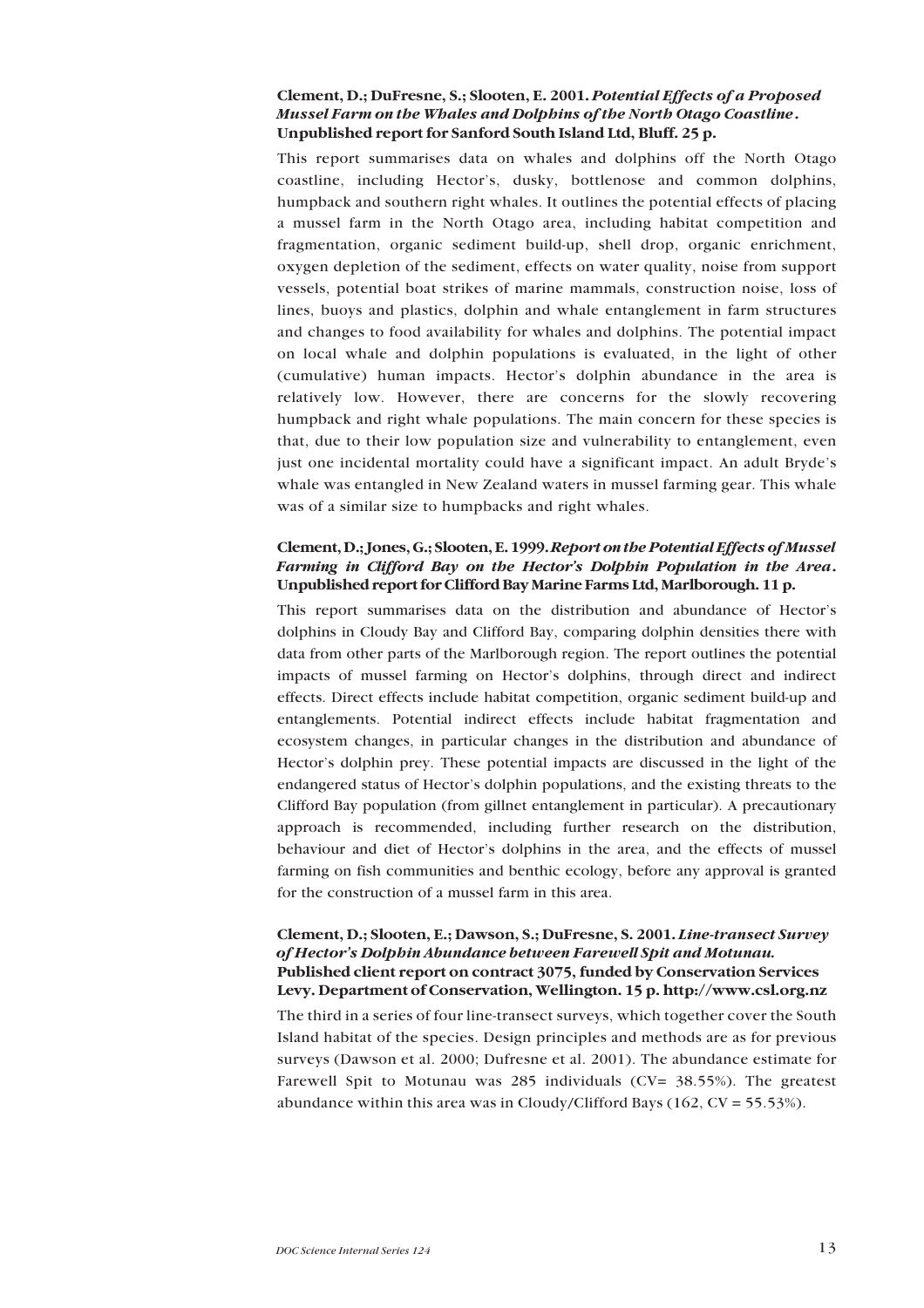### **Collins, D. W.; Huysen, J. J. van. 1995. Banks Peninsula Marine Mammal Sanctuary review. A summary and analysis of submissions.** *Canterbury Conservancy Miscellaneous Report Series 23***. Department of Conservation, Christchurch. 23 p.**

This review was conducted under the Marine Mammals Protection Act 1978 and focuses on set netting impacts on dolphins. The aim of this review was to evaluate current measures for management of the Sanctuary, to evaluate all the available information relevant to the review, in the light of the Sanctuary objective and to determine an appropriate management regime for the future.

### **Constantine, R. 1999. Effects of tourism on marine mammals in New Zealand.** *Science for Conservation 106***. Department of Conservation, Wellington. 60 p.**

Report on the rapid growth in marine mammal-based tourism in New Zealand. Marine mammal watching is a wide-ranging industry, involving several species of marine mammals, and there is an increasing demand for permits for land-, boat- and air-based operations. The region with the most concentrated whale and dolphin tourism is Kaikoura. Past and current research projects in New Zealand evaluating the effects of tourism on marine mammals are reviewed. This report highlights the importance of assessing the costs and benefits of this kind of tourism. It also identifies a need to consider further revisions to the regulations, given the recent findings of species-specific research on responses to marine mammal-based tourism and the rapid growth of this industry.

### **Dawson, S. M. 1988. The high-frequency sounds of free-ranging Hectorís dolphins,** *Cephalorhynchus hectori***.** *Reports of the International Whaling Commission (Special Issue) 9*: 339–344.

First wide-band recordings of Hector's dolphin sounds. Sounds were low-level, high-frequency (c. 120 kHz), single and double pulses that occur in sequences of very variable repetition rate. The structures of these sounds have much in common with those described from *Cephalorhynchus commersonii* and the distantly related *Phocoenoides dalli*.

### **Dawson, S. M. 1990.** *Sounds, Acoustic Behaviour and Gillnet Entanglement of Hectorís Dolphin***. PhD thesis, University of Canterbury, Christchurch. 136 p.**

Thesis comprising chapters on cetacean sounds and communication, detailed analyses of Hector's dolphin sounds and their relationship to behaviour, an analysis of the incidental catch problem in Canterbury, and a critique of acoustic approaches to minimising gillnet entanglement. This thesis was published as seven papers, described elsewhere in this bibliography.

### **Dawson, S. M. 1991a. Clicks and communication: The behavioural and social contexts of Hector's dolphin vocalisations.** *Ethology 88(4)***: 265–276.**

An investigation of the relationship between high-frequency click types and behaviour. Hector's dolphins have a simple vocal repertoire, consisting almost entirely of ultrasonic clicks. They produce no whistles, and very few audible sounds. The proportion of complex click types was greater in large groups, suggesting that these sounds have social significance. Clicks having two peaks in their time envelope and two frequency peaks were strongly associated with behaviours indicative of feeding. High pulse rate sounds, in which the repetition rate of ultrasonic clicks was audible as a 'cry', were most strongly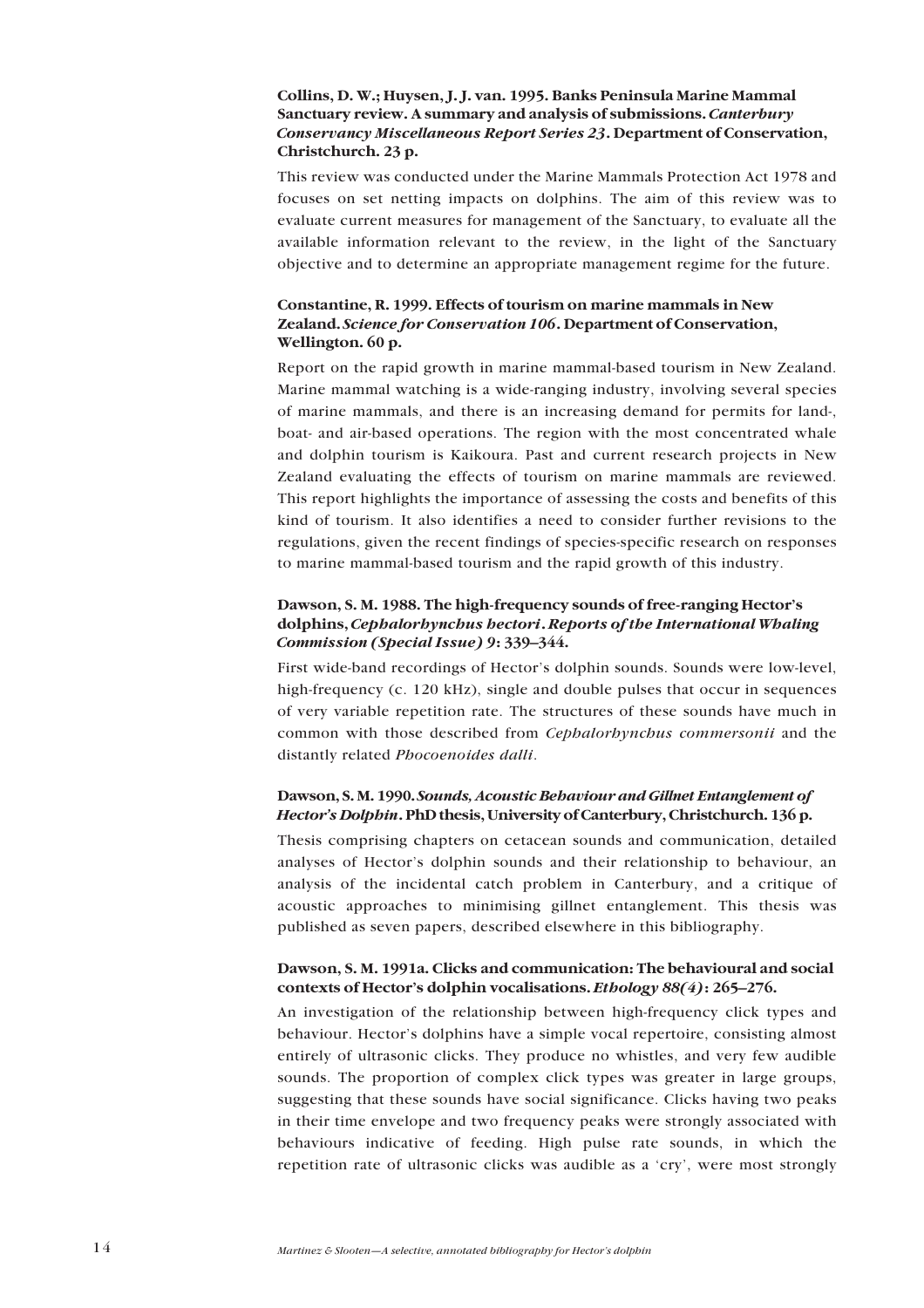associated with aerial behaviours. These data suggest that echo-location is not the sole function of Hector's dolphin clicks, and that echo-location and communication are likely to be closely linked. The paper proposes the ëeavesdropping hypothesisí which argues that dolphins may have the ability to gather information from the echoes of one another's sonar pulses. This may reduce the need for a large number of vocal signals, and may explain the apparent simplicity of the acoustic repertoires of some odontocetes.

#### Dawson, S. M. 1991b. Incidental catch of Hector's dolphins in inshore gillnets. *Marine Mammal Science* 7(3): 283-295.

An assessment of the incidental catch of Hector's dolphins in gillnets in Pegasus Bay and Canterbury Bight, between 1984 and 1988, based on interviews with fishers. At least 230 Hector's dolphins were killed in groundfish gillnets by commercial and amateur fishers in this period. Approximately 91% of entanglements occurred from November to February. Seasonality of catch corresponded to increased commercial gillnetting inshore in spring and summer. Most entanglements (89%) occurred within  $4$  n.m. (7.4 km) of the shore, and most dolphins (86%) were caught in water less than 20 m deep. The dolphins' summer inshore movement also coincided with high levels of inshore gillnetting by amateur fishers. The age-frequency of net-caught dolphins suggested that young animals were particularly vulnerable to entanglement.

### **Dawson, S. M. 1991c. Modifying gillnets to reduce entanglement of cetaceans.** *Marine Mammal Science* 7(3)**:** 274-282.

A critical analysis of progress for two forms of acoustic modifications intended to reduce takes of small cetaceans in gillnets. These modifications seek to make gillnets more obvious to cetaceans so they can avoid them, and include making gillnets more reflective to cetacean sonar and placing active sound-emitters in the nets. The relationship between sonar and net entanglement is discussed and the assumptions and logic of net-modification strategies assessed. The paper argues that neither strategy is likely to be effective, and that reductions in the number of cetaceans killed in gillnets are best achieved through the closure of specific areas to gillnetting.

### **Dawson, S. M. 1994. The potential for reducing entanglement of dolphins and porpoises with acoustic modifications to gillnets.** *Reports of the International Whaling Commission (Special Issue) 15*: 573-578.

A further analysis of reducing entanglement by increasing the acoustic ëtarget strength' of gillnets, and using active sound-emitters in nets. A review of the literature shows that neither strategy has proven conclusively effective. Airtube nets and multifilament nets used in the North Pacific Japanese driftnet fishery for salmon have caught fewer Dall's porpoises than equivalent standard gillnets. However, results were not consistently significant over several years, and have not been confirmed by a thorough study of modified gillnets in another driftnet fishery. Studies examining the effects of adding sound-emitters to gillnets have also proven inconclusive. There also appear to be serious problems with the logical basis for acoustic net modification strategies. The author argues that such strategies are not likely to achieve the reductions in cetacean by-catch that are required to conserve several dolphin and porpoise species and proposes alternative methods which are likely to be more effective.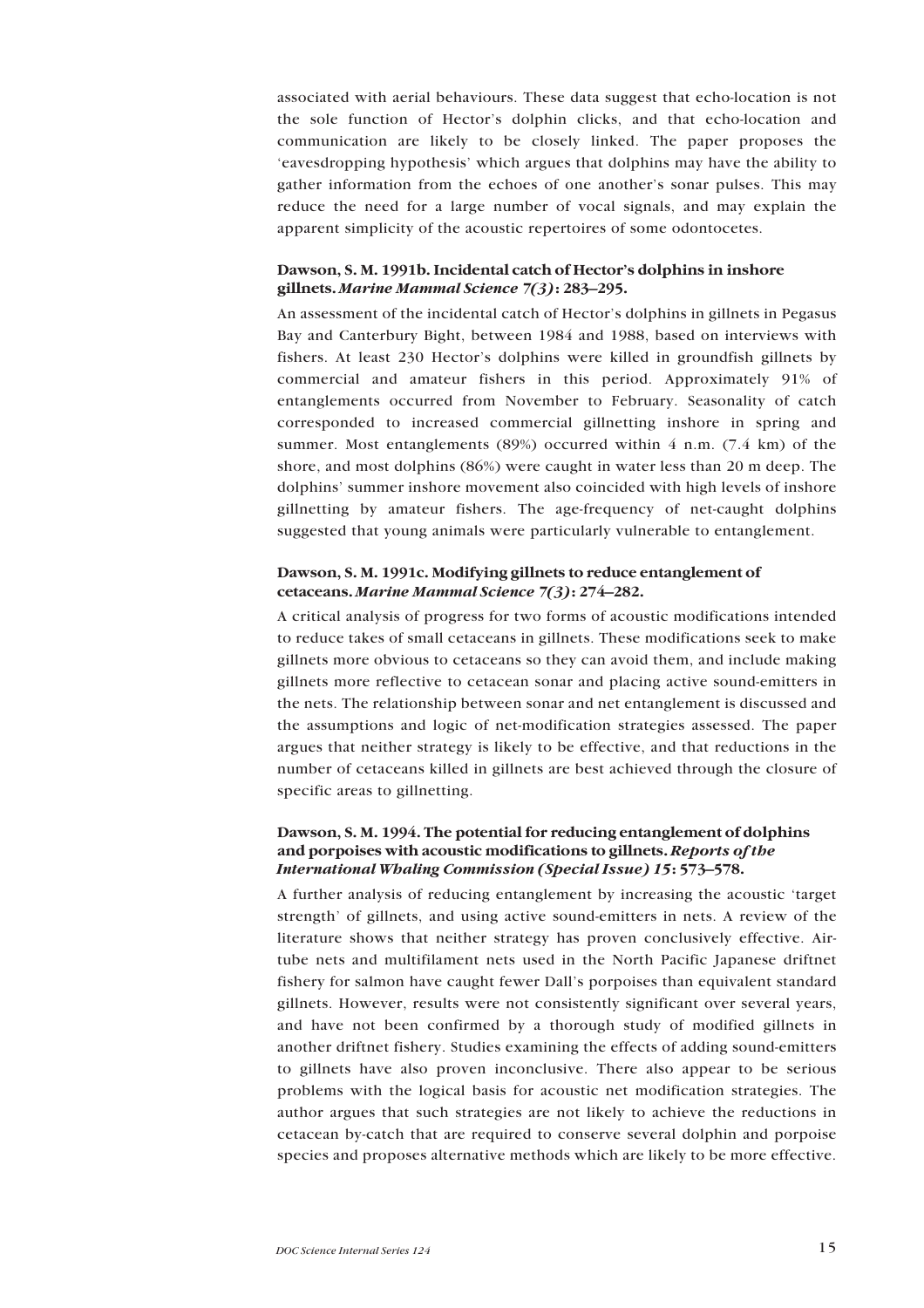### **Dawson, S. M. 2001a. Fine-scale abundance estimates from the 2000/2001** aerial survey of Hector's dolphins on the South Island west coast. *DOC Science Internal Series 21***. Department of Conservation, Wellington. 9 p.**

Reanalysis of survey data, subsequently presented in Slooten et al. (2002a), on a finer spatial scale in order to provide abundance estimates in relatively small areas of management interest to DOC.

### **Dawson, S.M. 2001b.** *Management of Gillnet By-catch of Cetaceans in New Zealand***. Contracted working paper for Workshop On Interactions Between Dolphins And Fisheries In The Mediterranean: Evaluation of Mitigation** Alternatives. Roma 4–5 May 2001. Central Institute for Applied Cetacean **Research (ICRAM), Rome.**

Review of New Zealand management of gillnet by-catch, summarising: which species are affected, where, and to what extent; management options that have been taken, and whether they were effective; management actions that are pending; and the key unknowns in evaluating effectiveness of management actions in New Zealand.

### Dawson, S. M. 2002. *Cephalorhynchus* dolphins. Pp. 202–203 in Perrin, W. **F.; Würsig, B; Thewissen, J. G. M. (Eds):** *Encyclopedia of Marine Mammals***. Academic Press, San Diego.**

Encyclopaedia chapter describing the distribution, biology, behaviour and conservation problems of the *Cephalorhynchus* genus (a genus of four species, of which Hector's dolphin is one).

### **Dawson, S. M. (in press). Marine mammals. In Knox, G. A (Ed.):** *The Natural History of Canterbury***. Canterbury University Press, Christchurch.**

Chapter for a popular book on the natural history of Canterbury.

### Dawson, S. M.; Slooten, E. 1988. Hector's dolphin, *Cephalorhynchus hectori*: **Distribution and abundance.** *Reports of the International Whaling Commission (Special Issue) 9*: 315–324.

Report on a small-boat, strip-transect survey of the distribution and abundance of Hector's dolphin, covering 4500 n.m. and undertaken during 1984/85. The speciesí distribution is described and discussed. Analysis of survey data included corrections for the proportion of dolphins outside the surveyed strip, and the proportion within the strip that were counted by the observers. The survey resulted in an abundance figure of 3408 animals. The authors suggest this figure represents a total population of  $3000-4000$  individuals. This work has been superseded by the line-transect surveys conducted during 1997-2001.

### Dawson, S. M.; Slooten, E. 1992. Conservation of Hector's dolphins: A review **of studies which led to the establishment of the Banks Peninsula Marine Mammal Sanctuary. B1–B16 in:** *Banks Peninsula Marine Mammal Sanctuary Report, 1992. Canterbury Conservancy Technical Report Series 4***. Department of Conservation, Christchurch.**

A review of the studies of abundance, gillnet by-catch, survival rate and population modelling which provided the information base for the establishment of the Banks Peninsula Marine Mammal Sanctuary. This paper was written for the review of the Sanctuary, which took place between 1992-1996. A modified version of this paper was published by Dawson & Slooten (1993).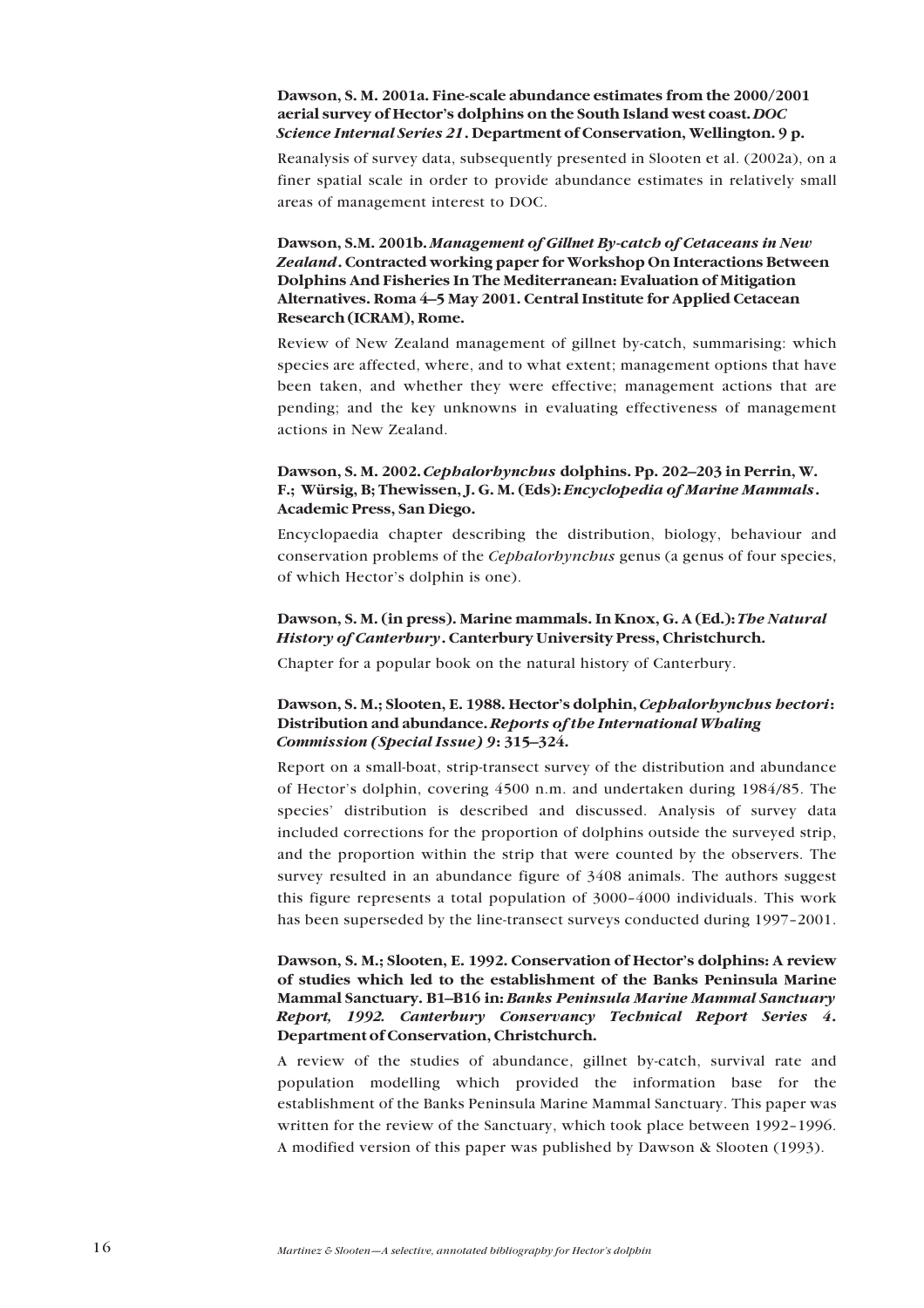### Dawson, S. M.; Slooten, E. 1993. Conservation of Hector's dolphins: The case **and process which led to establishment of the Banks Peninsula Marine Mammal Sanctuary.** *Aquatic Conservation: Marine and Freshwater Ecosystems* 3: 207-221.

Entanglement in gillnets is the greatest known threat to populations of small cetaceans. In 1988, in response to data on the distribution and abundance, incidental catch, reproduction and population biology of Hector's dolphin, and after an extended period of public consultation, DOC created a 1170 km<sup>2</sup> Marine Mammal Sanctuary. Within this area, gillnetting on a commercial scale is illegal and amateur fishers may only set gillnets in specific times and places. This paper summarises the main research results that led to the creation of the sanctuary, briefly describes the process by which the Sanctuary was established, and offers some comments on the information required for conservation management of small cetaceans.

### **Dawson, S. M.; Slooten, E. 1996.** *Down-under Dolphins: the Story of Hectorís Dolphin***. Canterbury University Press, Christchurch. 59 p**

A book with public education information about Hector's dolphin. The book is extensively illustrated with photographs, summarising the biology and behaviour of Hector's dolphin and outlining its conservation problems.

### **Dawson, S. M.; Thorpe, C. W. 1990. A quantitative analysis of the sounds of Hector's dolphin.** *Ethology 86***:** 131–145.

A very detailed analysis of the structure of Hector's dolphin clicks, using automated digital signal processing methods to measure click features, and multivariate statistical methods to investigate the relationships among sounds. Hector's dolphins make only a very few types of pulsed 'clicks', most of which are centred around 125 kHz. None of these had an average frequency of less than 82 kHz, and the only audible sounds were made up of high-frequency clicks repeated at such high rates that the repetition rate was audible to the researchers as a tonal 'cry' or 'squeal'. In comparison to signal levels recorded from other cetaceans, all the Hector's dolphin signals were low-level; the maximum received sound pressure level was 163 dB (re 1µPa).

### **Dawson, S. M.; Read, A.; Slooten, E. 1998. Pingers, porpoises and power: uncertainties with using pingers to reduce by-catch of small cetaceans.** *Biological Conservation 84(2)***:** 141–146.

A paper considering the promise of, and uncertainties associated with, using pingers to reduce by-catch of dolphins and porpoises in gillnets. In 1994, a welldesigned study demonstrated a 92% reduction in by-catch of harbour porpoises in sink gillnets equipped with acoustic pingers. This result had not yet been fully replicated either in the New Hampshire area where the experiment was conducted or elsewhere. Statistical power analyses indicate that such studies are feasible only in areas of high entanglement rate. Unanswered research questions include: whether the 1994 results can be replicated; whether habituation might decrease effectiveness over time; and the basis of the mechanism of deterrence. Practical constraints include the size, cost and battery life of current pingers, and whether their use could be monitored costeffectively. From a management perspective, even if the effectiveness of pingers is confirmed, their widespread incorporation into gillnets may not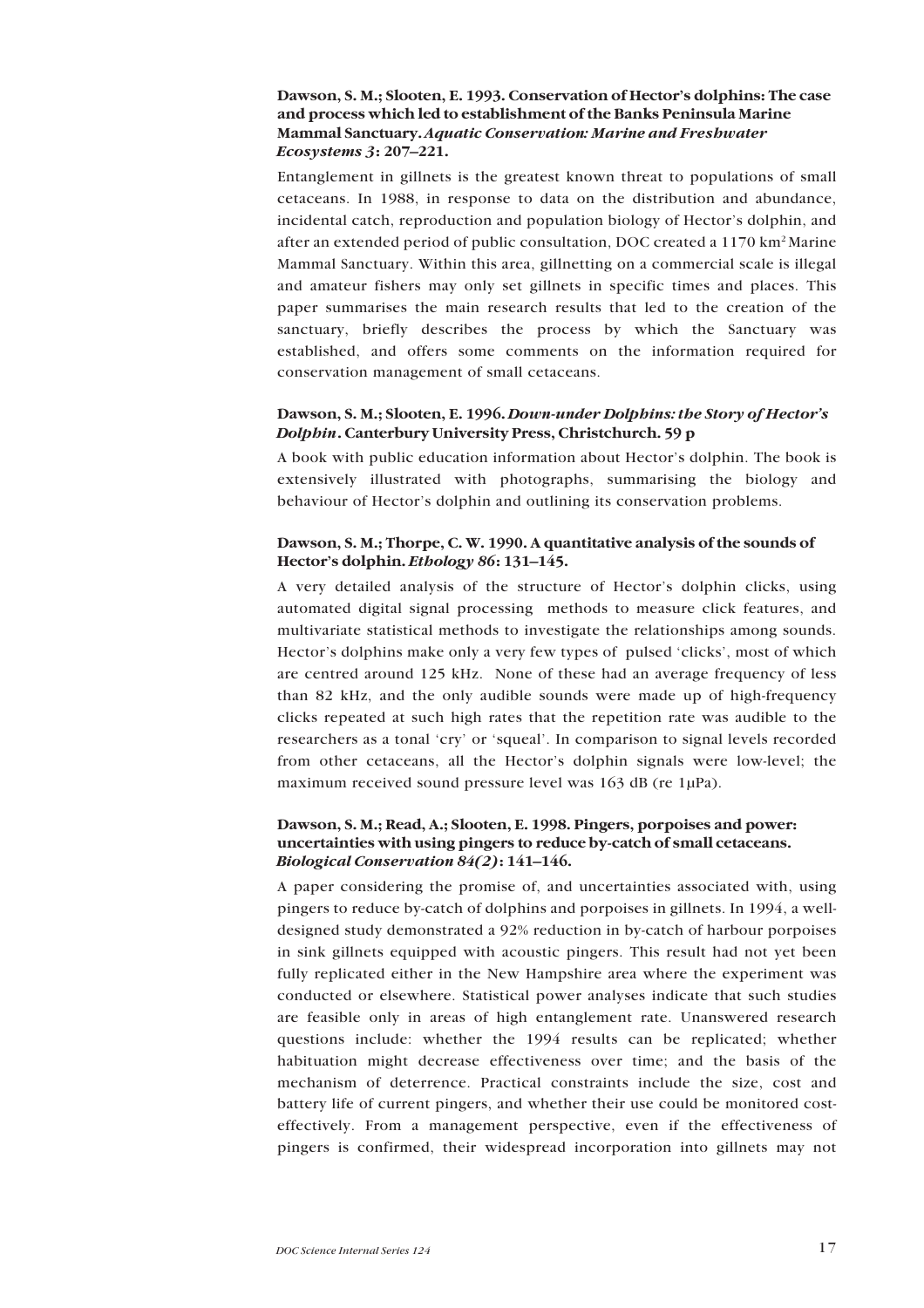alone be sufficient to reduce by-catch to sustainable levels, as required under marine mammal protection legislation in the USA, New Zealand and many other countries. For this reason, scientists, managers and fishers must continue to explore other options, including time/area closures and encouragement of more selective fishing methods.

### **Dawson, S.; DuFresne, S.; Slooten, E.; Wade, P. 2000.** *Line-transect Survey of Hectorís Dolphin Abundance between Motunau and Timaru***. Published client report on contract 3072, funded by Conservation Services Levy. Department of Conservation, Wellington. 18 p. http://www.csl.org.nz**

The first in a series of four line-transect surveys, which together cover the South Island habitat of the species. This was the first line-transect survey for any New Zealand marine mammal. Transect lines were run at a  $45^\circ$  angle to the coast out to 4 n.m., with lines out to 10 n.m. every 30 n.m. of coastline. The survey was conducted from a modified 15-m catamaran. A team of 5 observers was used, with 3 observers at a time on a purpose-built platform with an eye height of 6 m. Observers used binoculars with a compass and reticles to measure horizontal and vertical angles. Dolphins were strongly attracted to the vessel, and moved towards it from a distance of up to 400 m. Abundance estimates were corrected using data from combined ship/helicopter surveys, which assessed the effect of dolphin attraction and estimated the proportion of dolphins on the track-line that were counted by the observers (see DuFresne et al. 2001). The abundance estimate for Motunau to Timaru was 1198 individuals ( $CV = 27.3\%$ ), 897 dolphins of which were found inside the Banks Peninsula Marine Mammal Sanctuary ( $CV = 28.2\%$ ).

### **Dawson, S.; Pichler, F.; Slooten, E.; Russell, K.; Baker, C. S. 2001. The North Island Hector's dolphin is vulnerable to extinction.** *Marine Mammal Science* 17(2)**:** 366-371.

A summary of knowledge on the North Island Hector's dolphin indicating that this population is threatened with extinction. The paper summarises studies showing that: the population is genetically distinct and its genetic diversity is declining; its distribution has contracted over the last few decades, and that abundance is very low, perhaps as few as 100 animals; individuals from this population are taken incidentally in gillnets; and that population viability analyses indicate a declining population. The paper urges urgent conservation action.

### **Department of Conservation. 1988.** *Protection of Hectorís Dolphins around Banks Peninsula—a Paper for Public Comment*. Department of Conservation, **Wellington. 22 p.**

Paper for public comment regarding the protection of Hector's Dolphins around Banks Peninsula. Background information on Hector's dolphins and the issue of set net entanglement are presented as well as the options available for the protection of the dolphins. One of the options was a proposal for a Marine Mammal Sanctuary.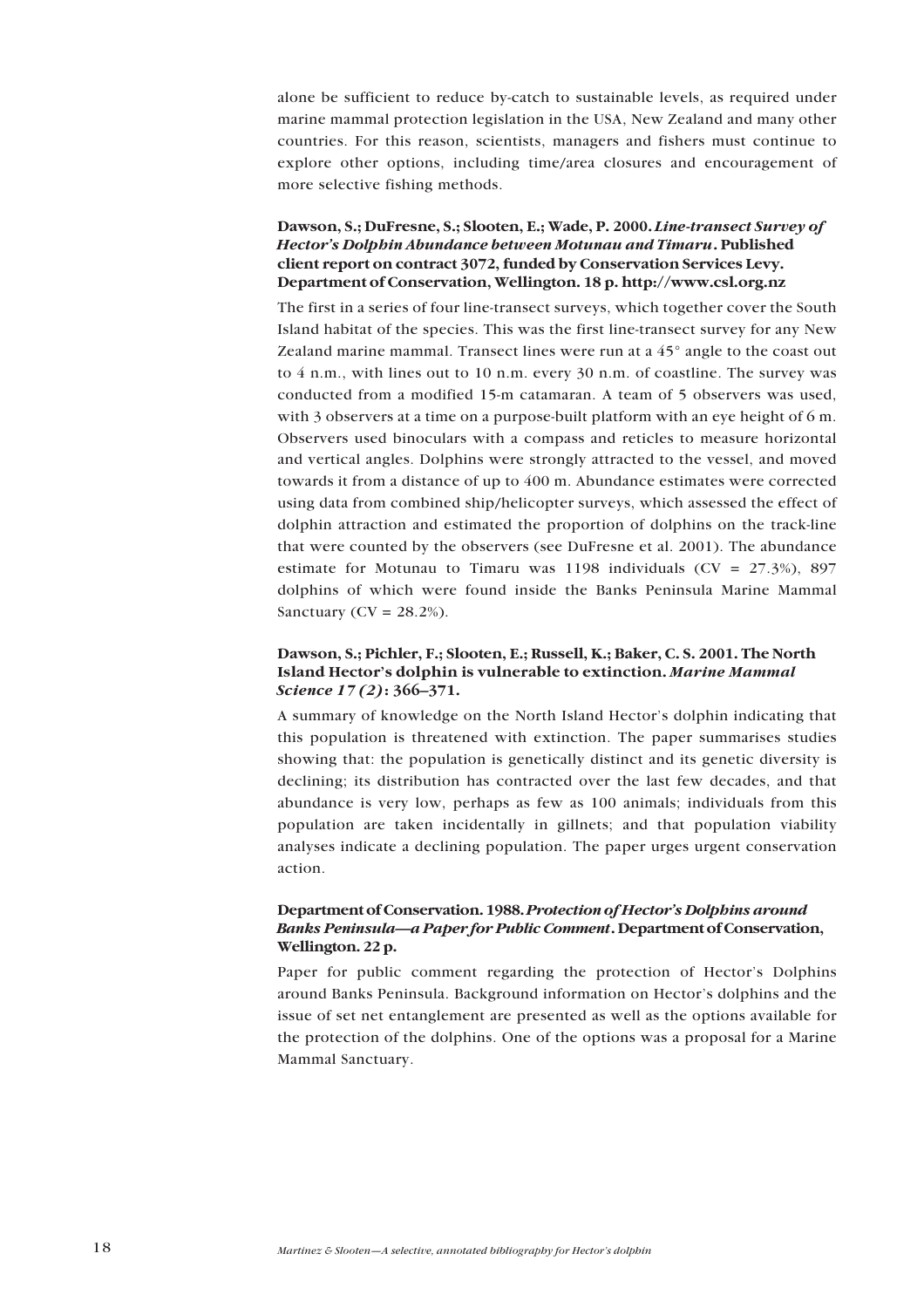### **Department of Conservation. 1992.** *Banks Peninsula Marine Mammal Sanctuary Technical Report, 1992. Canterbury Conservancy Technical Report Series 4***. Department of Conservation, Christchurch. 111 p.**

This contains several reports relating to Hector's dolphins in Banks Peninsula: Hector's dolphin research program, 1990-1992 (Stone, G.); Conservation of Hector's dolphins: a review of studies which led to the establishment of the Banks Peninsula Marine Mammal Sanctuary (Dawson, S. M; Slooten, E.); Aerial monitoring of Banks Peninsula Marine Mammal Sanctuary (Brown, J. et al.); Analysis of incidents involving Hector's dolphin since the establishment of the Banks Peninsula Marine Mammal Sanctuary (Rutledge, M.); Review of the Banks Peninsula Marine Mammal Sanctuary (Young, E.); Entanglement of Hector's dolphins in set nets between Motunau and Timaru (Voller, V.).

### **Department of Conservation and Ministry of Agriculture and Fisheries. 1994.** *Review of the Banks Peninsula Marine Mammal Sanctuary. A Paper for Public Comment. Canterbury Conservancy Miscellaneous Report Series 3***. Department of Conservation and Ministry of Agriculture and Fisheries, Christchurch. 34 p.**

Document prepared after consultation with key interest groups, inviting the public to participate in the review of the Banks Peninsula Marine Mammal Sanctuary. The focus of the review was on the future management of the Banks Peninsula area to ensure the conservation of Hector's dolphins.

### **Donoghue, M. 1996. The New Zealand experience—one country's response** to cetacean conservation. Pp. 423–455 in Simmonds, M. P.; Hutchinson, J. D. **(Eds):** *The Conservation of Whales and Dolphins: Science and Practice***. John Wiley & Sons, New York.**

Collection of information on New Zealand's historical experience with cetaceans. This includes: Maori cultural heritage; early whaling days and 20th century whaling; IWC; national legislations (Marine Mammals Protection Act 1978 and Marine Mammals Protection Regulations 1992); New Zealand leading advocacy for the improvement of international protection for cetaceans (driftnetting, UNCED); Banks Peninsula Marine Mammal Sanctuary; effects of whaleand dolphin-watching opportunities in New Zealand; the problem of strandings, the whale rescue network and the study of their welfare; pollution, marine debris and captivity; and the opportunity of creating the Southern Ocean Whale Sanctuary, and the role of communities and volunteers.

### Duffy, C.; Williams, B. 2001. Preliminary aerial survey for Hector's dolphin **(***Cephalorhynchus hectori***), northwest North Island.** *Conservation Advisory Notes 332***. Department of Conservation, Wellington. 13 p.**

Report on aerial survey for Hector's dolphin between Urenui and Tirua Point in April 1999, carried out by DOC. All coastal waters within 2 km (1.1 n.m.) of shore were searched using a high-wing aircraft flown at an altitude of 120 m. Counts were made of common dolphins, bottlenose dolphins and 14 other species of marine mammal, sea bird and pelagic fish. No Hector's dolphins were observed. Reasons for the apparent absence of Hector's dolphins are discussed. The report concludes with recommendations on the design of future aerial surveys for Hector's dolphins off the northwest North Island.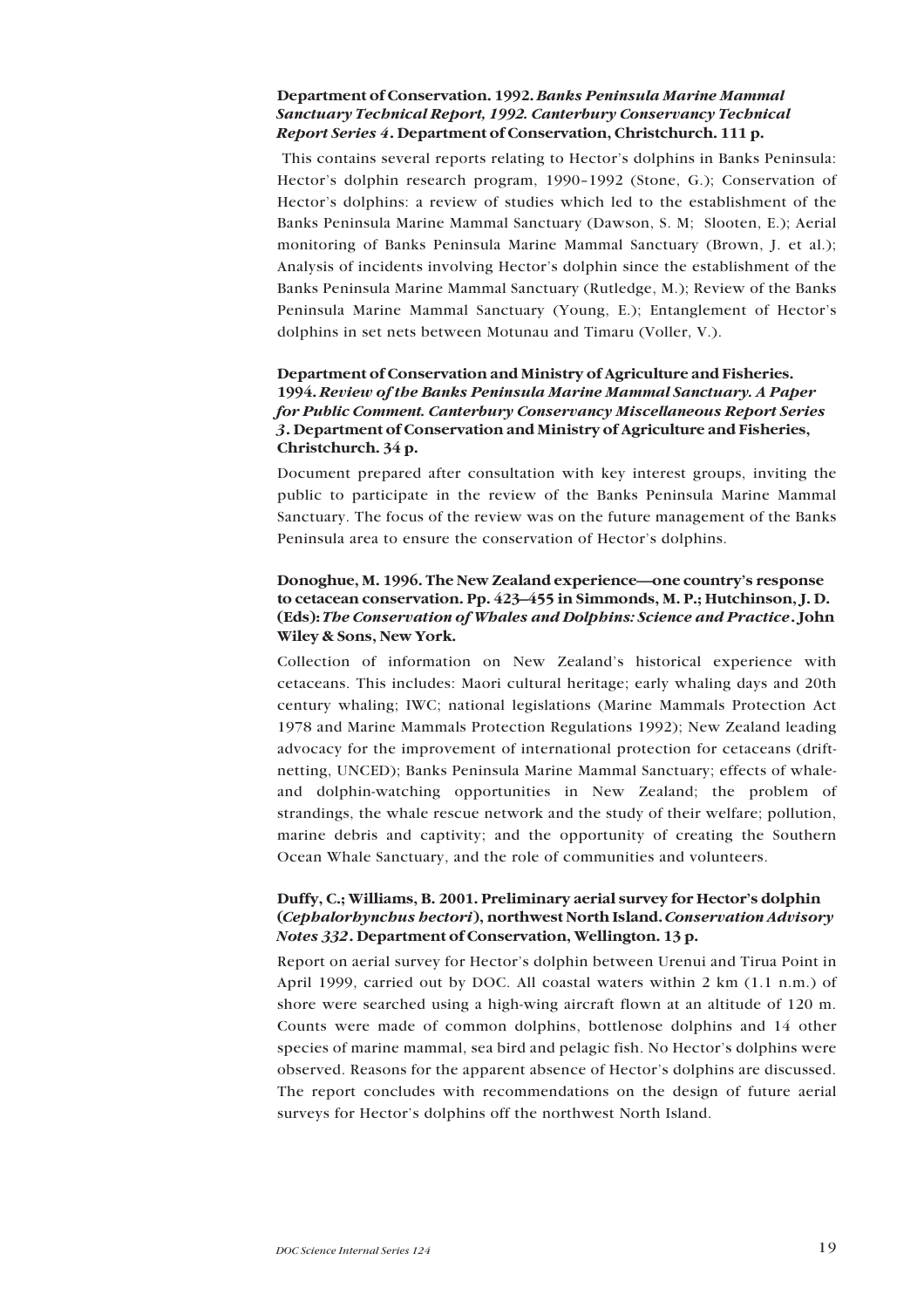### **DuFresne, S. 2000.** *Abundance Estimation of Hectorís Dolphin***. MSc thesis, University of Otago, Dunedin. 97 p.**

Thesis reporting the results of the first boat-based line-transect survey to be carried out in New Zealand waters in January and February 1998. Boat and helicopter surveys were used to estimate a correction factor that accounted for both vessel attraction and dolphins missed on the track-line. The total inshore abundance estimate was 1596 dolphins ( $CV = 24.13\%$ ) between Motunau and Long Point. The effect of survey design on abundance estimates was explored, as a step towards developing guidelines for the design of inshore line-transect surveys. Results indicated that systematic surveys will be more precise than those with random line selection. The effect of stratification on abundance estimates and precision was negligible.

### **DuFresne, S.; Dawson, S. M.; Slooten, E. 2001.** *Line-transect Survey of Hectorís Dolphin Abundance between Timaru and Long Point, and Effect of Attraction to Survey Vessel***. Published client report on contract 3074, funded by Conservation Services Levy. Department of Conservation, Wellington. 19 p. http://www.csl.org.nz**

The second in a series of four line-transect surveys, which together cover the South Island habitat of the species. This report summarises results of linetransect surveys to quantify the abundance of Hector's dolphins in the coastal area between Timaru (east coast, South Island) and Long Point (12 n.m. west of Te Waewae Bay, Southland). Design principles and methods are as described in Dawson et al. (2000) The greatest dolphin densities were found in Te Waewae Bay and between Timaru and Oamaru. No sightings were made beyond 4 n.m. offshore. Simultaneous boat and helicopter surveys were conducted to measure the effect of dolphins being attracted to the survey vessel and the proportion of sightings missed by the observers. The population estimate from Motunau to Long Point was 1597 individuals  $(CV = 24.13\%)$ .

### **DuFresne, S.; Slooten, E.; Rayment, W.; Clement, D.; Jones, G. 2000.** *Report on the Potential Effects on Hectorís Dolphins of a Proposed Mussel Farm in Port Levy***. Unpublished report for Southern Marine Farms Ltd, Wellington 17 p.**

This report summarises data on the distribution, abundance and habitat use of Hector's dolphins in the Port Levy area (Banks Peninsula). It outlines the potential direct and indirect effects of placing a mussel farm at Port Levy, including habitat competition and fragmentation, organic sediment build-up, dolphin entanglement and changes to food availability. The potential impact on the local Hector's dolphin population is evaluated, given that it was already declining due to gillnet entanglement and also at risk from pollution, tourism and other human impacts. A precautionary approach is recommended.

### Ferreira, S. M.; Roberts, C. C. 2003. Distribution and abundance of Maui's **dolphins (***Cephalorhynchus hectori maui***) along the North Island west coast, New Zealand.** *DOC Science Internal Series 93***. Department of Conservation, Wellington. 19p**

Paper presenting the results of aerial surveys conducted primarily to determine the current distribution of the North Island Hector's dolphins during the summers of 2000/01 and 2001/02. Dolphins were recorded between Kawhia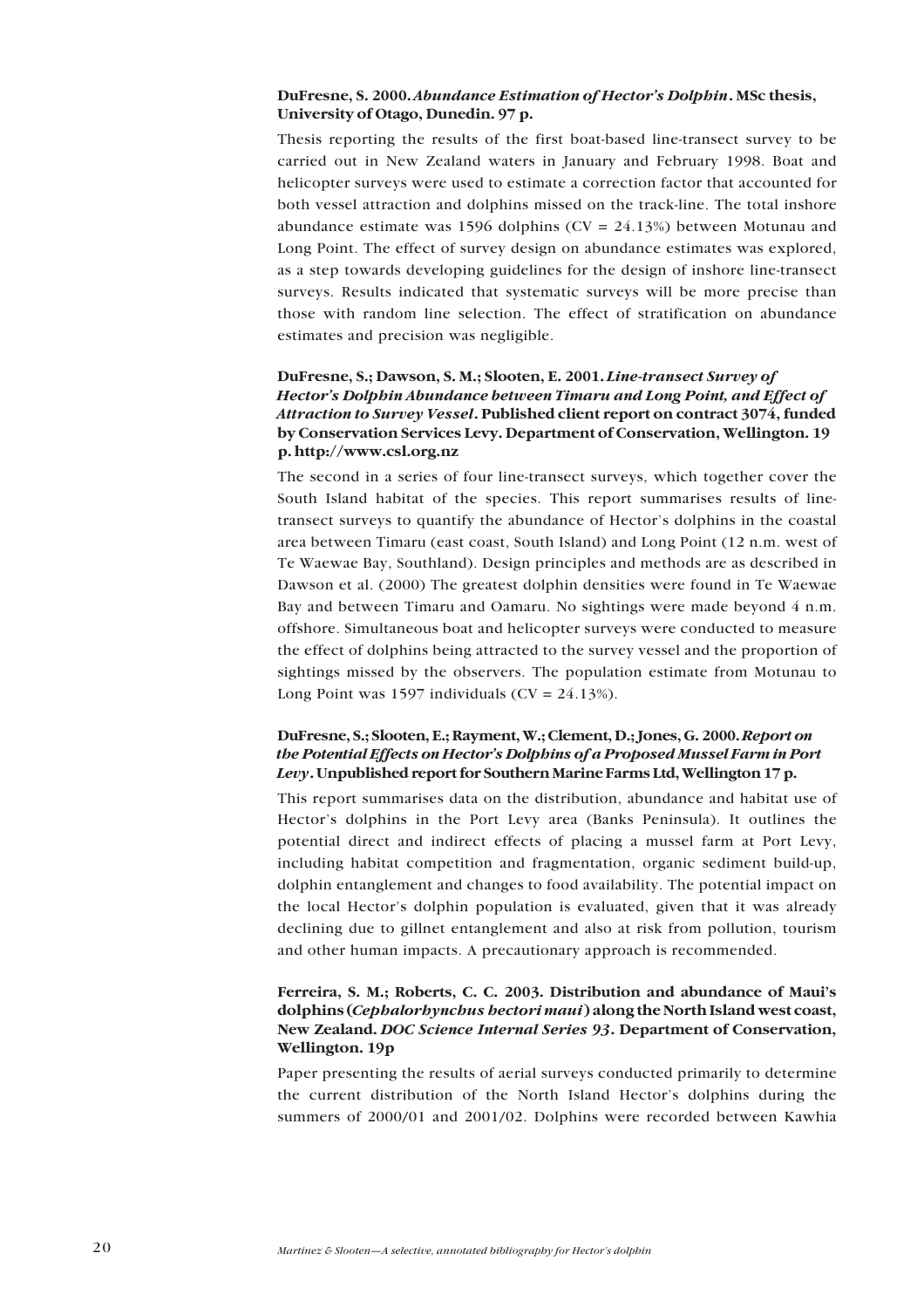Harbour and Kaipara Harbour, with most sightings between Port Waikato and Manukau Harbour. Results also suggest that the population could be as small as 75 individuals (CI =  $48-130$ ). The authors conclude that strong conservation actions might allow the recovery of this population.

### **Fletcher, D.; Dawson, S.; Slooten, E. 2002. Designing a mark-recapture study to allow for local emigration.** *Journal of Agricultural, Biological and Environmental Statistics* 7(4)**:** 1-8.

This paper develops a method for estimating the rate of emigration from a population in order to correct estimates of survival. One of the questions addressed is how much fieldwork would be required in order to estimate the rate of emigration, and therefore the degree by which the survival rate estimate would need to be corrected for emigration (individuals that disappear from the study area through emigration rather than death). A follow-up paper will use data on photographically identified individuals from Banks Peninsula and areas to the north and south to estimate a correction for survival rates from that area.

### Freeman, D. 2003. A review of records of Hector's dolphins (*Cephalorhynchus hectori***) from the East Coast of the North Island, New Zealand.** *East Coast/ Hawkeís Bay Conservancy Technical Report Series 11***. Department of Conservation, Gisborne. 13 p.**

Review of both confirmed and unconfirmed sightings of Hector's dolphins on the east coast of the North Island, particularly on the southeast coast between Mahia and Wellington. The presence of the species in that area is of particular significance and worthy of further investigation. It has not yet been determined whether these animals are stragglers from the South Island populations, are part of the North Island Hector's dolphin population, or are a completely separate population.

### Gaskin, D. E. 1972. Hector's dolphin, *Cephalorhynchus hectori*. Pp. 127–128 **in:** *Whales Dolphins and Seals. With Special Reference to the New Zealand Region***. Heinemann Educational Books, London.**

Description of the species, including morphology, colour and length. The distribution of Hector's dolphins around New Zealand and the biological information available at the time of publication was also summarised.

### **Harrild, K. 2000.** *An Investigation into the use of Acoustic Pingers to Prevent Hectorís Dolphin Entanglement in Gillnets***. MSc thesis, University of Canterbury, Christchurch. 53 p.**

Thesis presenting the analysis of data from a pilot trial of acoustic pingers aimed at preventing entanglements. There was no evidence of any differences in group size or the distance of dolphin groups from the acoustic device between control and active pingers. Dolphins, however, did exhibit different behaviour depending on the pinger used. This pilot study took place in Akaroa Harbour where commercial gillnetting does not take place. Further investigations, placing pingers on gillnets, is necessary before applications for commercial fishing are clear.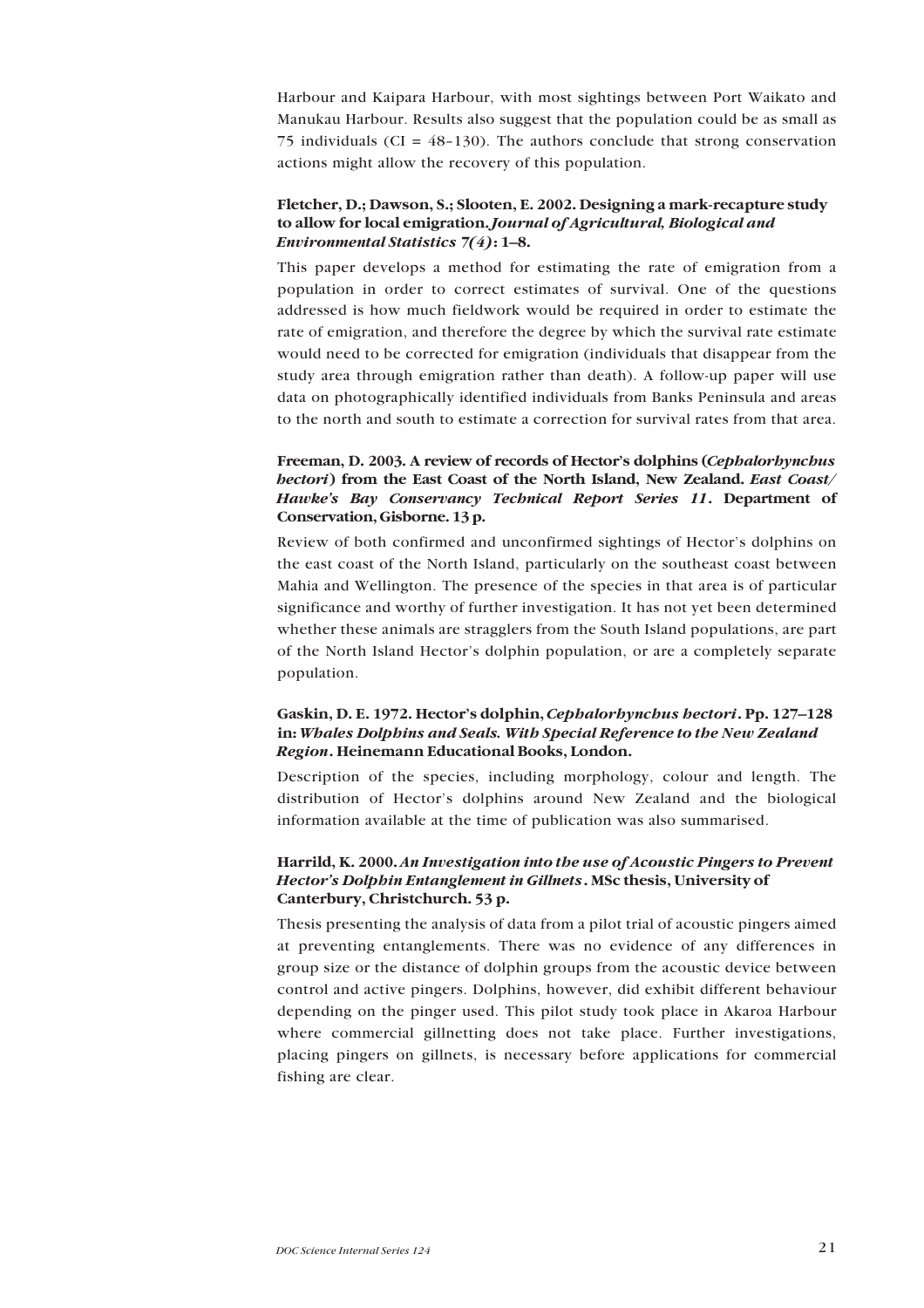### **Hawke, D. J. 1994. Seabird association with Hectorís dolphins and trawlers at** Lyttelton Harbour mouth. *Notornis 41*: 1–4.

Notes on the association between seabird aggregations, trawlers and Hector's dolphins at the mouth of Lyttelton Harbour. The most common three-way association of seabirds. Hector's dolphins and working trawlers involved spotted shags (*Phalacrocorax punctatus*) or Black-backed gulls (*Larus dominicanus*). No white-fronted terns (*Sterna striata*) were observed associating with these dolphins.

### **Hector, J. 1872a. On the New Zealand Bottlenose (***Lagenorhynchus clanculus*, Gray). *Annals and Magazine and Natural History 4(9)***:** 436–438.

Description of a Hector's dolphin specimen, including colouration, shape, measurements and dentition. This paper describes differences in external characteristics and dentition between Hector's dolphin and the genus *Lagenorhynchus* (Gray).

### **Hector, J. 1872b. On the whales and dolphins of the New Zealand seas.** *Transactions and Proceedings of the New Zealand Institute 5*: 154–170.

Notes on specimens of various cetacean species in the Colonial Museum. Guidelines are given on what information should be collected and which bones of the skeleton are most important to preserve. Taxonomic information of Hector's dolphin is included (description, measurement, skull, skeleton, colouration, dentition). Confusion and instability in the nomenclature regarding this species is also mentioned.

### **Hector, J. 1884. Notes on the dolphins of the New Zealand seas.** *Transactions and Proceedings of the New Zealand Institute 17*: 207-211.

Notes on information collected on dolphins frequenting New Zealand coasts. Species were distinguished according to the mode of classification adopted by Gray. This includes Hector's dolphins. Also refers to the confusion in the nomenclature when Hector's dolphins, then called *Electra clancula*, was confounded with *Clymenia obscura*. Taxonomic details are also given and include: teeth, skull, nose and forehead.

### **Hughey, K. 2000. An evaluation of a management saga: the Banks Peninsula Marine Mammal Sanctuary, New Zealand.** *Journal of Environmental Management 58(3)***:** 179–197.

Evaluation of the issues surrounding the Sanctuary's establishment, including the process of sanctuary implementation, management and review, conservation costs and benefits.

### **Hutton, J.; Blair, D.; Slooten, E.; Dawson, S. M. 1987. Case studies of fluke** induced lesions in the mesenteric lymph node of Hector's Dolphins (*Cephalorhynchus hectori*). *Diseases of Aquatic Organisms 2*: 83-86.

Fluke eggs (most probably of the genus *Campula*) were found in the mesenteric lymph node of a Hector's dolphin, dissected at the Lincoln Animal Health Laboratory near Christchurch. Another dolphin was found to have a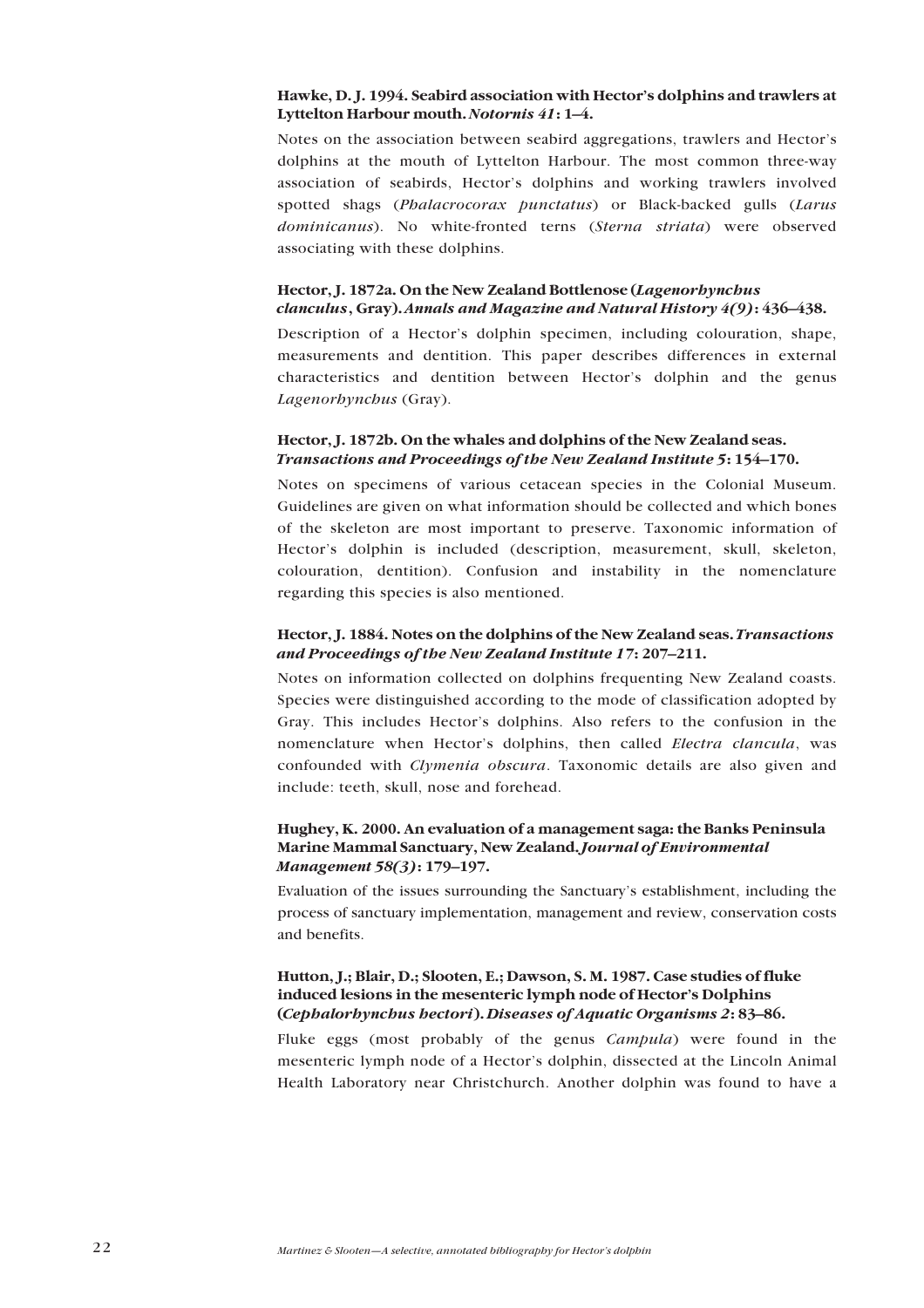bacterial infection, which yielded *Eikenella corrodens*, a bacterium previously unknown from marine mammals. The underlying problem in both cases appeared to be an inflammatory response to flukes and eggs, with secondary bacterial infection.

### **IUCN. 1996.** *IUCN Red List of Threatened Species***. IUCN, Gland. http://www.redlist.org**

List of all threatened species world-wide, classified according to IUCN criteria into different risk categories. In 1996, Hector's dolphin was classified as Vulnerable.

### **IUCN. 2000.** *IUCN Red List of Threatened Species***. IUCN, Gland. http://www.redlist.org**

List of all threatened species worldwide, classified according to IUCN criteria into different risk categories. By 2000, Hector's dolphin was classified as Endangered and the North Island population as Critically Endangered.

### **Jones, P. D. 1998. Analysis of organic contaminants in New Zealand marine mammals.** *Conservation Advisory Science Notes 184***. Department of Conservation, Wellington. 8 p.**

Chlorinated organic contaminants were analysed in samples of blubber collected from Hector's dolphins and dusky dolphins. PCBs were detected in all samples, and polychlorinated dibenzo-*p*-dioxin (PCDD) and polychlorinated dibenzofuran (PCDF) congeners were also detected in many of the samples. These compounds were more common and present at higher concentrations in Hector's dolphins than in dusky dolphins.

### **Jones, P. D.; Hannah, D. J.; Buckland, S. J.; Maanen, T. van.; Leathem, S. V.; Dawson, S. M.; Slooten, E.; Helden, A. van.; Donoghue, M. 1999. Polychlorinated dibenzo-***p***-dioxins, dibenzofurans and polychlorinated biphenyls in New Zealand cetaceans.** *Journal of Cetacean Research and Management (Special Issue 1) 1*: 157-167.

This paper presents data on blubber concentrations of polychlorinated dibenzo-*p*dioxins (PCDDs), polychlorinated dibenzofurans (PCDFs) and polychlorinated biphenyls (PCBs) in Hector's dolphins, dusky dolphins, southern right whales, blue whales, minke whales, Gray's beaked whales, Cuvier's beaked whales and pygmy right whales stranded in New Zealand. Both concentrations and toxic equivalents were found to be highest in Hector's dolphins, probably because of their inshore distribution compared to the other species which are more oceanic. The baleen whales, which are oceanic and feed at lower trophic levels, presented the lowest levels of pollutants, with PCDD and PDCF concentrations usually below detection limits. Overall, pollutant levels were lower than those reported for comparable species in the Northern Hemisphere. The relative abundance of PCBs in New Zealand cetaceans, as compared with those from northern waters, suggests that the origin of these compounds is mostly atmospheric deposition.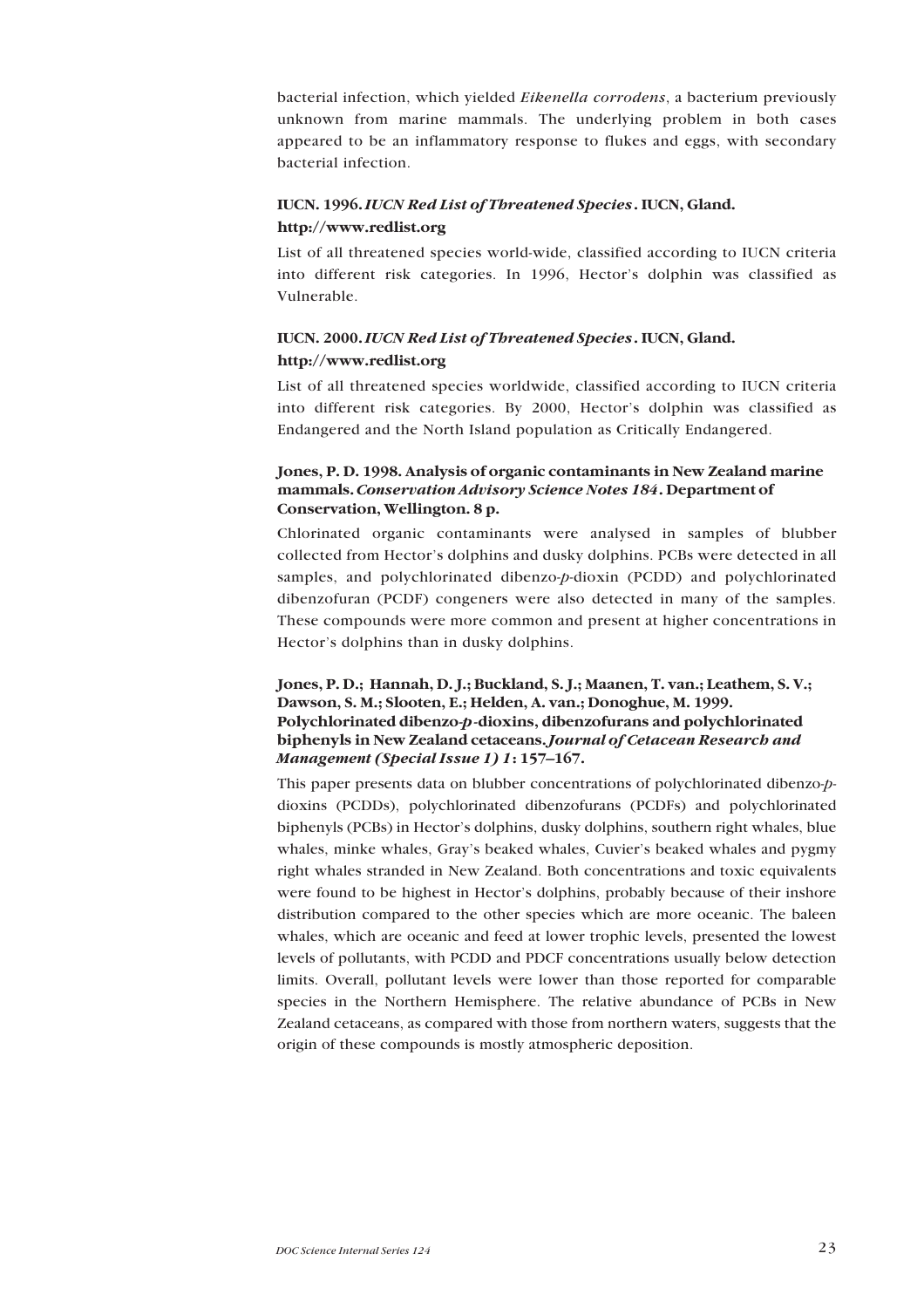**Jones, P. D.; Leathem, S. V.; Hannah, D. J.; Day, P. J.; Dye, E. A.; Hoffman, K. A.; Lister, A. R.; Porter, L. J.; Maanen, T. van.; Symons, R. K.; Helden, A. van.; Buckland, S. J.; Slooten, E.; Dawson, S. M.; Donoghue, M. 1996. Biomagnification of PCBs and 2,3,7,8-substituted polychlorinated dibenzo***p***-dioxins and dibenzofurans in New Zealand's Hector's dolphin.** *Organohalogen Compounds 29*: 108-113.

Comments on this paper were not available when the bibliography went to press.

### **Lincoln, R. J.; Hurley, D. E. 1980.** *Scutocyamus antipodensis* **n.sp. (Amphipoda: Cyamidae) on Hectorís dolphin (***Cephalorhynchus hectori***) from New Zealand.** *New Zealand Journal of Marine and Freshwater Research 14(3)***:** 295–301.

Description of the whale-louse (*Scutocyamus antipodensis*) an ectoparasite on Hector's dolphins. Samples were collected from Cloudy Bay, Cook Strait. This species of ectoparasite differs from the only other species of the genus, in the detailed structure and spinosity of the body and pereopods.

### **Martien, K. K. F. 2001.** *Conservation of Spatially Structured Populations: Lessons from Population Genetics***. PhD thesis, University of California, San Diego. 162 p.**

Thesis focusing on conserving spatially structured populations. Three populations of different species were studied, one of them being Hector's dolphin. The results of sensitivity analysis of the model highlight the importance of the source/sink dynamics often displayed by spatially structured populations in determining the dynamics of the population. Attention was focused on the highly imperilled North Island population, which had been previously overlooked in conservation efforts.

### **Martien, K. K.; Taylor, B. L.; Slooten, E.; Dawson, S. M. 1999. A sensitivity analysis to guide research and management for Hectorís dolphin.** *Biological Conservation 90*: 183-191.

A density-dependent population model is used to predict the future abundance and geographic distribution of Hector's dolphin under different scenarios of fisheries management. The study examines the sensitivity of this model to several of the input parameters. Three populations are modelled. Two of these, the North Island and South Island west coast populations, were predicted to continue to decline due to by-catch in fishing gear. The status of the remaining population, off the South Island east coast, was uncertain and depended on fishing effort, population growth rate and other model inputs. In all three populations, the rate of population decline depended on the maximum population growth rate, the level of fishing effort and the entanglement rate. The North Island Hector's dolphin population was at greatest risk and, therefore, the top priority for conservation efforts.

### **Martinez, E.; Green, E.; Dawson, S.M.; Slooten, E. 2002.** *Hectorís Dolphin* **(Cephalorhynchus hectori)** *Population Size, Habitat Utilisation, Behaviour, and Response to Tourism in Porpoise Bay***. Unpublished report to the Department of Conservation, Invercargill. 71 p.**

Report on the population of Hector's dolphins in Porpoise Bay that has become increasingly popular with tourists. This theodolite-tracking and photoidentification study was carried out in the summer 2001/2002. Photoidentification indicated a local population of 41 individuals. Dolphins tended to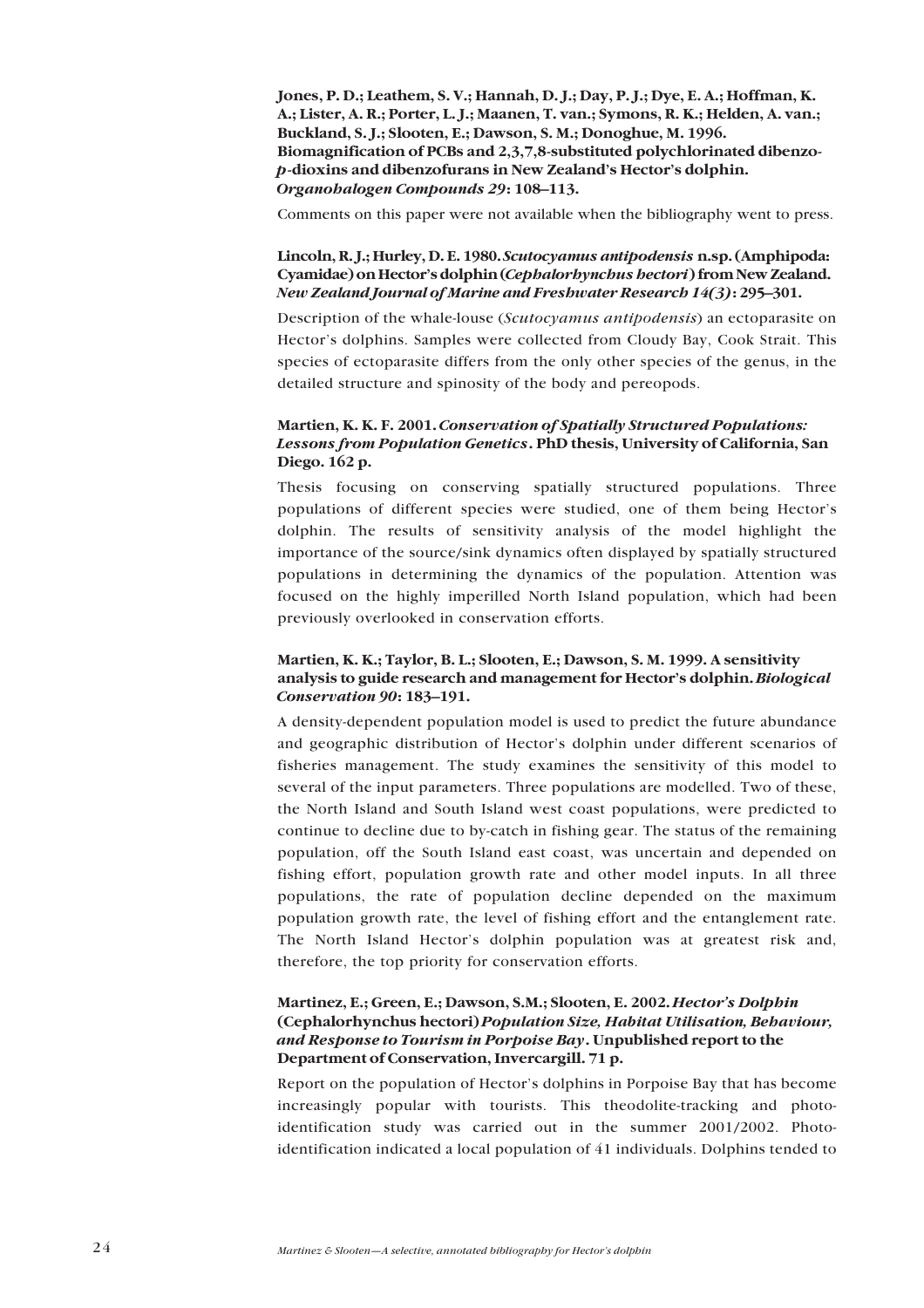use a small area inside the bay, confirming Bejder & Dawson's (2001) findings. No obvious change in their use of the bay was observed. Dolphins were accompanied by boats for 10% of the total observation time, and by swimmers (within 200 m) for an additional 29% (a significant increase since the 1995 $-$ 1997 period: Bejder et al. 1999). None of these activities displaced the dolphins from the area. Analyses of relative orientation, indicated that dolphins tend to approach the tour operator vessel during the initial stages of an encounter and swimmers during the first 20 min of an encounter. In both cases, dolphins became less interested as the encounter progressed.

### **McCutchen, D. 1993.** *Comparison of PCB and DDT Levels found in Hectorís Dolphin* **(Cephalorhynchus hectori)** *with an International Literature Review of Organochlorines in Marine Mammals***. Diploma in Wildlife Management thesis, University of Otago, Dunedin. 59 p.**

Thesis on the comparison of pollutant levels in Hector's dolphins with levels found in other cetaceans, marine mammals and some land mammals and birds. Possible impacts on the dolphin population are discussed. Management recommendations are aimed at reducing impacts.

### **McKenzie, J.; Blair, D. 1983. Parasites from Hectorís dolphin (***Cephalorhynchus hectori*). *New Zealand Journal of Zoology 10*: 126-127.

Description of the parasites found in carcases of Hector's dolphins around New Zealand. These include digeneans (e.g. *Braunina cordiformis*), acanthocephalans (e.g. *Corynosoma* sp.), a few different species of nematodes (e.g. *Acuaria* sp.) and a larval cestode (*Phyllobothrium delphini*)

### Mörzer Bruyns, W. F. J.; Baker, A. N. 1973. Notes on Hector's Dolphin, *Cephalorhynchus hectori* **(van Beneden) from New Zealand.** *Records of the Dominion Museum 8(9)*: 125-137.

Notes on observations and measurements from skeletal material in several New Zealand museums. Notes on distribution and behaviour are also included.

### **Nichols, C.; Stone, G.; Hutt, A.; Brown, J.; Yoshinaga, A. 2001. Observations of interactions between Hectorís dolphins (***Cephalorhynchus hectori***), boats and people at Akaroa Harbour, New Zealand.** *Science for Conservation 178***. Department of Conservation, Wellington. 49 p.**

Report on interactions between Hector's dolphins, boats and people at Akaroa Harbour during the summers of 1999 and 2000. The aim of the study was to assess whether there were changes in dolphin distribution, or behaviour, due to boat activity. Although recreational boats were the most common boat type, dolphins were most commonly associated with kayaks. Dolphin density was independent of boat density and group size did not change with boat presence.

### **Northern Inshore Fisheries Company Ltd. 2000.** *Proposal for Managing the Interaction between the Set Net Fishery and North Island Hectorís Dolphin***. Northern Inshore Fisheries Company Ltd, Auckland. 56 p.**

A proposal for managing the interaction between the set net fishery and North Island Hector's dolphins which was developed following consultation with other interested groups. Includes a management proposal and a Code of Practice, setting out guidelines for set net fishers. The management proposal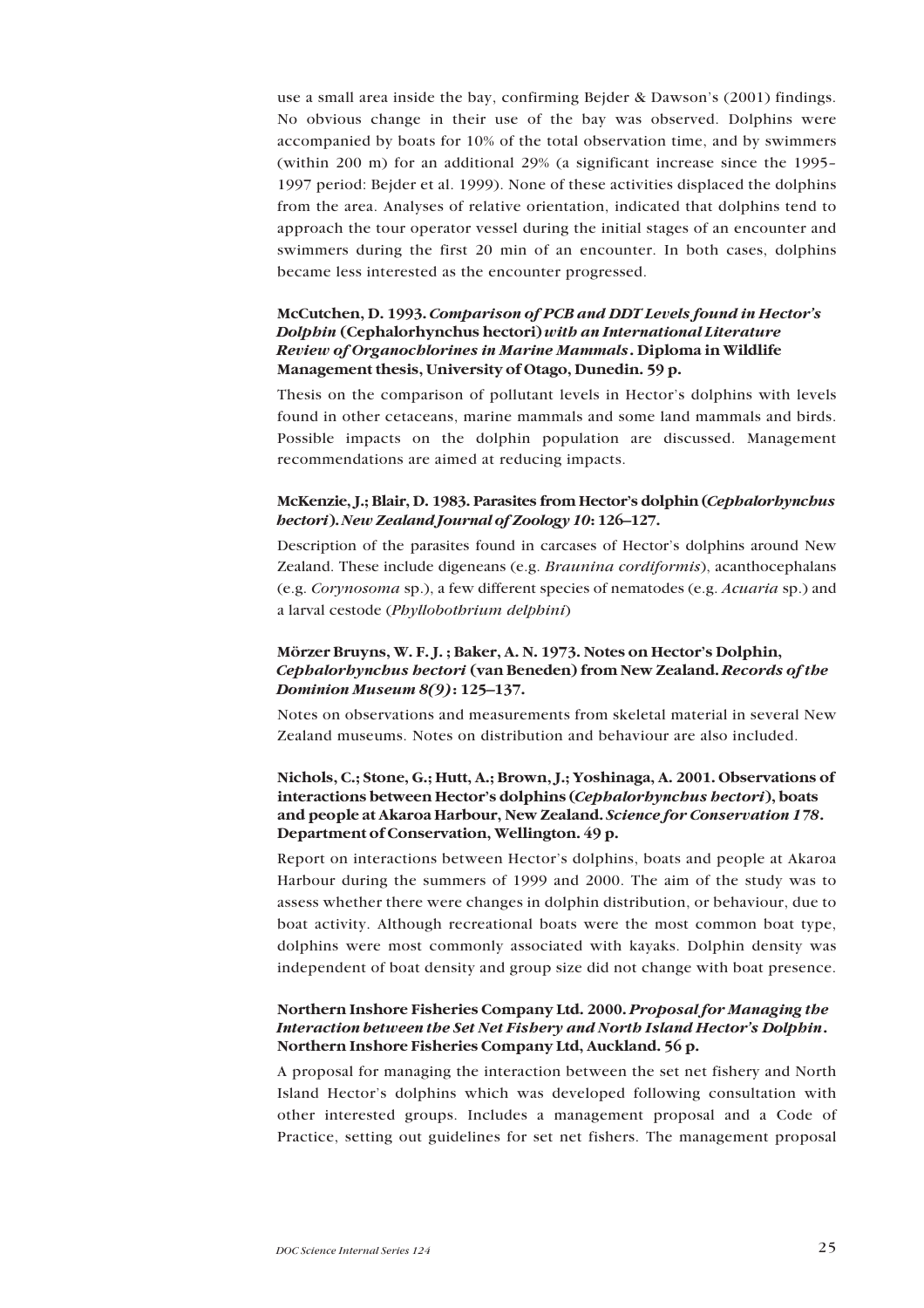includes a protected area from Manukau Harbour to Aotea Harbour. No gillnetting would be allowed on the open coast, to 4 n.m. offshore. Acoustic 'pingers' would be used in Hector's dolphin habitat north of the protected area, in the hope of warning the dolphins of the nets' presence (unfortunately, there is no scientific evidence that this method works for Hector's dolphins). An additional, seasonal closure is proposed for the area south to Mokau for January, February and March each year, to 2 n.m. offshore. The total protected area (seasonal and year-round protected areas combined) is about half of the habitat of the North Island Hector's dolphin. This option does not include protection for Hectorís dolphins in the harbours on the North Island west coast, nor reductions in the amount of trawling.

### **Oliver, W. R. B. 1946. A pied variety of the coastal porpoise.** *Dominion Museum Records in Zoology 1*: 1-4.

Description of a Hector's dolphin seen in Pelorus Sound, including length and colouration. The author proposed that a different form of *Cephalorhynchus hectori* exists around Cook Strait, and named this subspecies *Cephalorhynchus hectori*, subspecies *bicolor*. This subspecies designation has since been abandoned.

### **Parkins, E. M. 1996.** *The Banks Peninsula Marine Mammal Sanctuary. A Recreation Conservation Conflict***. Masters thesis in Park, Recreation and Tourism Management. University of Lincoln, Lincoln. 133 p.**

Thesis investigating the underlying causes of the Banks Peninsula Marine Mammal Sanctuary conflict using a questionnaire survey, in-depth interviews, participant observation and archival searches. The author proposes that the main source of the conflict is the removal of traditional recreational access to a commons resource, and that this is an inevitable result of the different perceptions of appropriate use held by those who have interest in the resource. It is suggested that an inadequate public participation and a decision making that relies heavily on scientific information, has exacerbated the problem. Giving full consideration to the values that are important to traditional user groups is proposed as a solution.

### **Pichler, F. 2002a. A genetic assessment of population boundaries and gene exchange in Hectorís dolphin.** *DOC Science Internal Series 44***. Department of Conservation, Wellington. 37 p. http://www.csl.org.nz**

Report on the genetic assessment of local populations and dispersal rates in Hector's dolphins to inform conservation management. Results confirm analyses of mitochondrial DNA population structures, which show the presence of at least four regional populations (west coast North Island, west coast South Island, east coast South Island, south coast South Island). A measure of exposed mitochondrial DNA diversity suggested a decline in 80% of local populations.

### **Pichler, F. 2002b.** *Population Structure and Genetic Variation in Hectorís Dolphin* **(Cephalorhynchus hectori). PhD thesis, University of Auckland, Auckland. 200 p.**

Thesis using molecular genetics as a tool to uncover information about population structure and genetic variation in Hector's dolphin, to track population declines, and to assess the evolutionary origins and taxonomic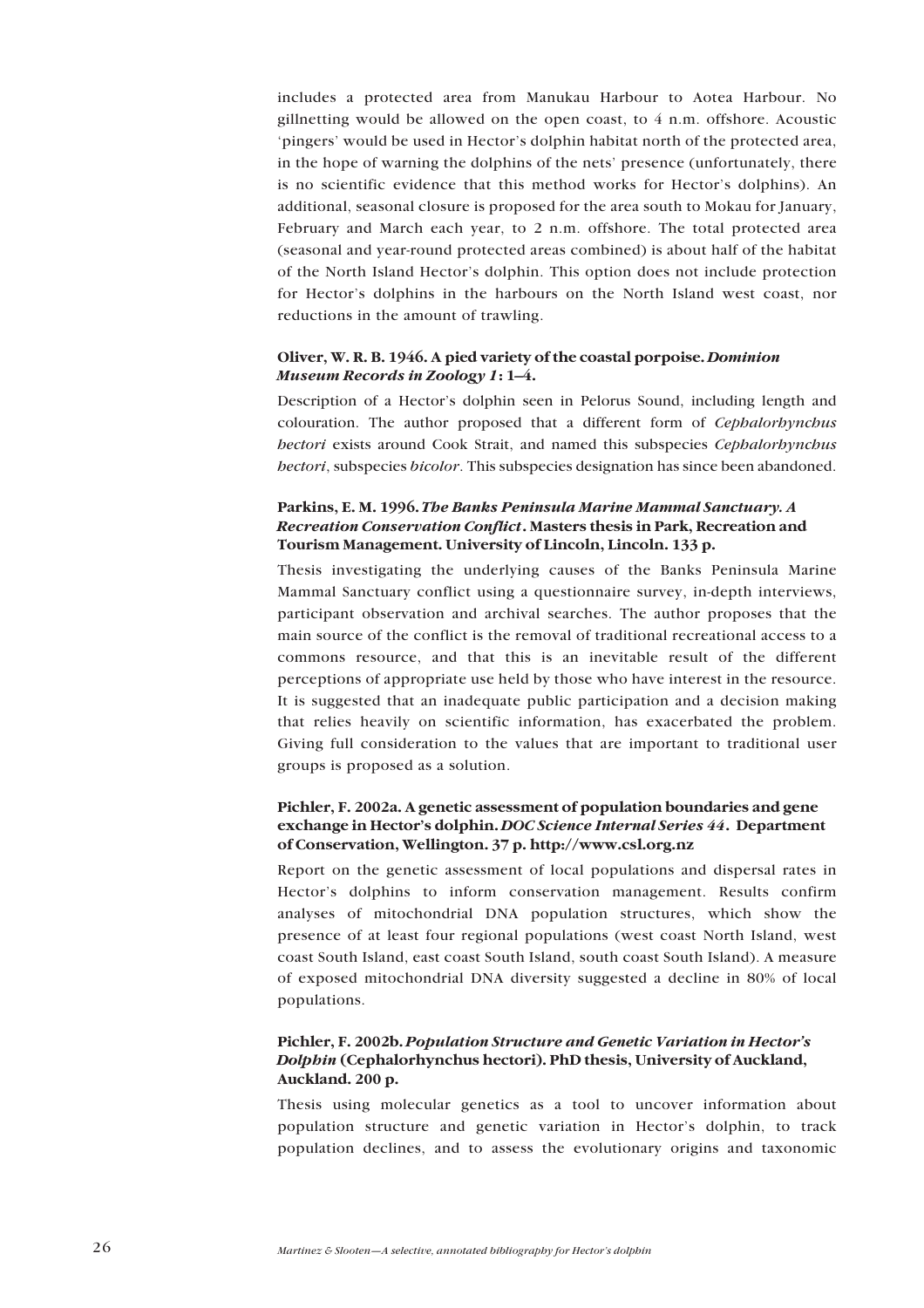status of this species. The results indicate the presence of four genetically isolated regional populations (North Island, east, west and south coasts of the South Island). They also show that the population declines of the east coast South Island and the North Island populations are of recent origin, implicating by-catch mortality as the principal threat to the species. Inbreeding depression may be contributing to the current decline of the North Island population. It is also suggested that the genus *Cephalorhynchus* originated in the waters off South Africa and, following the West Wind Drift, colonised New Zealand and then South America.

### **Pichler, F.; Baker, C. S. 2000a. Genetic variation and population structure of** Hector's dolphins along the South Island's west coast. West Coast *Conservancy Technical Report Series 4***. Department of Conservation, Hokitika. 24 p.**

Examination of the population structure of Hector's dolphins along the entire west coast of the South Island, using mitochondrial DNA. Genetic diversity was low in each of the populations (Westport, Greymouth and Jackson Bay). This result was consistent with small effective population sizes.

### **Pichler, F. B.; Baker, C. S. 2000b. Loss of genetic diversity in the endemic** Hector's dolphin due to fisheries-related mortality. *Proceedings of the Royal Society of London, Series B: Biological Sciences 267(1438)***:** 97–102.

Paper providing evidence of reduction in genetic variation (significant loss of mitochondrial DNA diversity) in two regional populations of Hector's dolphins; and further evidence of the severity of population decline and habitat contraction resulting from fisheries and possibly additional human activities. The timing of the loss of diversity at Banks Peninsula closely coincides with the expansion of inshore gillnetting. Given its small size, reproductive isolation and reduced genetic diversity, the North Island population is likely to become extinct in the near future. The diversity of the South Island east coast population has also declined significantly and the authors predict that this population will lose all mitochondrial DNA diversity within the next 20 years.

### **Pichler, F.; Baker, C. S.; Dawson, S.M.; Slooten, E. 1998. Geographic isolation of Hectorís dolphin populations described by mitochondrial DNA sequences.** *Conservation Biology 12(3)***:** 676-682.

A description of the genetic structure of Hector's dolphin populations, using mitochondrial DNA. Samples from 34 beachcast or gillnet-caught dolphins were analysed. Variation in the DNA sequences identified 11 distinct haplotypes differing from one another by  $0.28-1.67$  % and by an average of 4.47% from the closely related Commerson's dolphin. The genetic differences match the geographic distribution of the samples. An analysis of variance showed that 74% of the variation could be explained by the three primary sampling regions: North Island, east and west coast of the South Island. Such marked genetic difference across a small geographic range is unusual among whales and dolphins. The low rate of female dispersal, as indicated by this mitochondrial DNA structure, could increase the vulnerability of local populations to extinction due to human impacts. The analysis underscores the vulnerability of Hector's dolphin populations to fisheries-related mortality, and indicates that populations need to be managed separately.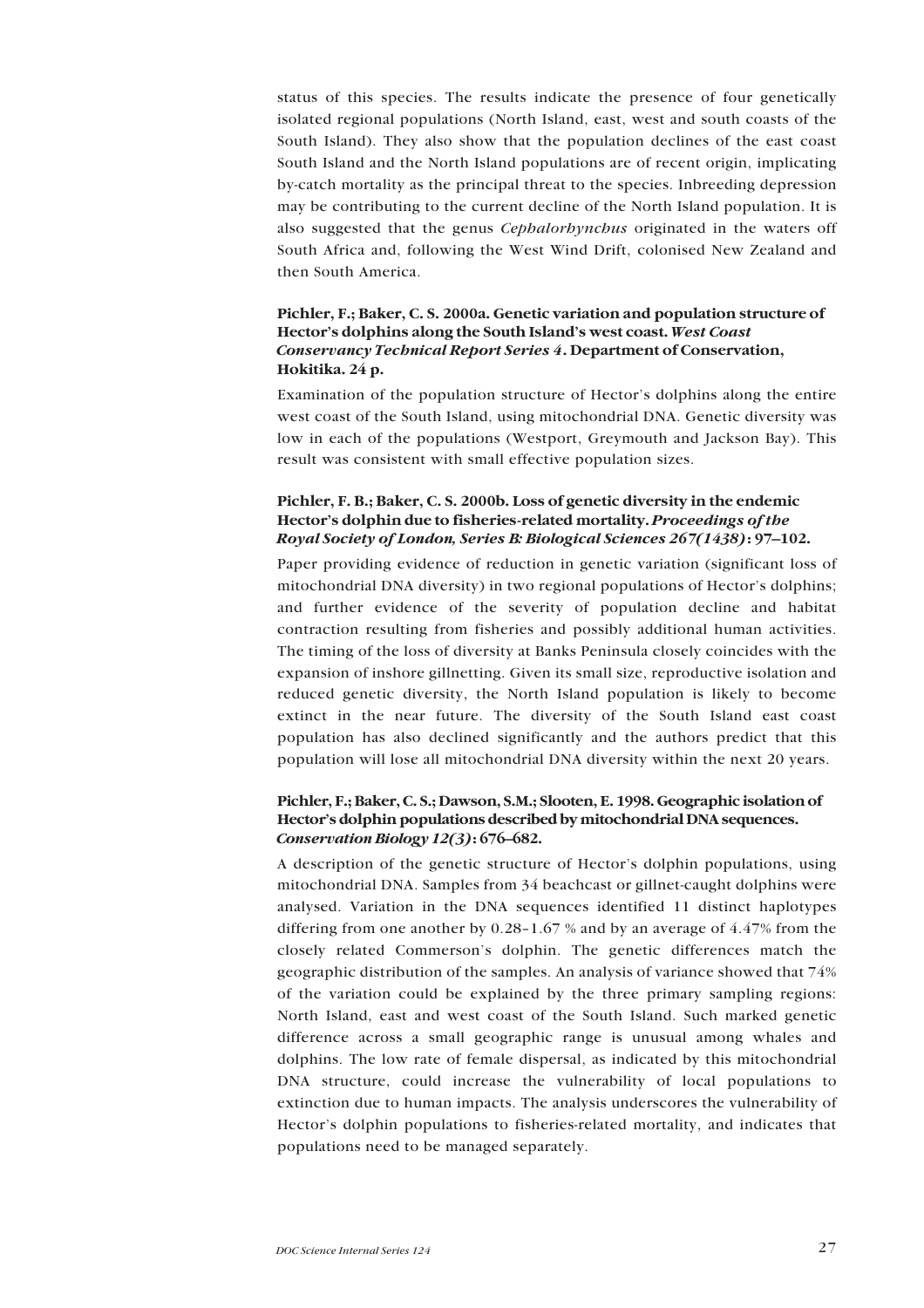### **Pichler, F. B.; Robineau, D.; Goodall, R.N.P.; Meyer, M.A.; Olivarria, C.; Baker, C.S. 2001. Origin and radiation of Southern Hemisphere coastal dolphins (genus** *Cephalorhynchus*). *Molecular Ecology* 10(9): 2215–2223.

An investigation of the hypotheses that *Cephalorhynchus* is a monophyletic genus or, alternatively, that the four species arose separately from pelagic lissodelphine species and have converged morphologically. There is a description of the origin and radiation of the species of the genus *Cephalorhynchus* by examining mitochondrial DNA. These sequences were then compared to sequences from other members of the subfamily Lissodelphininae. The results support the monophyly of *Cephalorhynchus* within the Lissodelphininae and a pattern of radiation by colonization. The results suggest that coastal, depth-limited odontocetes are prone to population fragmentation, isolation and occasionally long-distance movements, perhaps following periods of climatic change.

### **Russell, K. 1999.** *The North Island Hectorís Dolphin: a Species in Need of Conservation***. MSc thesis, University of Auckland, Auckland. 137 p.**

Thesis on the distribution of the North Island Hector's dolphin. A change in dolphin distribution was demonstrated. A preference for shallow, murky, nearshore waters was identified during the summer to autumn months. Although the public has a relatively low level of knowledge about New Zealand whales and dolphins, members of the public displayed a high level of interest in conservation projects and a level of dissatisfaction concerning conservation information, funding and effort.

### Rutledge, M. 1992. Analysis of incidents involving Hector's dolphin since the **establishment of the Banks Peninsual Marine Mammal Sanctuary. D1–D6 in:** *Banks Peninsula Marine Mammal Sanctuary Report, 1992***.** *Canterbury Conservancy Technical Report Series 4***. Department of Conservation, Christchurch.**

Report analysing incidents involving marine mammals, including Hector's dolphins, that have occurred since the establishment of the Marine Mammal Sanctuary. Incidents were reported from within and outside the Sanctuary.

### **Shorten, R. 1990.** *An Educational Booklet about Hectorís Dolphins, Cephalorhynchus hectori***. Diploma in Wildlife Management, University of Otago, Dunedin. 23 p.**

A concise, easy-to-read booklet providing general information on Hectorís dolphins. It covers general biology, distribution and abundance, reproduction, behaviour, sounds, threats to Hector's dolphin, management strategies, and what is still unknown about these dolphins.

### **Slooten, E. 1990.** *Population Biology, Social Organisation and Behaviour of Hectorís Dolphin***. PhD thesis, University of Canterbury, Christchurch. 118 p.**

Thesis describing a detailed study of the population biology, social organisation and behaviour of Hector's dolphins. It includes data on survival, reproductive rates, age at first reproduction and maximum age. It uses these data to estimate maximum population growth rates and the risk of population decline due to by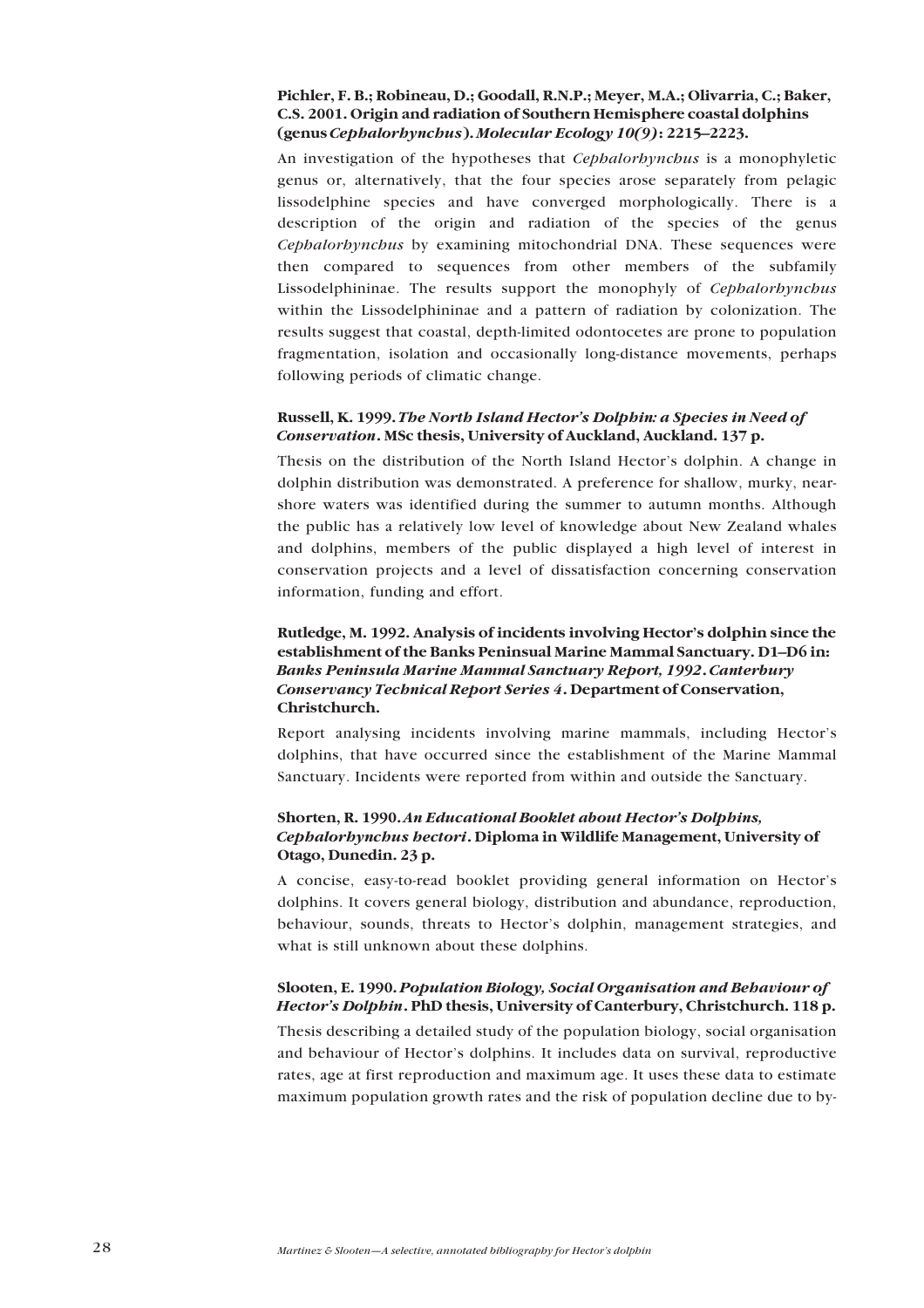catch in gillnets. As well as providing basic ecological data, the social organisation and behaviour sections indicate features of the population biology of Hectorís dolphin (e.g. small, localised populations, increase in reproductive behaviour when groups come together) that affect the impact of human activities on the species. This thesis was published as six papers, described elsewhere in this bibliography.

#### Slooten, E. 1991. Age, growth and reproduction in Hector's dolphins. *Canadian Journal of Zoology 69*: 1689–1700.

This paper provides data on the reproductive biology and life history of Hector's dolphin. Samples were taken from 60 dolphins found beach-cast or killed incidentally in fishing gear. Male and female reproductive tracts were examined macroscopically and histologically, and tooth sections provided an age estimate for each individual. The maximum observed age was 19 years for females and 20 for males. Females reach a larger body size than males, and are apparently larger than males at any given age. Males appear to reach sexual maturity at between 6 and 9 years old, while females give birth to their first calf at 7 to 9 years. Mature males have very large testes relative to their body size. The maximum found in this study was a 41.5kg male with testes (including epididymides) totalling 1.21 kg.

### Slooten, E. 1994. Behaviour of Hector's dolphins: classifying behaviour by **sequence analysis.** *Journal of Mammalogy* **75(4)<b>:** 956–964.

Behaviour sequence analysis was used to classify Hector's dolphin behaviour patterns into five categories: 'feeding', 'sexual', 'aggressive', 'play' and 'aerial'. Feeding behaviours were among the most closely associated behaviours, and were negatively associated with most other behaviours. Biting was closely associated with other apparently aggressive behaviours like tail-splashing and chasing. Copulations and possible copulations were associated with other behaviours one might have intuitively classified as sexual or social (e.g. belly present, penis out and body contact). Aerial behaviours were most strongly associated with sexual and aggressive behaviours. Of the two play behaviours, 'play with weed' was most strongly associated with feeding, and 'bubbleblow' was most strongly associated with aggressive and aerial behaviours. The relationship between the sexual behaviour category and its social context was investigated. The rate of sexual behaviours per individual was highest in groups of  $11-15$  dolphins, and tended to increase after groups came together.

### **Slooten, E.; Dawson, S. M. 1988. Studies on Hectorís dolphin,** *Cephalorhynchus hectori***: a progress report.** *Reports of the International Whaling Commission (Special Issue) 9*: 325-338.

This paper summarises work carried out as part of an ongoing research programme on Hectorís dolphin, since November 1984. It includes data on distribution and abundance, external characteristics, ecology, behaviour and human-dolphin interactions. In particular, the paper raises concern about incidental catches in gillnets and recommends further work to determine the conservation status of the species.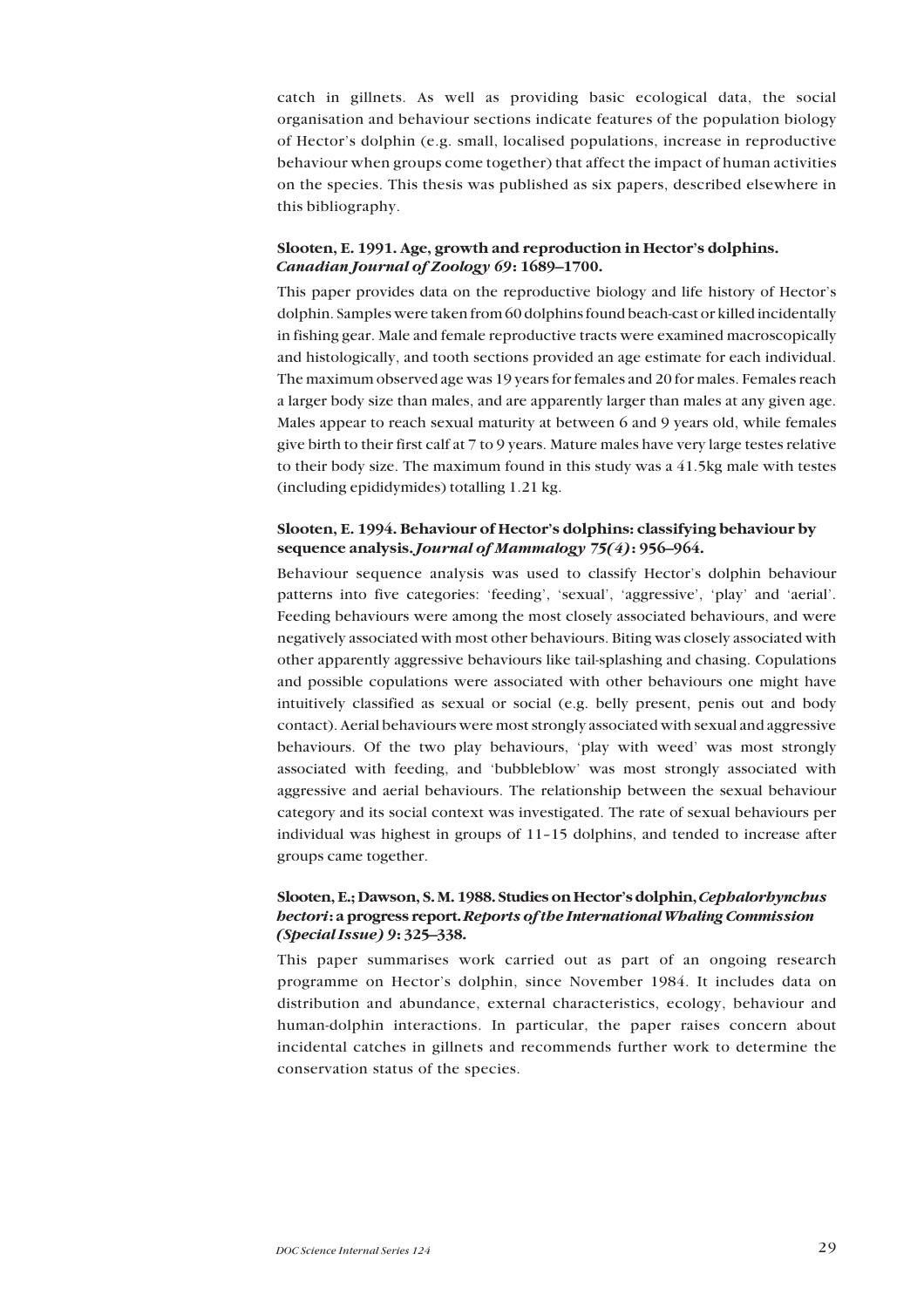Slooten, E.; Dawson, S. M. 1989. Hector's dolphin: a case study for **integrating conservation and fishing. Pp. 112–114 in Norton, D. A. (Ed.):** *Management of New Zealandís Natural Estate: Proceedings of a Symposium of the New Zealand Ecological Society held at the University of Otago, Dunedin, 22–25 August 1988*. New Zealand Ecological Society Occasional **Publication No. 1. New Zealand Ecological Society, Christchurch.**

A paper summarising data on Hector's dolphin by-catch in fishing operations and its likely impact on the Banks Peninsula population. At the time that this paper was written, the Department of Conservation had recognised gillnet entanglement as a major conservation issue, requiring urgent attention, and had prepared a public discussion document outlining management options. The authors argue in favour of one of the options, a year-round ban on inshore gillnetting in the Banks Peninsula area. This option would be the most effective in terms of the biological and conservation issues, and would affect only two to five commercial fishers. Fishers could continue fishing in the area, and continue to target the same fish species, but would have to change fishing method.

### **Slooten, E.; Dawson, S. M. 1994. Hectorís Dolphin** *Cephalorhynchus hectori* (van Beneden, 1881). Pp. 311–333 in Ridgway, S. H.; Harrison, R. (Eds): *Handbook of Marine Mammals, Volume 5. The First Book of Dolphins***. Academic Press, New York.**

Paper summarising all research data on Hector's dolphins available at the time, including distribution, abundance, external characteristics, internal anatomy, life history, population dynamics, behaviour, sounds, parasites, disease and human impacts (including by-catch and pollution). Similar information on the other *Cephalorhynchus* species and other dolphin species is included in this handbook.

### **Slooten, E.; Dawson, S. M. 1995. Conservation of marine mammals in New Zealand. Pacific Conservation Biology 2: 64-76.**

New Zealand has a diverse fauna of marine mammals, comprising 35 cetacean and 6 pinniped species. None of these is hunted within its 200 mile Exclusive Economic Zone, but several species are killed incidentally in coastal or deepwater fisheries. Particularly affected are Hector's dolphin, Hooker's sea lion (New Zealand sea lion), and the New Zealand fur seal. Detailed information on the nature and magnitude of incidental catches is patchy at best, and inadequate for national assessment of the impact on any one species except for Hector's dolphin and Hooker's sea lion. Other species are known to be caught, but a quantitative assessment of how many are caught each year is impossible. The impact of whale watching on sperm whales has attracted more attention, and the impacts of tourism on other marine mammals are just beginning to be studied. The paper critically reviews the nature and management of the potential threats facing New Zealand marine mammals, including by-catch, entanglement in plastic debris, chemical pollution, and tourism. Research needs and management recommendations are outlined, for each conservation problem.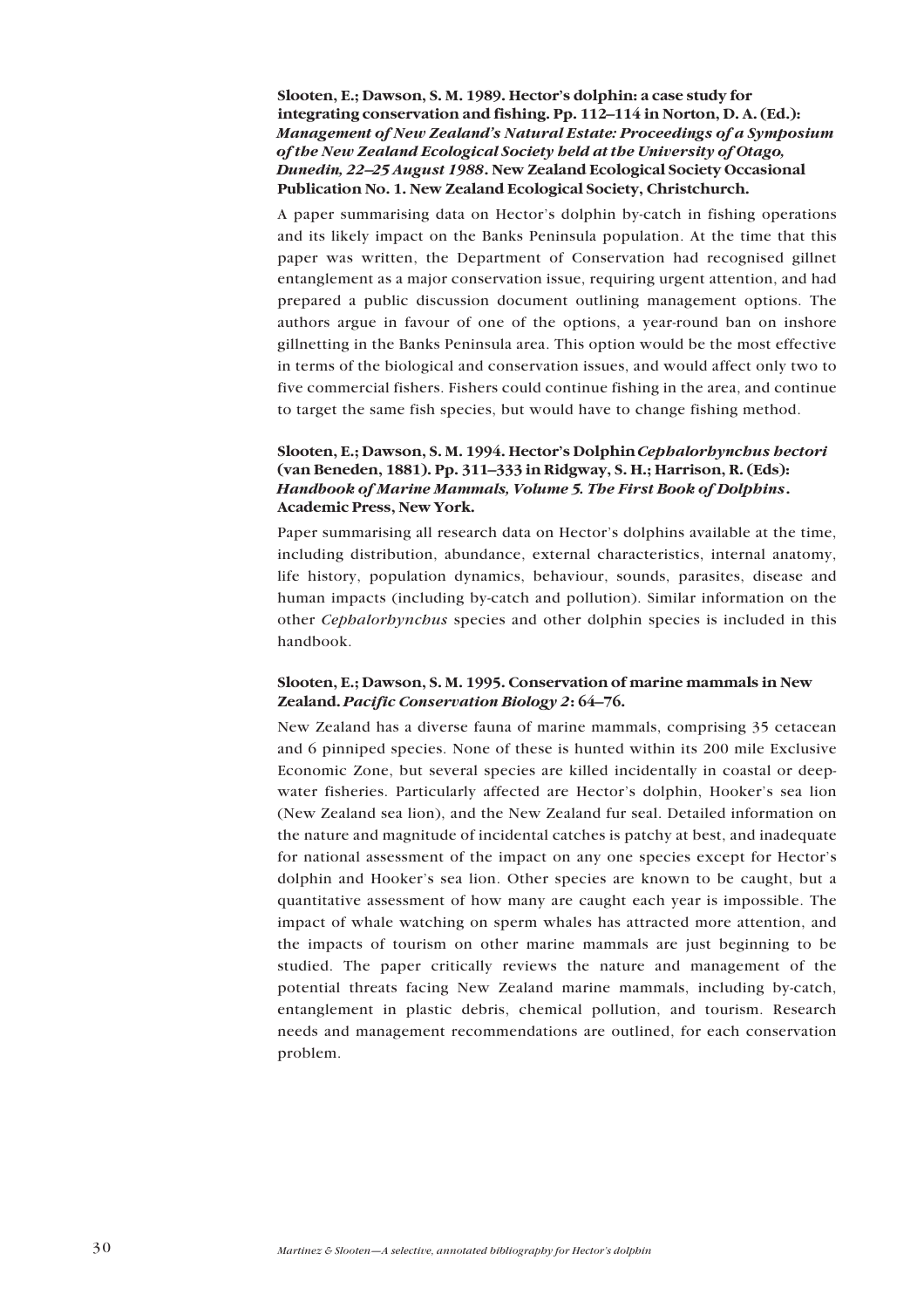### **Slooten, E.; Lad, F. 1991. Population biology and conservation of Hectorís** dolphin. *Canadian Journal of Zoology 69*: 1701-1707.

During the 1980s, Hector's dolphins were subject to a very high level of entanglement mortality in commercial and amateur gillnets. This paper develops two Leslie matrix population models that incorporate known features of dolphin reproduction and mortality. The simplest model specifies constant survival rates over many age classes. The second model uses more realistic curves of age-specific survival rates. The results indicate that Hector's dolphin, like most other small cetaceans, has a low potential for population growth. Growth rates of 1.8% to 4.9% per year are likely to be the maximum possible for Hector's dolphin populations, which are likely to be declining under existing levels of net entanglement. Survival rate estimates from free-living populations, subject to natural and net-entanglement mortality, resulted in decreasing populations. Even with the most optimistic reproductive parameters, survival rates would need to be some 5% to 10% higher than those observed in populations subject to gillnet entanglement, before population growth could occur. The likely consequences of a reduction in entanglement mortality through conservation management are explored, using the survivorship curve model. These simulations show that the age structure of the population can have an important effect on changes in the size and growth rate of the population during the recovery phase following a reduction in entanglement mortality.

### **Slooten, E.; Dawson, S. M.; DuFresne, S. 2001.** *Report on Interactions between Hectorís Dolphins* **(Cephalorhynchus hectori)** *and a Golden Bay Mussel Farm***. Unpublished report for Environment Canterbury, Christchurch. 11 p.**

In response to a request from mussel farming operators, the authors carried out a study of Hector's dolphin distribution with respect to a musselfarm in Golden Bay. Dolphin surveys covered the coastline from Separation Point to Puponga, and included mussel farming operations at Collingwood, Wainui and the 'Ring Roads' in the middle of the bay off Tarakohe. Detailed searches were also made of the Collingwood mussel farm, because staff working there had reported seeing Hector's dolphins within the farm. Five groups of Hector's dolphins were observed. Only one of these groups of dolphins was briefly seen within the boundaries of the mussel farm. These dolphins were seen to move through one of the access lanes that run between the mussel farming blocks, but not between the mussel lines themselves. It is still unclear to what extent Hector's dolphins might use the habitat within Golden Bay mussel farm. This would require a minimum of several months of research. The report recommends further research at this and other existing mussel farms, before any further expansion of mussel farming into Hector's dolphin habitat is considered. Such research would be aimed at answering questions about the dolphins' behavioural responses to farm structures, and the effects of mussel farming on fish communities and benthic ecology. Research recommendations include experimental approaches, moving or removing some or all of the mussel farming blocks to determine if dolphin distribution changes as a result.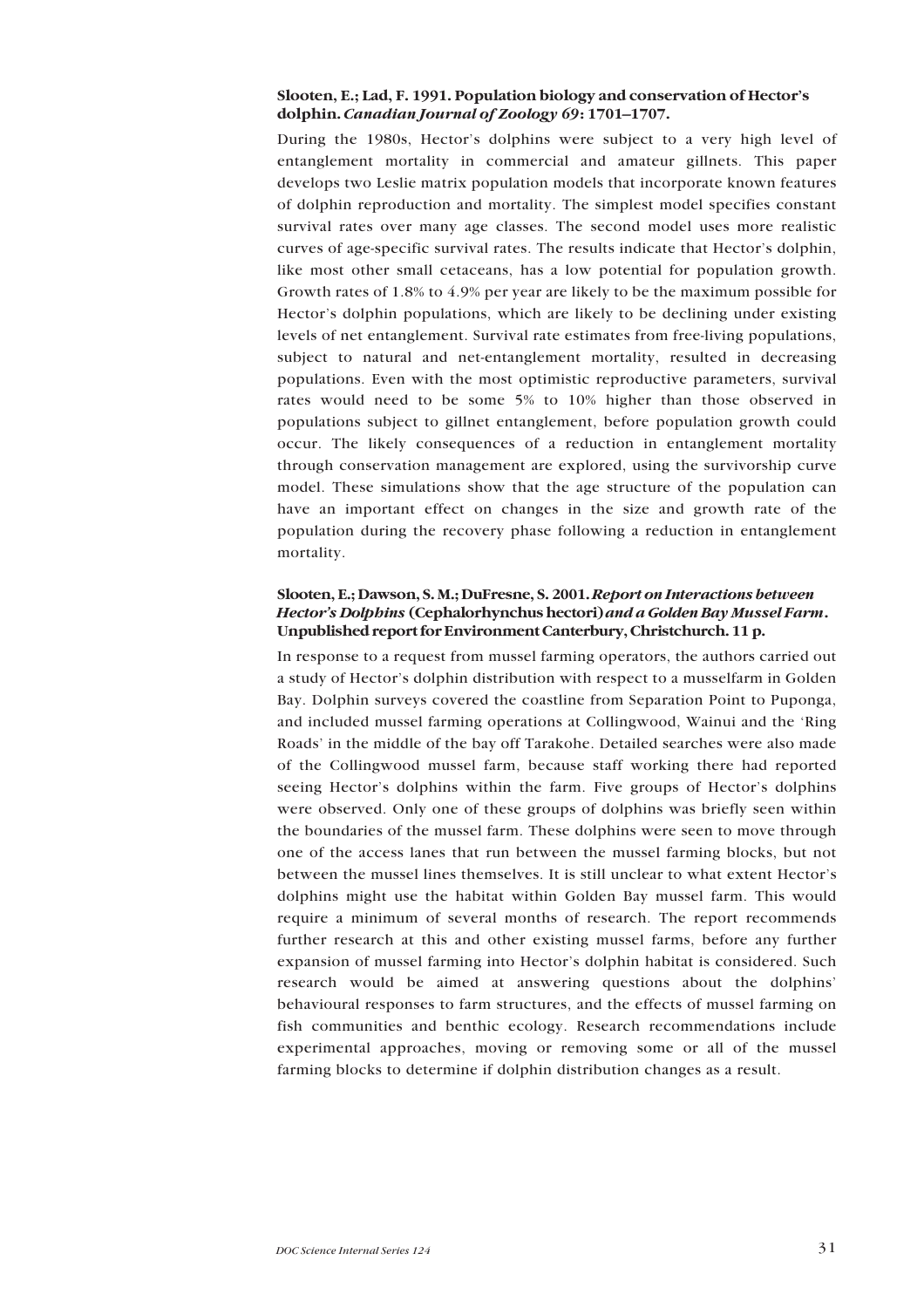### **Slooten, E.; Dawson, S. M.; Lad, F. 1992. Survival rates of photographically identified Hector's dolphins from 1984–1988. Marine Mammal Science 8(4): 327–343.**

Re-sightings of photographically identified individuals were used to estimate survival rates for Banks Peninsula Hector's dolphins. Two complementary models were used to calculate survival rates: A modified Jolly-Seber model and a simpler method which corrects in a more explicit way for individual dolphins being alive but not sighted. The mean  $\pm$  SE estimated survival rates were very similar (0.85  $\pm$  0.083 and 0.86  $\pm$  0.074 respectively). These survival rates included natural and gillnet mortality, and led to a high probability of population decline (0.78 to 0.99) indicating that gillnet entanglement was a serious risk to the population.

### Slooten, E.; Dawson, S.; Rayment, W. 2002. Quantifying abundance of Hector's **dolphins between Farewell Spit and Milford Sound.** *DOC Science Internal Series 35***. Department of Conservation, Wellington. 18 p. http://www.csl.org.nz**

This report summarises the results of an aerial line-transect survey to quantify Hector's dolphin abundance in the coastal area off the South Island's west coast between Farewell Spit and Milford Sound. The primary set of transect lines was placed at 45° to the coast, extending to 4 n.m. offshore. Lines were spaced at 2 or 4-n.m. intervals, in three strata, based on existing distribution data. A secondary set of offshore lines ran 4 to 10 n.m. offshore, and were spaced approximately 30 n.m. apart. Two independent teams of two observers were used in order to estimate the proportion of dolphins missed by each observer. In addition, dive times were recorded from a helicopter to estimate the proportion of time that dolphin groups are visible at the water surface and 'available' to be counted. No sightings were made on the transects  $4$  to 10 n.m. offshore. Fifty Hector's dolphin groups observed from the helicopter (161 dive/ surface cycles) were visible, on average, for about half the time (availability  $=$  $46.3\%$ ; CV =  $4.2\%$ ). Data from the two independent observer teams suggest that 96.2% ( $CV = 2.3\%$ ) of dolphin groups at the surface on the track-line are seen. Correcting abundance estimates for both of these factors results in an estimated population of 5388 Hector's dolphins ( $CV = 20.6\%$ ) off the South Island's west coast. The total population estimate for South Island Hector's dolphins is 7270  $(CV = 16.2\%).$ 

### **Slooten, E.; Dawson, S. M.; Whitehead, H. 1993. Associations among photographically identified Hector's dolphins.** *Canadian Journal of Zoology* 71: 2311-2318.

Associations among Hector's dolphins at Banks Peninsula were studied using cluster analyses of simple and half-weight association indices. In addition, a temporal analysis of associations was carried out, plotting changes in the reassociation rate over time. Some individually identified dolphins were photographed in successive seasons and years, indicating they were resident in the area. Social organisation was characterised by relatively fluid association patterns, with little stability over periods longer than a few days. Both male and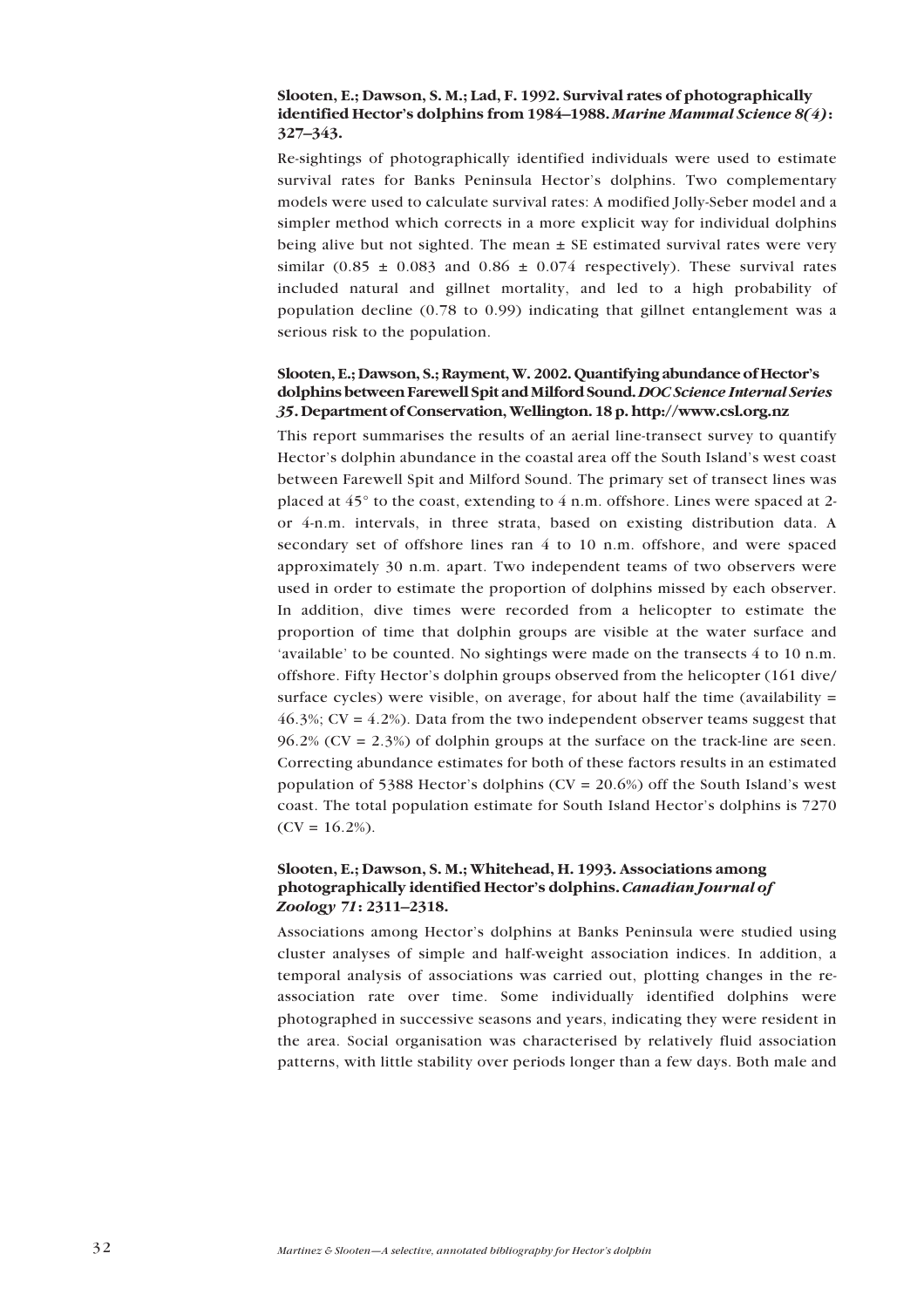female Hector's dolphins interacted with a large number of other individuals, males more so than females. Association patterns and other evidence support the hypothesis that Hector's dolphins have a promiscuous mating system, with each male and female mating with several partners.

### **Slooten, E.; DuFresne, S.; Clement, D. 2000.** *Potential Effects of Mussel Farming on Hectorís Dolphin in the Banks Peninsula Region***. Unpublished report for Environment Canterbury, Christchurch. 41 p.**

This report summarises data on the distribution, abundance, movements, diet and population dynamics of Hector's dolphins in the Banks Peninsula area. It outlines the potential direct and indirect effects of placing a mussel farm in the Banks Peninsula area, including habitat competition and fragmentation, organic sediment build-up, dolphin entanglement and changes to food availability. The potential impact on local Hector's dolphins is evaluated, given that this population has already suffered a major population decline due to gillnet entanglement and is also at risk from pollution, tourism and a variety of other human impacts. The report recommends that management take into account the cumulative impact of all human activities on Hector's dolphins. The precautionary management recommendation is to allow no further aquaculture development in the Banks Peninsula area. Further research into the effects of mussel farming on Hector's dolphins at existing farms is also recommended, including studies of the distribution and diet of Hector's dolphins in the area, their behaviour towards existing farms and the effects of mussel farming on fish communities and benthic ecology.

### **Slooten, E.; Fletcher, D.; Taylor, B. L. 2000. Accounting for uncertainty in risk** assessment: case study of Hector's dolphin mortality due to gillnet **entanglement. Conservation Biology 14(5)**: 1264-1270.

The authors develop a method that incorporates uncertainty into estimates of the risk of population decline, so that delays in management action can be reduced or eliminated. The management question is whether sufficient risk is posed to the dolphins by mortalities in gillnets to warrant regulating fisheries. The quantitative risk assessment uses a population model that incorporates both demographic (between-individual) and environmental (between-year) stochasticity. Uncertainty in the estimates of model parameters is incorporated by repeatedly running the model for different combinations of survival and reproductive rates. Each value is selected at random from a probability distribution that represents the uncertainty in estimating that parameter. Before drawing conclusions, sensitivity analyses are performed to see whether model assumptions alter the conclusions and to recommend priorities for future research. The study shows that uncertainty did not alter the conclusion that there is a high risk of population decline if current levels of gillnet mortality continue. Sensitivity analyses revealed this to be a robust conclusion. The analysis removes uncertainty in the scientific data as an excuse for inaction.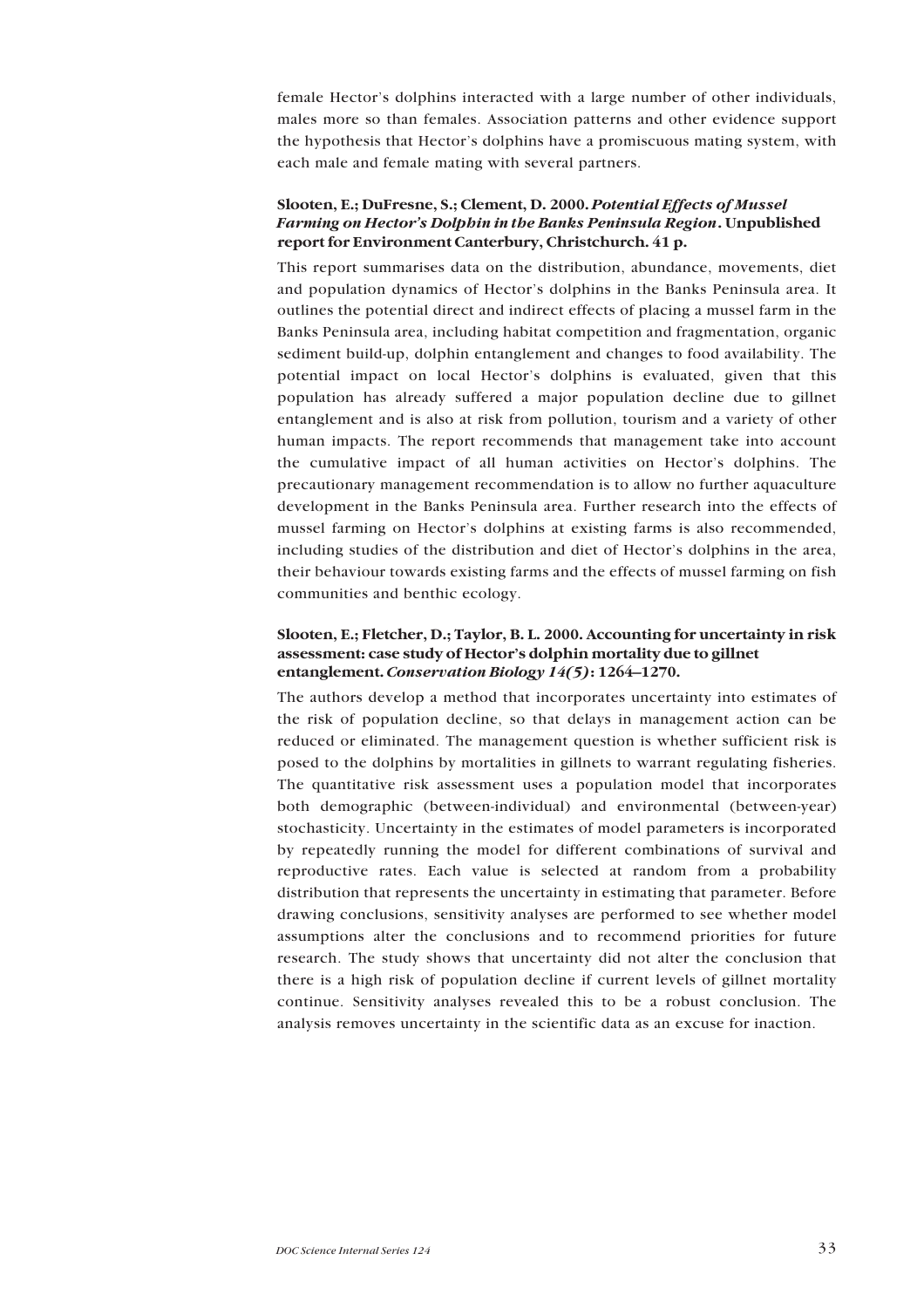### **Slooten, E.; Dawson, S. M.; Pichler, F.; Russell, K. 2000. North Island Hectorís dolphin working paper summarising main research results. In:** *Record of* **Support Papers and Presentations to Workshop on North Island Hector's** *Dolphin, Tuesday 9 and Wednesday 10 May 2000, The Guildhall Room, Abel Tasman Hotel, Willis Street. Wellington***. Department of Conservation and Ministry of Fisheries. c. 8 p.**

This paper summarised research results on North Island Hector's dolphin, relevant to management of the population. Following discussion of these data at the public meeting, the authors revised and published the paper as Dawson et al. (2001).

### **Slooten, E.; Rayment, W.; DuFresne, S.; Clement, D. 2002.** *The Whales and Dolphins of the Marlborough Region***. Unpublished report for Marlborough Regional Council. 59 p.**

The Marlborough region is important habitat for several whale and dolphin species; in particular Hector's, bottlenose and dusky dolphins, orcas, humpback and southern right whales. The rare and threatened status of Hector's dolphins, humpback whales and southern right whales make the region particularly important for these species. The potential effects of fishing, aquaculture, tourism, pollution and marine traffic are discussed. Incidental catch in gillnet fisheries is the most serious threat and is most likely to affect smaller dolphin species, including Hector's, dusky and common dolphins. Mussel farming dominates aquaculture in the region. It may potentially affect a number of species in a variety of ways. The most likely effects are displacement of resident dolphins, entanglement of large whales and knock-on ecosystem effects on food availability. The most effective way to reduce impacts on whales and dolphins is to avoid the overlap between harmful activities and vulnerable species. Solutions to avoid this overlap are presented, and include shifting fishing effort away from important dolphin populations and re-routing shipping to avoid calving areas and migration routes of large whales. Future research is recommended in order to identify the overlap between harmful activities and important populations, and allow informed decision making on management priorities and solutions. A precautionary and integrated approach to conservation management is recommended, ensuring that the cumulative impact of all potentially harmful activities is considered.

### **Slooten, E.; Rayment, W.; Clement, D.; Jones, G.; DuFresne, S. 2000.** *Report on the Potential Effects on Hectorís Dolphins of Proposed Mussel Farming in Akaroa Harbour***. Unpublished report, University of Otago, Dunedin. 17 p.**

This report provides data on the distribution, abundance and movements of Hector's dolphins in Akaroa Harbour. The Akaroa Harbour area and Banks Peninsula waters immediately adjacent to the harbour are heavily used by Hector's dolphins, in particular in summer. The report addresses the potential impacts of placing a mussel farm in Akaroa Harbour, including habitat competition and fragmentation, organic sediment build-up, dolphin entanglement and changes to food availability. The potential impact on the local Hector's dolphins is evaluated in the context of existing impacts including gillnet entanglement, pollution, tourism and a variety of other human impacts. The authors recommend that management take into account the cumulative impact of all human activities on Hector's dolphins at Akaroa Harbour. Research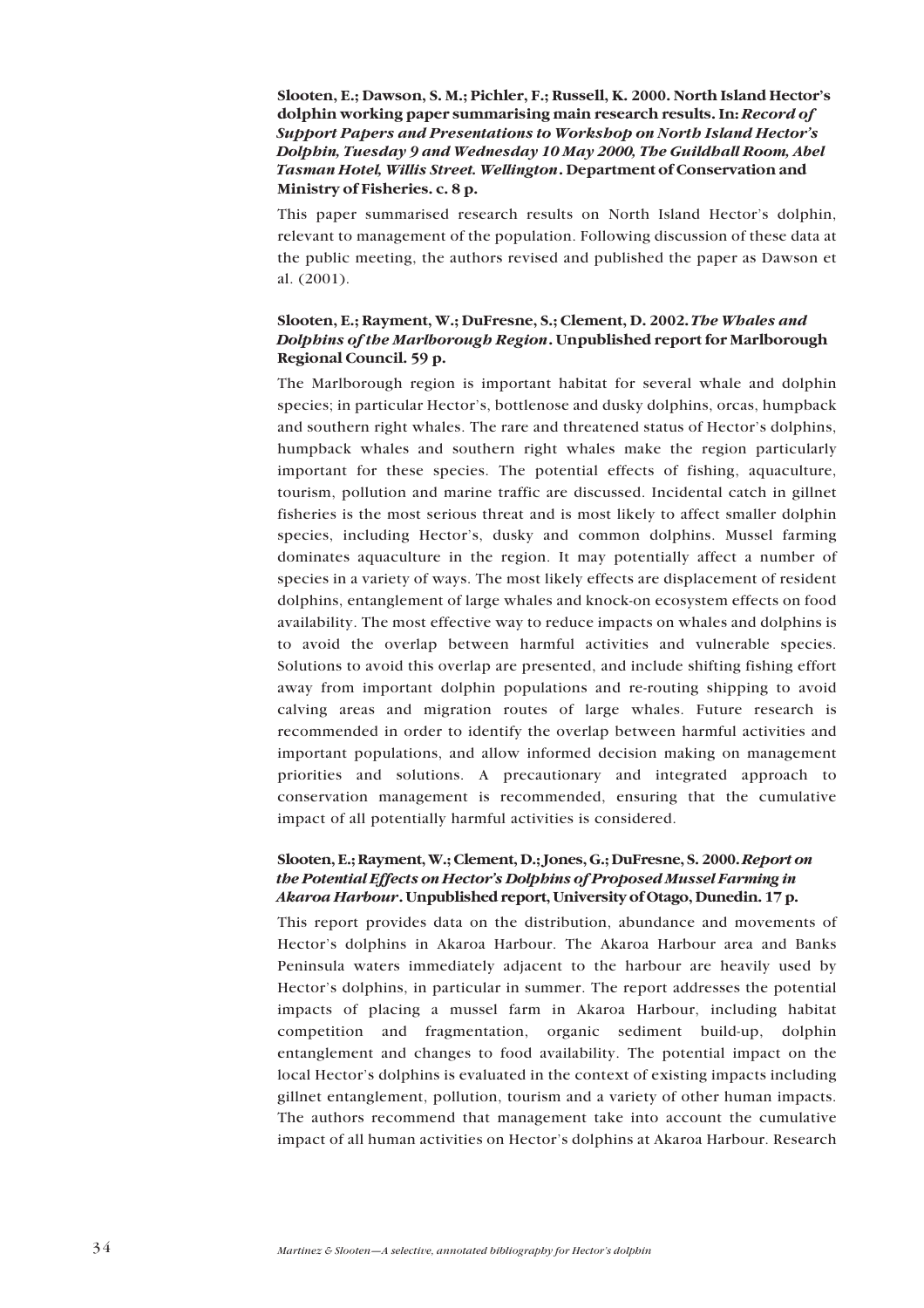recommendations include investigation of dolphin behaviour towards existing aquaculture operations as well as the effects of existing musselfarms on fish communities and benthic ecology. Given that Akaroa Harbour is centred on one of the regions of densest Hectorís dolphin concentration and the population is already endangered and protected by a Marine Mammal Sanctuary, this is not recommended as a suitable area for further aquaculture development.

### **Smith, S. L. 1992.** *Distribution, Movements and Abundance of Hectorís Dolphin around Banks Peninsula***. MSc thesis, University of Canterbury, Christchurch. 97 p.**

Thesis providing information of the distribution, movements and abundance of Hector's dolphins around Banks Peninsula which is important for effective management of the population and also to assess the effectiveness of the Marine Mammal Sanctuary. The results suggest that dolphins resident around the Peninsula are a single interacting population. Dolphin numbers could not be estimated reliably from mark-recapture methods with the available data. Instead, surveys were an appropriate sampling strategy to estimate abundance. Estimates of abundance for the northern portion of Banks Peninsula for 1990/ 1991 and 1991/1992 were in the range of previously reported for Banks Peninsula.

### **SouthEast Finfish Management Company Ltd. 2000. Voluntary code of practice—commercial set netters. In:** *Record of Support Papers and Presentations to Workshop on North Island Hectorís Dolphin, Tuesday 9 and Wednesday 10 May 2000, The Guildhall Room, Abel Tasman Hotel, Willis Street. Wellington***. Department of Conservation and Ministry of Fisheries. c. 25 p.**

Report aimed at providing guidance to commercial set net fishers to minimise, reduce or avoid interaction with Hector's dolphins. It includes actions to be taken on capture of dolphins, gear deployment and fishing monitoring. The effectiveness of this voluntary code of practice is untested.

### **Starr, P. 2000.** *Comments on ëEstimation of the Total By-catch of Hectorís Dolphins* **(Cephalorhynchus hectori)** *From the Inshore Trawl and Set Net Fisheries off the East Coast of the South Island in the 1997–98 Fishing Year'*. **Unpublished paper presented to Conservation Services Levy Working Group. Department of Conservation, Wellington, New Zealand. 4 p.**

Report providing a reanalysis of the observer data presented in Baird & Bradford (2000). When stratified by area and season, observed gillnet catches (ignoring set net effort for spiny dogfish) extrapolate to an estimated total catch of 17.

### **Starr, P.; Langley, A. 2000.** *Inshore Fishery Observer Programme for Hectorís Dolphins in Pegasus Bay, Canterbury Bight, 1997/1998***. Published client report on contract 3020 funded by Conservation Services Levy. Department of Conservation, Wellington. 28 p. http://www.csl.org.nz**

Report on the results of an observer programme carried out in 1997–1998 with the objective of estimating the rate of entanglement of Hector's dolphins in set net fisheries in Pegasus Bay and Canterbury Bight. Five entanglement incidents were observed in set net fisheries for a total of 8 animals. Two were released alive. One dolphin was caught in a the trawl fishery. All incidents occurred near the shore, in shallow depths of less than 30m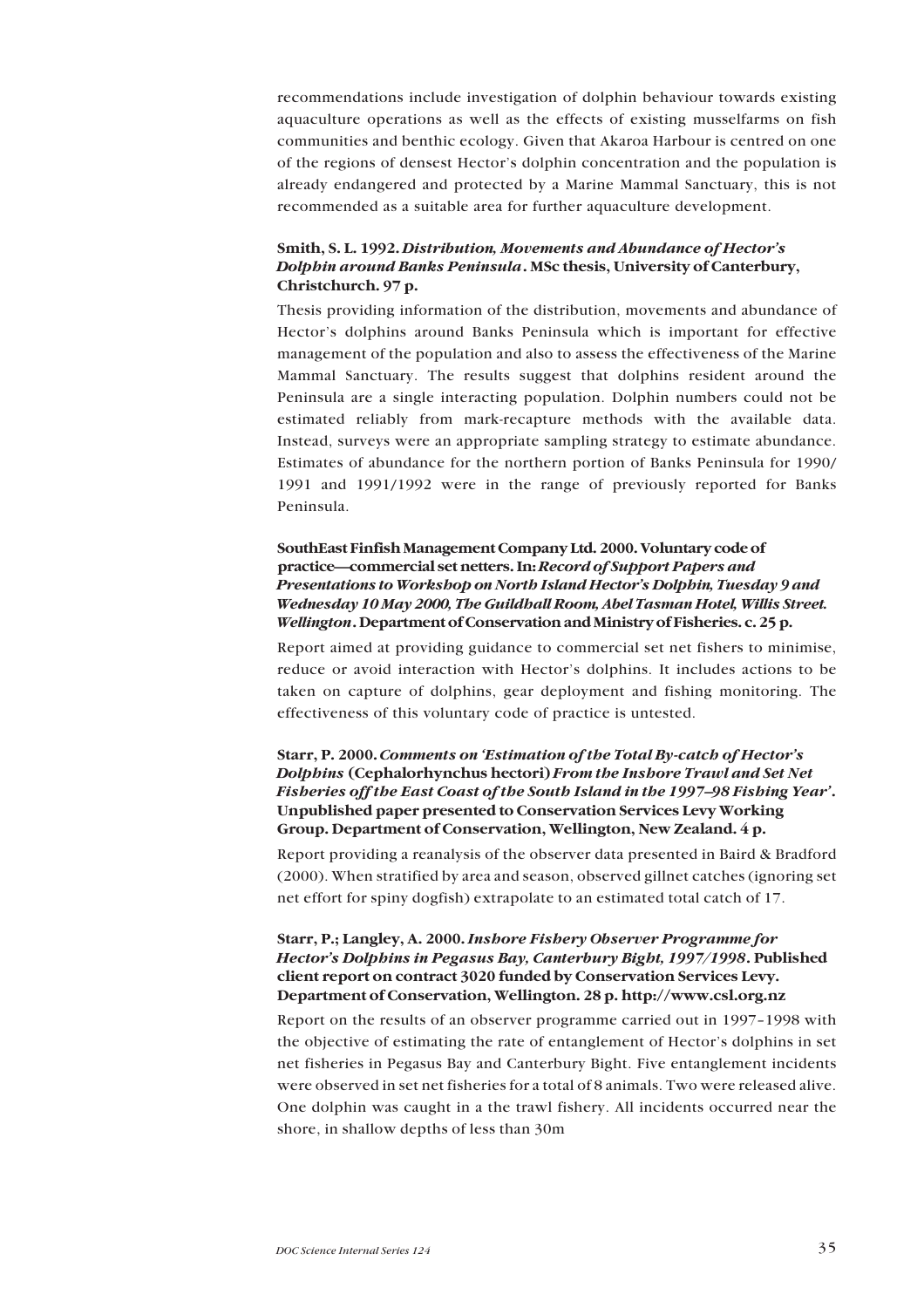### Stone, G. 1992. Hector's dolphin research programme, 1990–1992. A1–A68 **in:** *Banks Peninsula Marine Mammal Sanctuary Report,1992. Canterbury Conservancy Technical Report Series 4***. Department of Conservation, Christchurch.**

Report on research carried out by Dawson, Slooten, Stone and Yoshinaga, between 1990 and 1992. Population structure, movements and population trends in the Sanctuary are discussed, in the context of conservation management.

### **Stone, G. 1995. Diurnal movement patterns of Hectorís dolphin as observed from cliff tops.** *Marine Mammal Science 11(3)***: 395–402.**

Observation of Hector's dolphin movements within Akaroa harbour, from 4 locations on 19 days from 28 January to 19 February 1993. The data suggest that Hector's dolphins do not move randomly, with slightly greater numbers of dolphins moving into the harbour early in the day, and out of the harbour late in the day. Unfortunately, there were some problems with data gathering and analysis. For example, from the two headland observation posts, virtually all possible dolphin movements were scored as either into or out of the harbour (as opposed to equal probabilities for in, out, neutral left and neutral right movements). Further work on dolphin movements is needed to test hypotheses about diurnal movements.

### **Stone, G. 1999.** *Conservation and Management Strategies for Hectorís Dolphins in the Coastal Zone***. PhD thesis, University of the South Pacific, Suva, Fiji. 243 p.**

Behavioural observations and studies of tagged dolphins suggest that dolphins in Akaroa Harbour move inshore during the day and offshore at night. Tests of different pingers suggested that dolphins respond more strongly to higher frequency (>100 kHz) pingers with even harmonics. The death of two calves from ship strikes was reported, and future risks for the species are reviewed, including loss of habitat, fishing gear entanglement, ship strikes and behavioural changes associated with frequent human contact.

### **Stone, G. S.; Yoshinaga, A. 2000. Hectorís dolphin (***Cephalorhynchus hectori***) calf mortalities may indicate new risks from boat traffic and habituation. Pacific Conservation Biology 6: 162-170.**

Report on the deaths of two Hector's dolphin calves in Akaroa Harbour in 1999. The most likely cause of death was boat strike, indicating that boat traffic may pose a threat to the species. These deaths are discussed in the context of increasing human contact with Hector's dolphins and risks to the dolphins caused by this habituation.

### **Stone, G.; Goodyear, J.; Hutt, A.; Yoshinaga, A. 1994. A new non-invasive tagging method for studying wild dolphins.** *Marine Technology Society Journal* 28(1)**:** 11–16.

Description of the use of non-invasive suction-cup radio tags on free-swimming Hector's dolphins. These tags do not penetrate the animal's skin and thereby avoid potential harm from irritation and infection. Trials indicate that this technique is useful and feasible for studying movement patterns and surfacing rates of Hector's dolphins, and possibly other dolphin species. Movement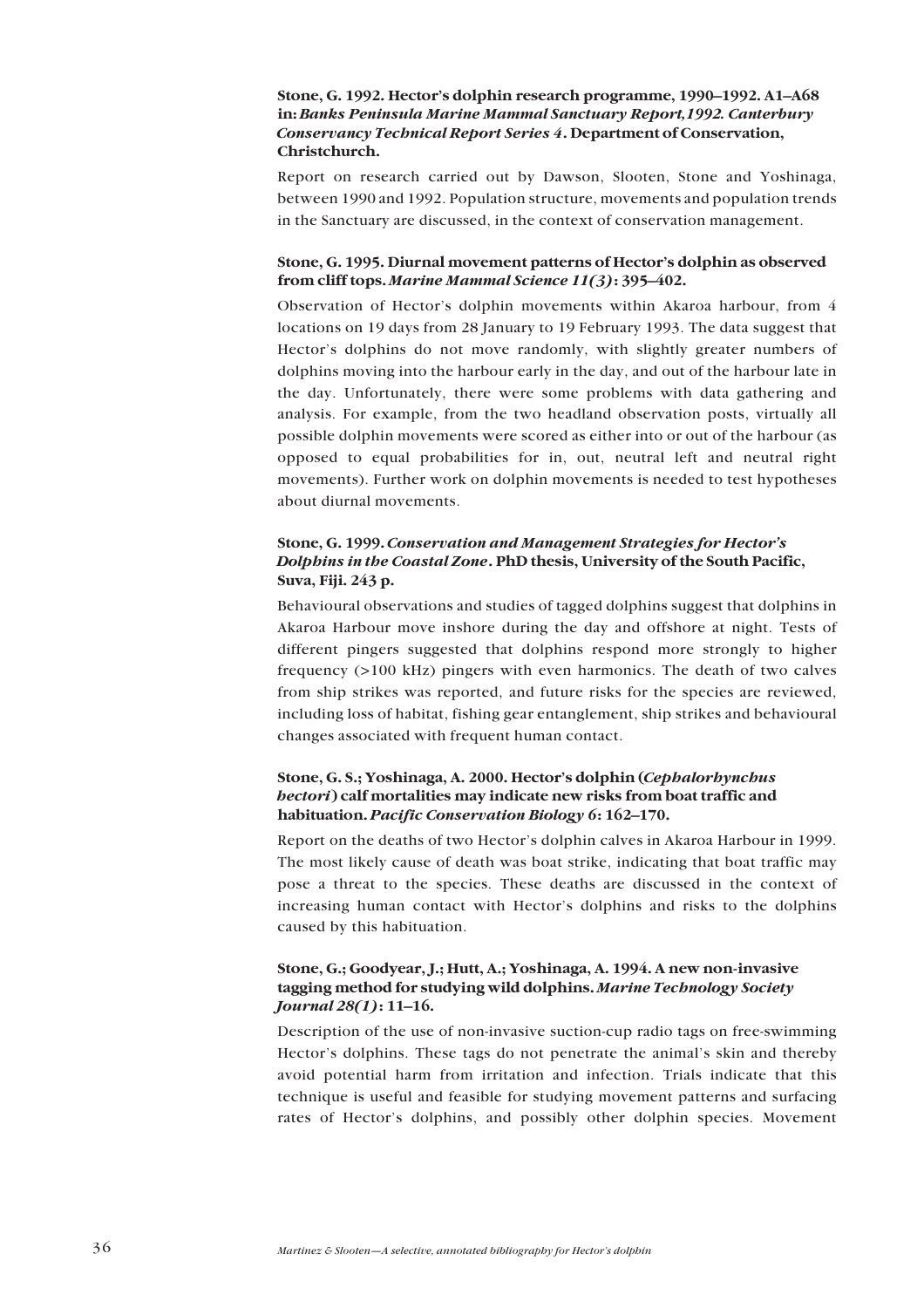information provided by this tracking technique could provide information for wildlife managers with regard to the potential for entanglement and other forms of impact from coastal development issues. Very little information is provided on the behavioural responses of Hector's dolphins to the tags.

### **Stone, G.; Cavagnaro, L.; Hutt, A.; Kraus, S.; Baldwin, K.; Brown, J. 2000.** *Reactions of Hectorís Dolphins to Acoustic Gillnet Pingers***. Published client report on contract 3071, funded by Conservation Services Levy. Department of Conservation Wellington. 29 p. http://www.csl.org.nz**

Report on the testing of acoustic gillnet pingers to measure the *in situ* behavioural and acoustic reactions of Hector's dolphin groups in Akaroa Harbour. Group size, behavioural response and vocalisation of these groups were examined in the presence of three different pinger types (different frequency characteristics) and one control. The white pingers elicited the strongest reaction, suggesting that the dolphins react strongest to a higherfrequency pinger.

### **Stone, G.; Hutt, A.; Brown, J.; Yoshinaga, A.; Joy, L.; Burleigh, R. 1998. Respiration and movement of Hectorís dolphin from suction-cup VHF radio tag telemetry data.** *Marine Technological Society Journal 32(1)***: 89–93.**

Study of the respiration patterns and movements of nine Hector's dolphins using suction-cup radio tags during the summers of 1993, 1994, and 1995. All animals were tagged in Akaroa Harbour. Animals were neither captured nor detained. The movement patterns observed in these Hector's dolphins were remarkably consistent. Each dolphin remained in Akaroa Harbor for a period of between 1 and 5 hours, after which each swam out of the harbour in a westerly direction, always in the late afternoon or early evening. Two dolphins returned to Akaroa Harbour the next morning. The remaining animals either lost their tags overnight or did not return. These patterns suggest either that there are diurnal patterns of movement or that dolphins left the area where the tagging took place, with some dolphins returning to the same location and/or group of dolphins after a period of time. Respiration rates and parameters are also presented.

### **Stone, G.; Kraus, S.; Hutt, A.; Martin, S.; Yoshinaga, A.; Joy, L. 1997. Reducing** by-catch: can acoustic pingers keep Hector's dolphins out of fishing nets. *Marine Technological Society Journal 31(2)*: 3-7.

This describes the testing and evaluation of the potential effectiveness of underwater acoustic pingers in preventing entanglement and death of Hector's dolphins in gillnets. This research was carried out in Akaroa Harbour, where dolphin approach distances to active and passive pingers were measured by theodolite. The analysis suggested that sightings made during active pinger trials were distributed further from the sound source than were sightings during passive trials. However, shortcomings of the statistical analysis (e.g. use of several theodolite fixes from each dolphin sighting, violating the assumption that samples were independent) cast doubt on this conclusion. The diagrams in the paper show no obvious difference in approach distance between active pingers and passive pingers. A follow-up study (Harrild 2000) found no evidence of different approach distances for control and active pingers.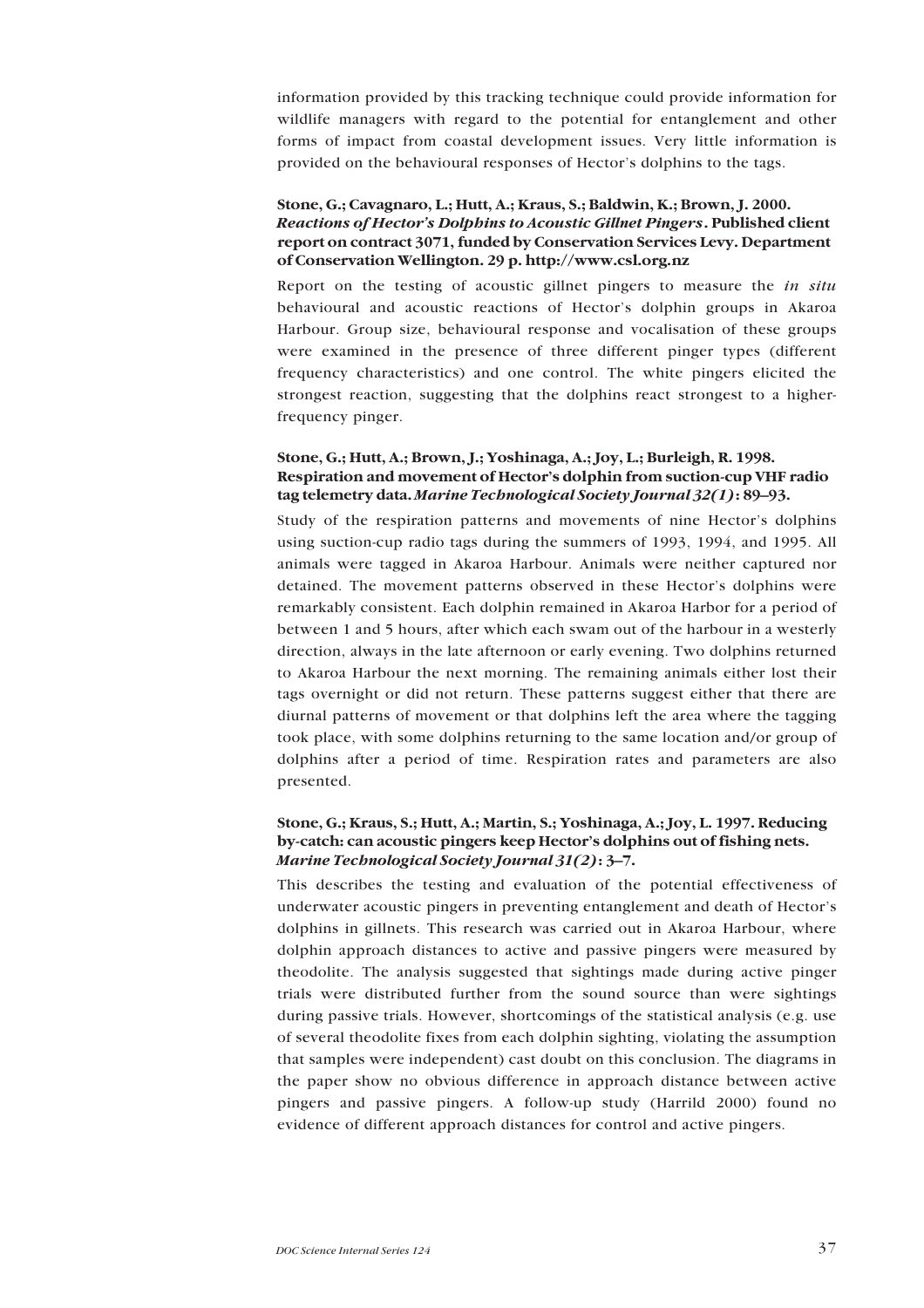### <span id="page-36-0"></span>**Taylor, P. R. 1992.** *Incidental Catch of Non-fish Species in Set Nets in New Zealand Waters***. New Zealand Fisheries Assessment Research. Document 92/21. Ministry of Agriculture and Fisheries, Wellington. 22 p.**

This paper describes set net usage since the early 1980s and compiles data on turtle, seabird and marine mammal by-catch. For marine mammals, areas close to resident dolphin populations and close to rookeries and haul-outs of pinniped species are identified as geographical areas of concern. The limited information available on by-catch indicated that set nets cause considerable injuries and mortalities to seabirds and marine mammals. An estimate of the magnitude of non-fish by-catch by set nets could not be made because of the absence of continuous, reliable data. The author recommended the use of observers to estimate the scale of the problem, and advised: 'Concurrently, a range of procedural and management options to reduce or eliminate mortality should be developed and discussed.<sup>'</sup>

### **Thorpe, C. W.; Dawson, S. M. 1991. Automatic measurement of descriptive features of Hectorís dolphin vocalizations.** *Journal of the Acoustical Society of America 89(1)***:** 435–443.

Reliable and accurate measurement of descriptive features to enable accurate description and statistical comparison of animal sounds has presented one of the major difficulties in bioacoustics. This paper describes a computer-based measurement system developed to facilitate a quantitative analysis of the acoustic repertoire of Hector's dolphins. The automatic nature of the system makes it possible to easily measure descriptive features from 7661 dolphin clicks. The reliablility of the measurement system was confirmed by reconstructing some of the clicks from their measured features. The measurement and reconstruction techniques are described. Analyses of the measured data showed that most Hector's dolphin vocalisations are simple, high-frequency, narrow-band 'clicks'. A few examples of wide-band clicks were found, as was a sound comprising two frequency components.

### **Thorpe, C. W.; Bates, R. H. T.; Dawson, S. M. 1991. Intrinsic echolocation capability of Hectorís dolphin** *Cephalorhynchus hectori***.** *Journal of the Acoustical Society of America 90(6)*: 2931-2934.

The ambiguity function of a sonar or radar signal describes that signal's ability to resolve range and velocity. The computed ambiguity distributions of Hector's dolphin sonar clicks indicate that the clicks should be capable of resolving the ranges of targets as close together as 2 cm, but target velocities cannot be resolved to any useful degree from a single echo. Information on target velocity would, however, be available to the dolphin from the trend of range measurements in a click train.

### **Voller, R. 1992.** *Entanglements of Hectorís Dolphins in Set Nets between Motunau and Timaru***. Ministry of Agriculture and Fisheries, Dunedin (unpublished). 21 p.**

Report on the Ministry of Agriculture and Fisheries analysis of set net entanglements. It contains a description of different types of set nets used in the area and their history. It then presents the results of interviews conducted with fishers who have had Hector's dolphins entangled in their nets and others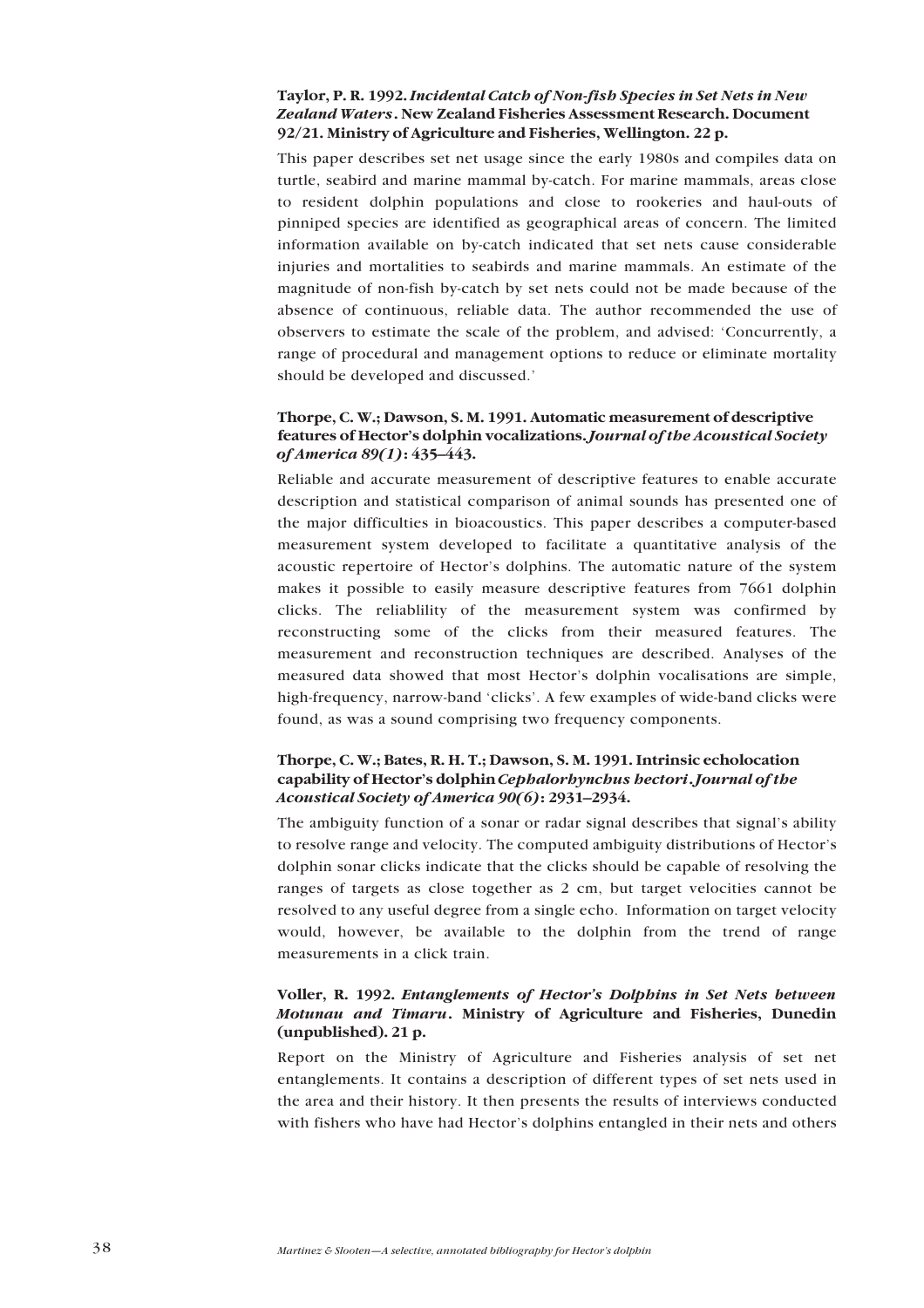who have not. The interview data follow the usual pattern of suggesting a lower level of by-catch than in interviews conducted before management action had taken place, and a lower level than estimated from observer programmes (see Baird & Bradford 2000).

### **Webb, B. F. 1973. Dolphin sightings, Tasman Bay to Cook Strait, New** Zealand, September 1986–June 1969. New Zealand Journal of Marine and *Freshwater Research 7(4)***:** 399–405.

Record of sightings of 71 groups of dolphins from Tasman Bay to Cook Strait, in which four species were identified: Dusky, bottlenose, common and Hector's dolphins. Sightings of albino specimens are also reported. The paper includes information on dolphin swimming speeds and sea surface temperatures (and attempts to relate temperatures to the presence or absence of each species).

### **Young, E. 1992. Review of Banks Peninsula Marine Mammal Sanctuary. Pp.** E1–E7 in: *Banks Peninsula Marine Mammal Sanctuary Report, 1992. Canterbury Conservancy Technical Report Series 4***. Department of Conservation, Christchurch.**

This report attempts to reconcile, from documents available at the time, data on the number of entanglement in set nets, population estimates and the boundaries of the sanctuary.

### **Young, J. 1991.** *Hectorís Dolphin Aerial Transect Survey: Analysis of 1990 and 1991 Data, Banks Peninsula Marine Mammal Sanctuary***. Unpublished report to the Department of Conservation, Christchurch. 13 p.**

Report on the analysis of the first two years of aerial surveys to determine the abundance of Hector's dolphin in the Banks Peninsula Marine Mammal Sanctuary.

### **Young, J. 1993.** *Hectorís Dolphin Aerial Transect Survey: Analysis of Data from 1990 to 1993***. Unpublished report to the Department of Conservation, Christchurch. 8 p.**

Report presenting preliminary results of the analysis of data from aerial surveys around Banks Peninsula.

### **Young, J. 1994.** *Hectorís Dolphin Aerial Transect Survey: Provisional Analysis of Data from 1990 to 1994***. Unpublished report to the Department of Conservation, Christchurch. 7 p.**

Report on the preliminary results of the analysis of data from aerial surveys around Banks Peninsula between the given dates.

### **Young, J. 1995.** *Hectorís Dolphin Aerial Transect Survey. Analysis of Data from 1990 to 1995***. Unpublished report to Department of Conservation, Christchurch. 22 p.**

Report on the results of the analysis of data from aerial surveys around Banks Peninsula. Results suggest an increase in dolphin abundance between 1990 and 1992, and a relatively constant probability of observing dolphins after 1992. For future monitoring of the population, this paper suggests that five flights per year might be sufficient. Futher analyses for these data are also proposed.